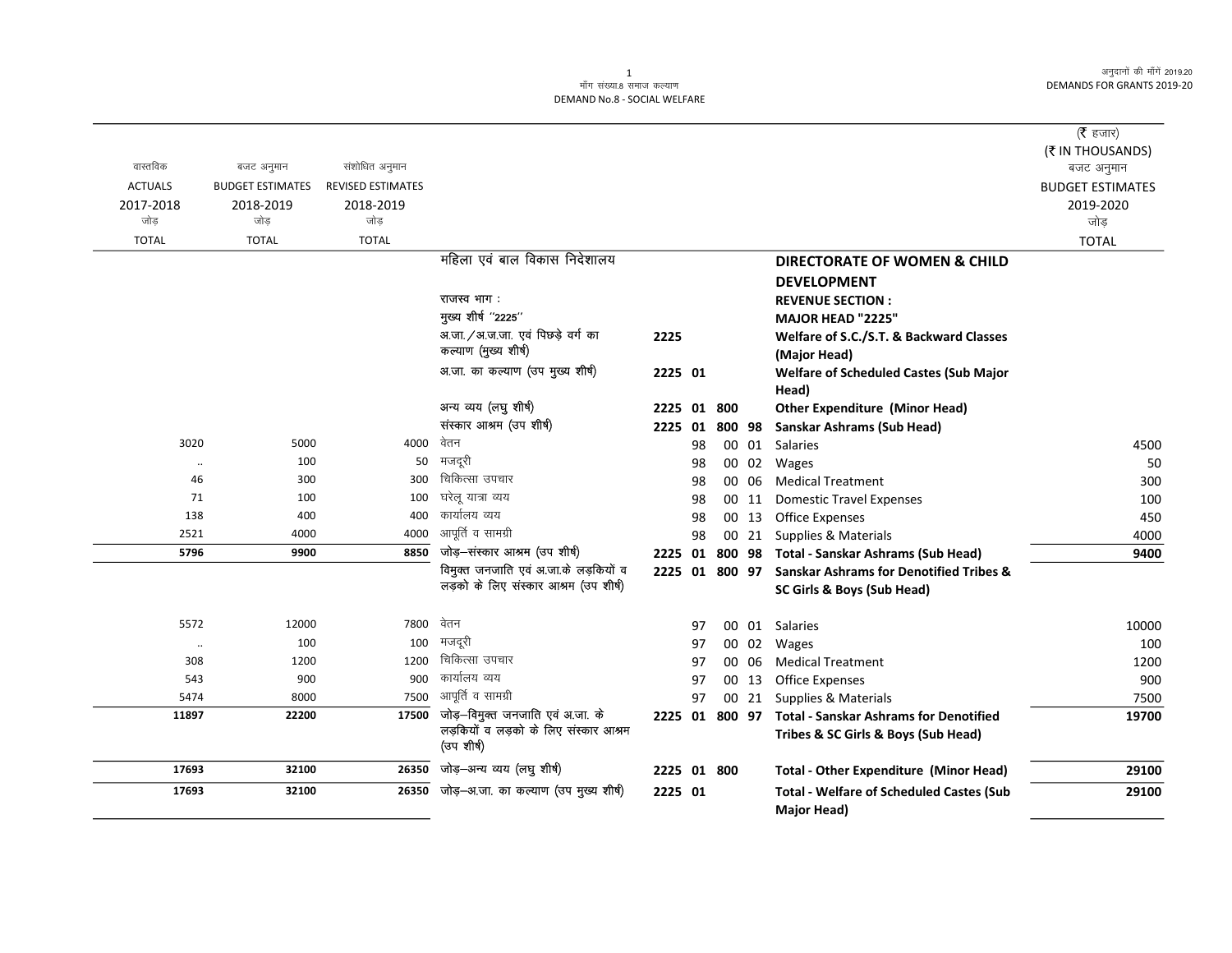## 2<br>माँग संख्या.8 समाज कल्याण DEMAND No.8 - SOCIAL WELFARE

|                               |                         |                          |                                                          |         |          |                |       |                                                                              | ( $\bar{\tau}$ हजार)           |
|-------------------------------|-------------------------|--------------------------|----------------------------------------------------------|---------|----------|----------------|-------|------------------------------------------------------------------------------|--------------------------------|
| वास्तविक                      | बजट अनुमान              | संशोधित अनुमान           |                                                          |         |          |                |       |                                                                              | (₹ IN THOUSANDS)<br>बजट अनुमान |
| <b>ACTUALS</b>                | <b>BUDGET ESTIMATES</b> | <b>REVISED ESTIMATES</b> |                                                          |         |          |                |       |                                                                              | <b>BUDGET ESTIMATES</b>        |
| 2017-2018                     | 2018-2019               | 2018-2019                |                                                          |         |          |                |       |                                                                              | 2019-2020                      |
| जोड                           | जोड                     | जोड                      |                                                          |         |          |                |       |                                                                              | जोड                            |
| <b>TOTAL</b>                  | <b>TOTAL</b>            | <b>TOTAL</b>             |                                                          |         |          |                |       |                                                                              | <b>TOTAL</b>                   |
| 17693                         | 32100                   | 26350                    | जोड़-मुख्य शीर्ष 2225"                                   | 2225    |          |                |       | <b>TOTAL - MAJOR HEAD"2225"</b>                                              | 29100                          |
|                               |                         |                          | मुख्य शीर्ष "2235"                                       |         |          |                |       | <b>MAJOR HEAD "2235"</b>                                                     |                                |
|                               |                         |                          | सामाजिक सुरक्षा एवं कल्याण (मुख्य शीर्ष)                 | 2235    |          |                |       | Social Security and Welfare (Major Head)                                     |                                |
|                               |                         |                          | समाज कल्याण (उप मुख्य शीर्ष)                             | 2235 02 |          |                |       | Social Welfare (Sub Major Head)                                              |                                |
|                               |                         |                          | प्रशासन व निर्देशन (लघु शीर्ष)                           |         |          | 2235 02 001    |       | Direction & Admn. (Minor Head)                                               |                                |
|                               |                         |                          | प्रशिक्षण अनुसंधान एवं मूल्यांकन इकाई (उप<br>शीर्ष)      |         |          | 2235 02 001 97 |       | <b>Training Research and Evaluation unit (Sub</b><br>Head)                   |                                |
| 7538                          | 13500                   | 10000                    | वेतन                                                     |         | 97       |                | 00 01 | <b>Salaries</b>                                                              | 11000                          |
| $\ddot{\phantom{0}}$          | 220                     | 220                      | चिकित्सा उपचार                                           |         | 97       | 00             | -06   | <b>Medical Treatment</b>                                                     | 250                            |
| 87                            | 110                     | 110                      | कार्यालय व्यय                                            |         | 97       |                | 00 13 | <b>Office Expenses</b>                                                       | 120                            |
| 7625                          | 13830                   | 10330                    | जोड़-प्रशिक्षण अनुसंधान एवं मूल्यांकन<br>इकाई (उप शीर्ष) |         |          | 2235 02 001 97 |       | <b>Total - Training Research and</b><br><b>Evaluation</b><br>Unit (Sub Head) | 11370                          |
|                               |                         |                          | महिला एवं बाल विकास निदेशालय (उप<br>शीर्ष)               |         |          | 2235 02 001 86 |       | Directorate of Women & Child                                                 |                                |
|                               |                         |                          | वेतन                                                     |         |          |                |       | <b>Development (Sub Head)</b>                                                |                                |
| 29062<br>692                  | 37500<br>1800           | 32500<br>1500            | चिकित्सा उपचार                                           |         | 86       |                | 00 01 | Salaries                                                                     | 35000                          |
| 30                            | 350                     | 300                      | घरेलू यात्रा व्यय                                        |         | 86       |                | 00 06 | <b>Medical Treatment</b>                                                     | 1800<br>350                    |
|                               |                         |                          | कार्यालय व्यय                                            |         | 86<br>86 |                | 00 11 | <b>Domestic Travel Expenses</b><br>00 13 Office Expenses                     |                                |
| $\ddot{\phantom{a}}$<br>18657 | 20000                   | 20000                    | स्वीकृत                                                  |         |          |                |       | Voted                                                                        | 20000                          |
| $\ddot{\phantom{0}}$          | $\ddotsc$               |                          | भारित                                                    |         |          |                |       | Charged                                                                      |                                |
| 2470                          | 2750                    | 2750                     | आपूर्ति व सामग्री                                        |         | 86       |                | 00 21 | Supplies & Materials                                                         | $\ddot{\phantom{a}}$<br>2750   |
| 26                            | 6600                    | 500                      | प्रचार एवं प्रसारण                                       |         | 86       |                | 00 26 | Advertisement & Publicity                                                    | $\ddotsc$                      |
|                               |                         |                          | तकनीकी सूचना                                             |         | 86       | 99             |       | <b>Information Technology</b>                                                |                                |
| 3824                          | 10550                   | 10275                    | कार्यालय व्यय                                            |         | 86       |                | 99 13 | <b>Office Expenses</b>                                                       | 10000                          |
| 54761                         | 79550                   | 67825                    | जोड़—महिला एवं बाल विकास निदेशालय                        |         |          | 2235 02 001 86 |       | <b>Total - Directorate of Women &amp; Child</b>                              | 69900                          |
|                               |                         |                          | (उप शीर्ष)                                               |         |          |                |       | <b>Development (Sub Head)</b>                                                |                                |
| 54761                         | 79550                   | 67825                    | स्वीकृत                                                  |         |          |                |       | Voted                                                                        | 69900                          |
| $\ldots$                      | $\ddotsc$               |                          | भारित                                                    |         |          |                |       | Charged                                                                      | $\cdot\cdot$                   |
|                               |                         |                          | आंतरिक सुरक्षा तथा सफाई (उप शीर्ष)                       |         |          | 2235 02 001 85 |       | Security Internal & sanitation (DWCD)(Sub<br>Head)                           |                                |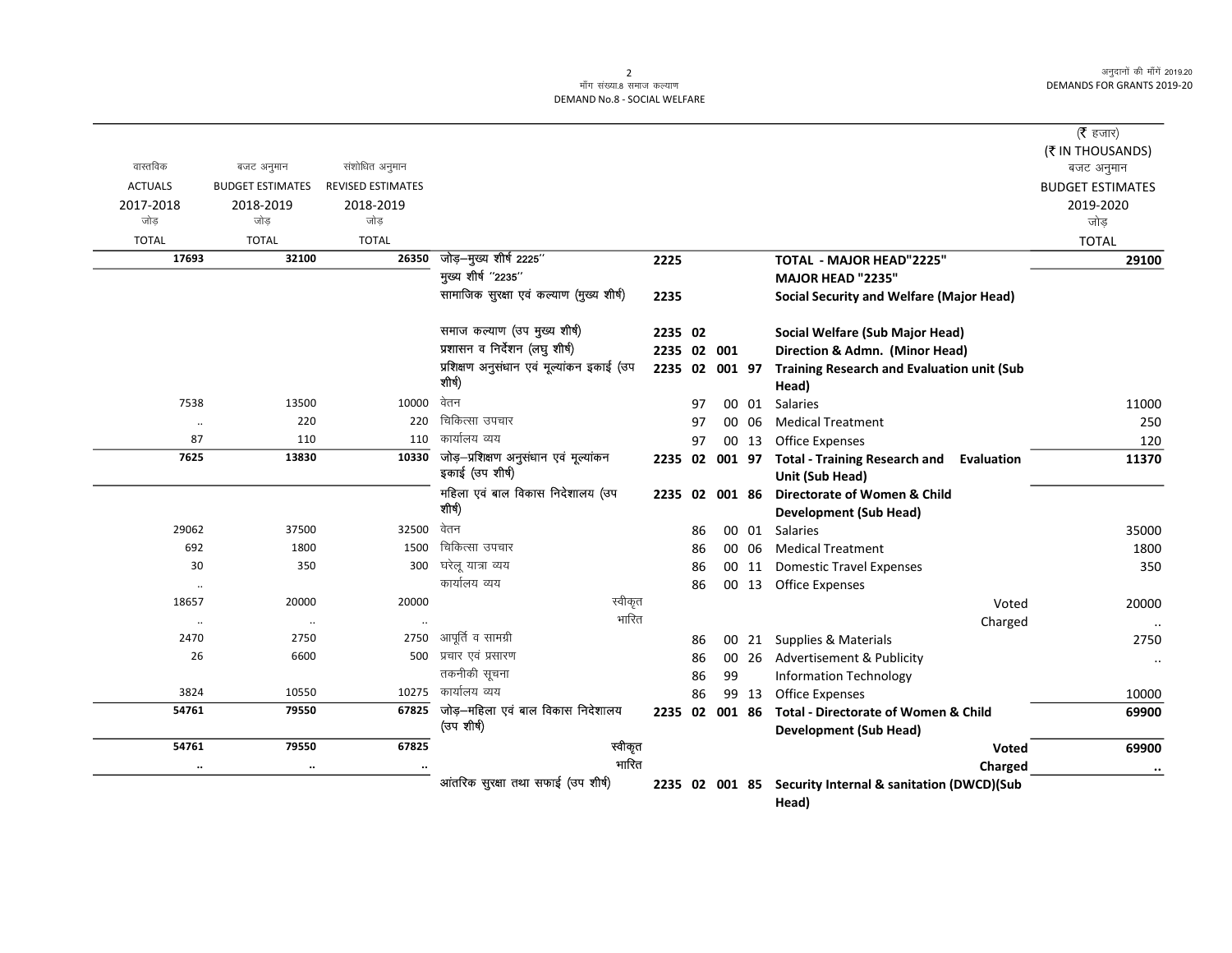# 3<br>माँग संख्या.8 समाज कल्याण DEMAND No.8 - SOCIAL WELFARE

|                |                         |                          |                                         |                |    |        |        |                                                    | (रै हजार)               |
|----------------|-------------------------|--------------------------|-----------------------------------------|----------------|----|--------|--------|----------------------------------------------------|-------------------------|
|                |                         |                          |                                         |                |    |        |        |                                                    | (₹ IN THOUSANDS)        |
| वास्तविक       | बजट अनुमान              | संशोधित अनुमान           |                                         |                |    |        |        |                                                    | बजट अनुमान              |
| <b>ACTUALS</b> | <b>BUDGET ESTIMATES</b> | <b>REVISED ESTIMATES</b> |                                         |                |    |        |        |                                                    | <b>BUDGET ESTIMATES</b> |
| 2017-2018      | 2018-2019               | 2018-2019                |                                         |                |    |        |        |                                                    | 2019-2020               |
| जोड            | जोड                     | जोड                      |                                         |                |    |        |        |                                                    | जोड                     |
| <b>TOTAL</b>   | <b>TOTAL</b>            | <b>TOTAL</b>             |                                         |                |    |        |        |                                                    | <b>TOTAL</b>            |
| 214560         | 200000                  | 265000                   | कार्यालय व्यय                           |                | 85 |        | 00 13  | <b>Office Expenses</b>                             | 300000                  |
| 214560         | 200000                  | 265000                   | जोड़-आंतरिक सुरक्षा तथा सफाई (उप शीर्ष) | 2235 02 001 85 |    |        |        | <b>Total - Security Internal &amp; sanitation</b>  | 300000                  |
|                |                         |                          |                                         |                |    |        |        | (DWCD)(Sub Head)                                   |                         |
| 276946         | 293380                  | 343155                   | जोड़–प्रशासन व निर्देशन (लघु शीर्ष)     | 2235 02 001    |    |        |        | Total - Direction & Admn. (Minor Head)             | 381270                  |
| 276946         | 293380                  | 343155                   | स्वीकृत                                 |                |    |        |        | Voted                                              | 381270                  |
| $\ldots$       |                         |                          | भारित                                   |                |    |        |        | Charged                                            | $\cdots$                |
|                |                         |                          | बाल कल्याण (लघु शीर्ष)                  | 2235 02 102    |    |        |        | <b>Child Welfare (Minor Head)</b>                  |                         |
|                |                         |                          | लड़कों के लिए बाल गृह / निरीक्षण गृह    | 2235 02 102 98 |    |        |        | <b>Children Home/Observation Home for</b>          |                         |
|                |                         |                          | (उप शीर्ष)                              |                |    |        |        | <b>Boys (Sub Head)</b>                             |                         |
| 48821          | 56600                   | 54200                    | वेतन                                    |                | 98 |        | 00 01  | Salaries                                           | 55000                   |
| $\ddotsc$      | 2000                    | 900                      | मजदूरी                                  |                | 98 |        | 00 02  | Wages                                              | 1200                    |
| $\ddotsc$      | 20                      | 20                       | समयोपरि भत्ता                           |                | 98 |        | 00 03  | O.T.A.                                             | 25                      |
| 1816           | 3920                    | 3780                     | चिकित्सा उपचार                          |                | 98 |        | 00 06  | <b>Medical Treatment</b>                           | 4180                    |
| 250            | 470                     | 510                      | घरेलू यात्रा व्यय                       |                | 98 |        | 00 11  | <b>Domestic Travel Expenses</b>                    | 620                     |
| 13057          | 16100                   | 15450                    | कार्यालय व्यय                           |                | 98 |        | 00 13  | <b>Office Expenses</b>                             | 16355                   |
| 31818          | 35200                   | 36300                    | आपूर्ति व सामग्री                       |                | 98 |        | 00 21  | Supplies & Materials                               | 36300                   |
| 95762          | 114310                  | 111160                   | जोड़—लड़को के लिए बालगृह / निरीक्षण     | 2235 02        |    |        | 102 98 | <b>Total - Children Home/Observation Home</b>      | 113680                  |
|                |                         |                          | गृह (उप शीर्ष)                          |                |    |        |        | for Boys (Sub Head)                                |                         |
|                |                         |                          | लड़कियों के लिए बालगृह / निरीक्षण गृह   | 2235 02        |    | 102 97 |        | <b>Children Home/Observation Home for</b>          |                         |
|                |                         |                          | (उप शीर्ष)                              |                |    |        |        | Girls (Sub Head)                                   |                         |
| 10546          | 16000                   | 15800                    | वेतन                                    |                | 97 |        | 00 01  | Salaries                                           | 16000                   |
| $\ldots$       | 1000                    | 800                      | मजदूरी                                  |                | 97 |        |        | 00 02 Wages                                        | 1050                    |
| 174            | 555                     | 605                      | चिकित्सा उपचार                          |                | 97 |        | 00 06  | <b>Medical Treatment</b>                           | 850                     |
| $\cdot\cdot$   | 35                      | 24                       | घरेलू यात्रा व्यय                       |                | 97 |        |        | 00 11 Domestic Travel Expenses                     | 35                      |
| 6386           | 7000                    | 6980                     | कार्यालय व्यय                           |                | 97 |        | 00 13  | <b>Office Expenses</b>                             | 7100                    |
| 10098          | 12470                   | 12100                    | आपूर्ति व सामग्री                       |                | 97 |        |        | 00 21 Supplies & Materials                         | 12100                   |
| 27204          | 37060                   | 36309                    | जोड़-लड़कियों के लिए बालगृह/निरीक्षण    | 2235 02 102 97 |    |        |        | <b>Total - Children Home/Observation Home</b>      | 37135                   |
|                |                         |                          | गृह (उप शीर्ष)                          |                |    |        |        | for Girls (Sub Head)                               |                         |
|                |                         |                          | लड़को के लिए आफ्टर केयर होम (उप शीर्ष)  |                |    |        |        | 2235 02 102 92 After Care Home for Boys (Sub Head) |                         |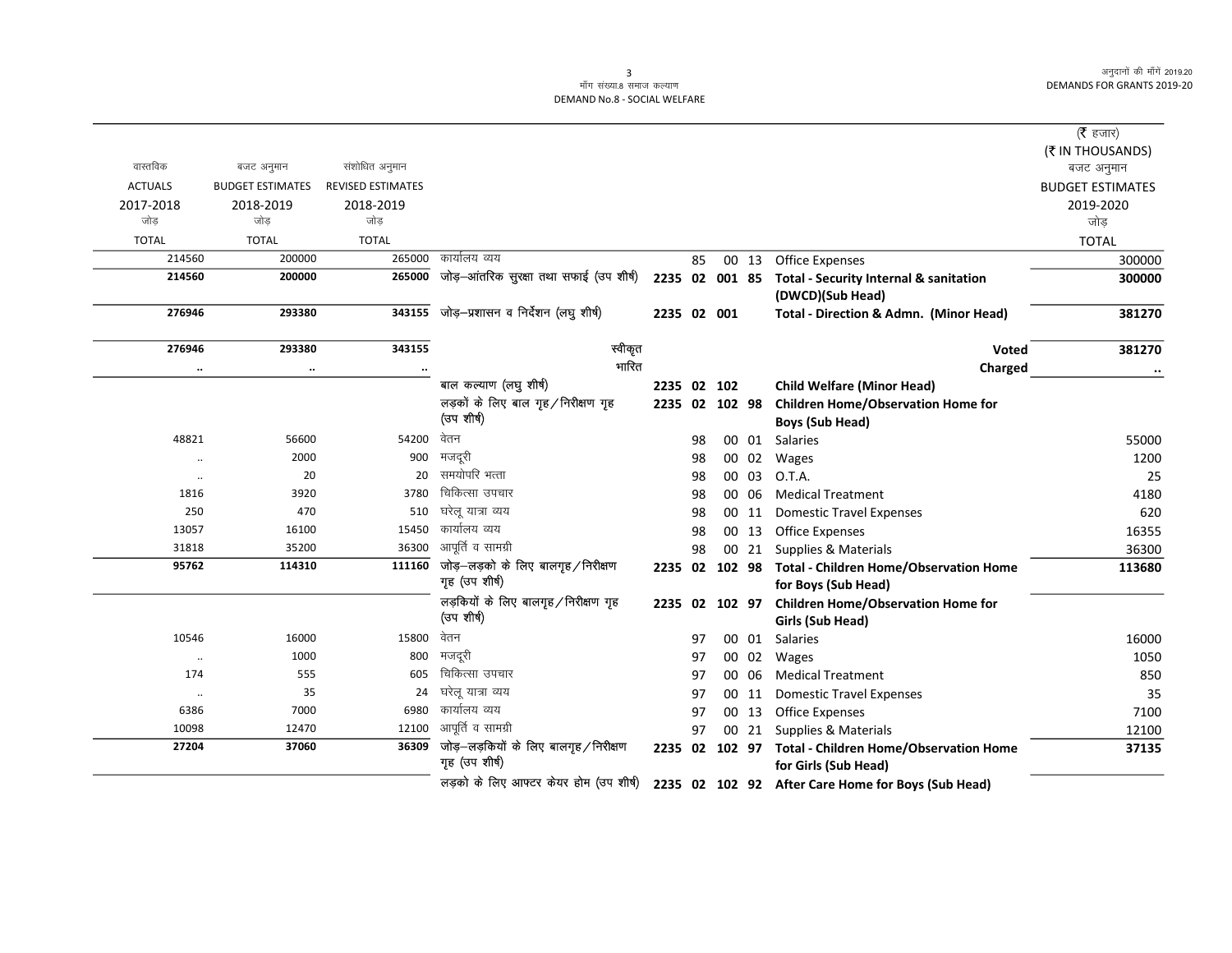#### .<br>माँग संख्या 8 समाज कल्याण DEMAND No.8 - SOCIAL WELFARE

|                    |                         |                          |                                          |         |    |        |       |                                                          | (रै हजार)                      |
|--------------------|-------------------------|--------------------------|------------------------------------------|---------|----|--------|-------|----------------------------------------------------------|--------------------------------|
|                    |                         |                          |                                          |         |    |        |       |                                                          |                                |
| वास्तविक           | बजट अनुमान              | संशोधित अनुमान           |                                          |         |    |        |       |                                                          | (₹ IN THOUSANDS)<br>बजट अनुमान |
| <b>ACTUALS</b>     | <b>BUDGET ESTIMATES</b> | <b>REVISED ESTIMATES</b> |                                          |         |    |        |       |                                                          | <b>BUDGET ESTIMATES</b>        |
| 2017-2018          | 2018-2019               | 2018-2019                |                                          |         |    |        |       |                                                          | 2019-2020                      |
| जोड                | जोड                     | जोड                      |                                          |         |    |        |       |                                                          | जोड़                           |
| <b>TOTAL</b>       | <b>TOTAL</b>            | <b>TOTAL</b>             |                                          |         |    |        |       |                                                          | <b>TOTAL</b>                   |
| 2358               | 4000                    | 4000                     | वेतन                                     |         | 92 |        | 00 01 | <b>Salaries</b>                                          | 4600                           |
| 8                  | 150                     | 150                      | चिकित्सा उपचार                           |         | 92 |        | 00 06 | <b>Medical Treatment</b>                                 | 200                            |
| 643                | 900                     | 900                      | कार्यालय व्यय                            |         | 92 |        | 00 13 | Office Expenses                                          | 1000                           |
| $\cdot\cdot$       | 50                      | 50                       | किराया, महसूल व कर                       |         | 92 |        | 00 14 | Rents, Rates and Taxes                                   | 60                             |
| 1342               | 1500                    | 1500                     | आपूर्ति व सामग्री                        |         | 92 |        |       | 00 21 Supplies & Materials                               | 1700                           |
| 4351               | 6600                    | 6600                     | जोड़-लड़कों के लिए आफ्टर केयर होम        |         |    |        |       | 2235 02 102 92 Total - After Care Home for Boys (Sub     | 7560                           |
|                    |                         |                          | (उप शीर्ष)                               |         |    |        |       | Head)                                                    |                                |
|                    |                         |                          | बाल सदन (उप शीर्ष)                       | 2235 02 |    | 102 89 |       | <b>Bal Sadan (Sub Head)</b>                              |                                |
| 2080               | 2800                    | 2800                     | वेतन                                     |         | 89 |        | 00 01 | <b>Salaries</b>                                          | 3000                           |
| 246                | 330                     | 330                      | चिकित्सा उपचार                           |         | 89 |        | 00 06 | <b>Medical Treatment</b>                                 | 330                            |
| 263                | 400                     | 300                      | कार्यालय व्यय                            |         | 89 |        | 00 13 | <b>Office Expenses</b>                                   | 350                            |
| $\ddotsc$          | $\cdot$                 |                          | आपूर्ति व सामग्री                        |         | 89 |        | 00 21 | Supplies & Materials                                     | $\cdots$                       |
| 2589               | 3530                    | 3430                     | जोड़-बाल सदन (उप शीर्ष)                  | 2235 02 |    |        |       | 102 89 Total - Bal Sadan (Sub Head)                      | 3680                           |
|                    |                         |                          | डे केयर सेंटर का विस्तार (उप शीर्ष)      |         |    |        |       | 2235 02 102 85 Expansion of Day Care Centre (Sub Head)   |                                |
| 417                | 440                     | 70                       | वेतन                                     |         | 85 |        |       | 00 01 Salaries                                           | 70                             |
|                    | 170                     | 10                       | चिकित्सा उपचार                           |         | 85 |        | 00 06 | <b>Medical Treatment</b>                                 | 10                             |
| $\cdot\cdot$<br>73 | 110                     | 10                       | कार्यालय व्यय                            |         | 85 |        | 00 13 | <b>Office Expenses</b>                                   | 10                             |
| 107                | 110                     | 10                       | आपूर्ति व सामग्री                        |         | 85 |        |       | 00 21 Supplies & Materials                               | 10                             |
| 597                | 830                     | 100                      | जोड़-डे केयर सेंटर का विस्तार (उप शीर्ष) |         |    |        |       | 2235 02 102 85 Total - Expansion of Day Care Centre (Sub | 100                            |
|                    |                         |                          |                                          |         |    |        |       | Head)                                                    |                                |
|                    |                         |                          | डे केयर सेंटर (उप शीर्ष)                 | 2235 02 |    | 102 77 |       | Day care centre (Sub Head)                               |                                |
| 7538               | 8000                    | 10000                    | वेतन                                     |         | 77 |        | 00 01 | Salaries                                                 | 10000                          |
| 551                | 800                     | 800                      | चिकित्सा उपचार                           |         | 77 |        | 00 06 | <b>Medical Treatment</b>                                 | 800                            |
| 227                | 350                     | 350                      | कार्यालय व्यय                            |         | 77 |        | 00 13 | Office Expenses                                          | 350                            |
| 133                | 200                     | 200                      | आपूर्ति व सामग्री                        |         | 77 |        | 00 21 | Supplies & Materials                                     | 250                            |
| 8449               | 9350                    | 11350                    | जोड़-डे केयर सेंटर (उप शीर्ष)            | 2235 02 |    |        |       | 102 77 Total - Day Care Centre (Sub Head)                | 11400                          |
|                    |                         |                          | परामर्श एवं मार्गदर्शन ब्यूरो (उप शीर्ष) |         |    |        |       | 2235 02 102 76 Counselling and Guidance Bureau (Sub      |                                |
|                    |                         |                          |                                          |         |    |        |       | Head)                                                    |                                |
| 2799               | 3300                    | 2800                     | वेतन                                     |         | 76 |        | 00 01 | Salaries                                                 | 3300                           |
| 51                 | 150                     | 150                      | चिकित्सा उपचार                           |         | 76 |        | 00 06 | <b>Medical Treatment</b>                                 | 150                            |

 $\overline{4}$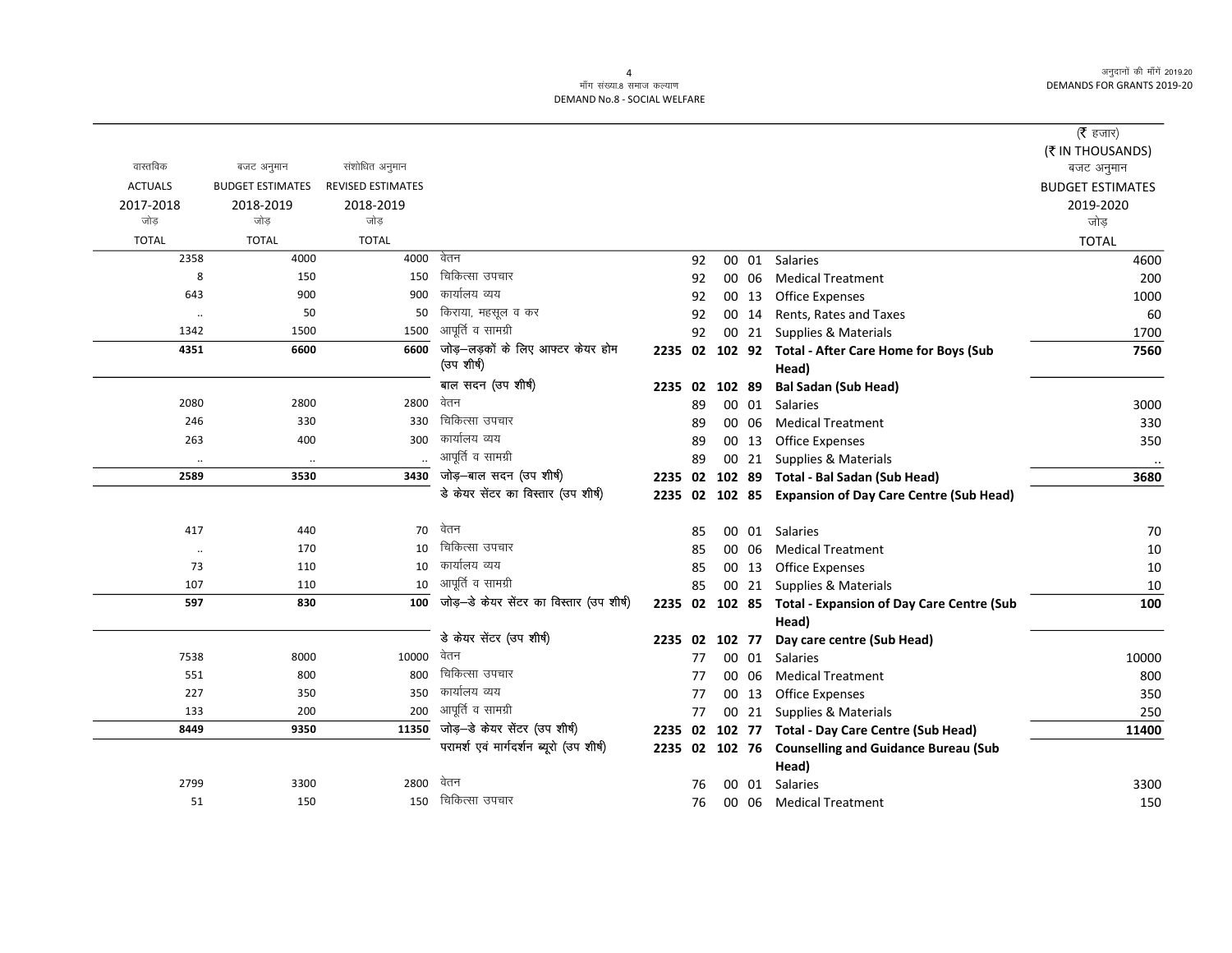# 5<br>माँग संख्या.8 समाज कल्याण DEMAND No.8 - SOCIAL WELFARE

|                      |                         |                          |                                                          |                |    |       |                                                                          | ( $\bar{\tau}$ हजार)    |
|----------------------|-------------------------|--------------------------|----------------------------------------------------------|----------------|----|-------|--------------------------------------------------------------------------|-------------------------|
|                      |                         |                          |                                                          |                |    |       |                                                                          | (₹ IN THOUSANDS)        |
| वास्तविक             | बजट अनुमान              | संशोधित अनुमान           |                                                          |                |    |       |                                                                          | बजट अनुमान              |
| <b>ACTUALS</b>       | <b>BUDGET ESTIMATES</b> | <b>REVISED ESTIMATES</b> |                                                          |                |    |       |                                                                          | <b>BUDGET ESTIMATES</b> |
| 2017-2018            | 2018-2019               | 2018-2019                |                                                          |                |    |       |                                                                          | 2019-2020               |
| जोड                  | जोड                     | जोड                      |                                                          |                |    |       |                                                                          | जोड़                    |
| <b>TOTAL</b>         | <b>TOTAL</b>            | <b>TOTAL</b>             |                                                          |                |    |       |                                                                          | <b>TOTAL</b>            |
| 107                  | 200                     | 150                      | कार्यालय व्यय                                            |                | 76 | 00 13 | <b>Office Expenses</b>                                                   | 150                     |
| 2957                 | 3650                    | 3100                     | जोड- परामर्श एवं मार्गदर्शन ब्यूरो (उप<br>शीर्ष)         |                |    |       | 2235 02 102 76 Total - Counselling and Guidance Bureau                   | 3600                    |
|                      |                         |                          |                                                          |                |    |       | (Sub Head)                                                               |                         |
|                      |                         |                          | कुष्ठ रोगियों के स्वस्थ बच्चो के लिए घर                  |                |    |       | 2235 02 102 75 Home for Healthy Children of Leprosy                      |                         |
|                      |                         |                          | (उप शीर्ष)                                               |                |    |       | <b>Patients (Sub Head)</b>                                               |                         |
| 6937                 | 7800                    | 7700                     | वेतन                                                     |                | 75 |       | 00 01 Salaries                                                           | 8300                    |
| 53                   | 300                     | 250                      | चिकित्सा उपचार                                           |                | 75 | 00 06 | <b>Medical Treatment</b>                                                 | 300                     |
| 184                  | 370                     | 350                      | कार्यालय व्यय                                            |                | 75 | 00 13 | <b>Office Expenses</b>                                                   | 400                     |
| 80                   | 600                     | 1500                     | आपूर्ति व सामग्री                                        |                | 75 |       | 00 21 Supplies & Materials                                               | 1500                    |
| 7254                 | 9070                    | 9800                     | जोड़-कूष्ठ रोगियों के स्वस्थ्य बच्चों के                 |                |    |       | 2235 02 102 75 Total - Home for Healthy Children of                      | 10500                   |
|                      |                         |                          | लिए घर (उप शीर्ष)                                        |                |    |       | <b>Leprosy Patients (Sub Head)</b>                                       |                         |
|                      |                         |                          | आइ.सी.डी.एस. प्रशिक्षण कार्यकम (सी.एस.<br>एस) (उप शीर्ष) |                |    |       | 2235 02 102 60 ICDS Training Programme (CSS)(Sub Head)                   |                         |
| 4169                 | 12000                   | 4200                     | कार्यालय व्यय                                            |                | 60 |       | 00 13 Office Expenses                                                    | 6000                    |
| 4169                 | 12000                   | 4200                     | जोड़-आइ.सी.डी.एस. प्रशिक्षण कार्यक्रम (सी.               |                |    |       | 2235 02 102 60 Total - ICDS Training Programme (CSS)(Sub                 | 6000                    |
|                      |                         |                          | एस.एस) (उप शीर्ष)                                        |                |    |       | Head)                                                                    |                         |
|                      |                         |                          | शिशु गृह (उप शीर्ष)                                      |                |    |       | 2235 02 102 59 Creches (Sub Head)                                        |                         |
| 3327                 | 3500                    | 3500                     | वेतन                                                     |                | 59 | 00 01 | Salaries                                                                 | 4000                    |
| 1551                 | 1780                    | 1800                     | मजदूरी                                                   |                | 59 | 00 02 | Wages                                                                    | 2500                    |
| 66                   | 130                     | 130                      | चिकित्सा उपचार                                           |                | 59 | 00 06 | <b>Medical Treatment</b>                                                 | 130                     |
| 93                   | 185                     | 185                      | कार्यालय व्यय                                            |                | 59 | 00 13 | <b>Office Expenses</b>                                                   | 285                     |
| $\ddot{\phantom{0}}$ | 110                     | 110                      | आपूर्ति व सामग्री                                        |                | 59 | 00 21 | Supplies & Materials                                                     | 110                     |
| 5037                 | 5705                    | 5725                     | जोड़- शिशु गृह (उप शीर्ष)                                |                |    |       | 2235 02 102 59 Total - Creches (Sub Head)                                | 7025                    |
|                      |                         |                          | समेकित बाल विकास सेवाएं (सी.एस.एस)                       | 2235 02 102 55 |    |       | <b>Integrated Child Development Services</b>                             |                         |
|                      |                         |                          | (उप शीर्ष)                                               |                |    |       | (CSS) (Sub Head)                                                         |                         |
| 160496               | 250000                  | 62500                    | वेतन                                                     |                | 55 |       | 00 01 Salaries                                                           | 110000                  |
| 350300               | 400000                  | 400000                   | मजदूरी                                                   |                | 55 | 00 02 | Wages                                                                    | 530000                  |
| $\ldots$             | 7200                    | 4000                     | चिकित्सा उपचार                                           |                | 55 | 00 06 | <b>Medical Treatment</b>                                                 | 5000                    |
| 133048               | 221800                  | 220000                   | कार्यालय व्यय                                            |                | 55 | 00 13 | <b>Office Expenses</b>                                                   | 155000                  |
| 643844               | 879000                  | 686500                   | जोड़–समेकित बाल विकास सेवाएं (सी.एस.<br>एस) (उप शीर्ष)   | 2235 02 102 55 |    |       | <b>Total - Integrated Child Development</b><br>Services (CSS) (Sub Head) | 800000                  |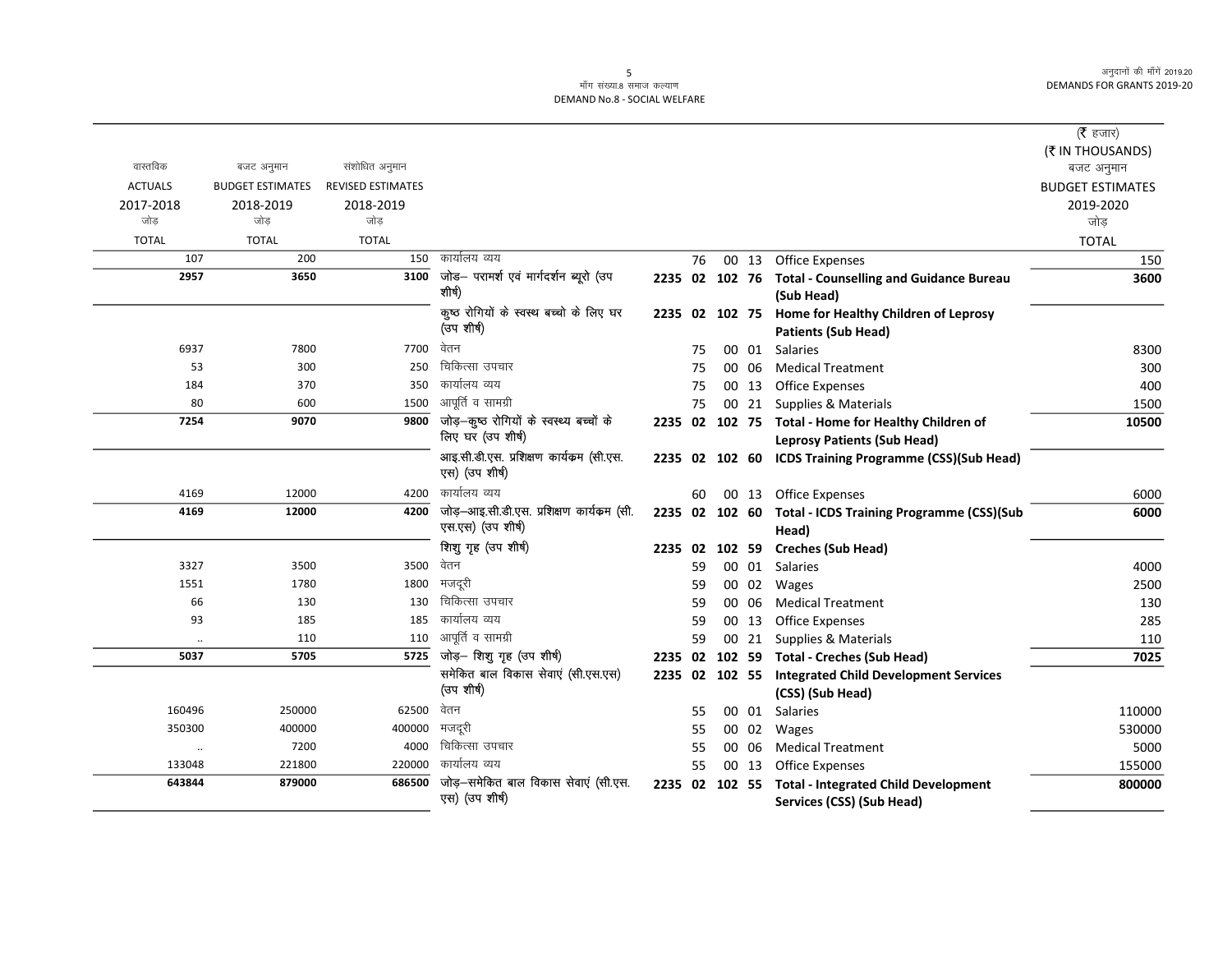#### ्<br>माँग संख्या.8 समाज कल्याण DEMAND No.8 - SOCIAL WELFARE

|                |                         |                          |                                           |                |    |        |       |                                                       | ( $\bar{\tau}$ हजार)    |
|----------------|-------------------------|--------------------------|-------------------------------------------|----------------|----|--------|-------|-------------------------------------------------------|-------------------------|
|                |                         |                          |                                           |                |    |        |       |                                                       | (₹ IN THOUSANDS)        |
| वास्तविक       | बजट अनुमान              | संशोधित अनुमान           |                                           |                |    |        |       |                                                       | बजट अनुमान              |
| <b>ACTUALS</b> | <b>BUDGET ESTIMATES</b> | <b>REVISED ESTIMATES</b> |                                           |                |    |        |       |                                                       | <b>BUDGET ESTIMATES</b> |
| 2017-2018      | 2018-2019               | 2018-2019                |                                           |                |    |        |       |                                                       | 2019-2020               |
| जोड़           | जोड                     | जोड                      |                                           |                |    |        |       |                                                       | जोड                     |
| <b>TOTAL</b>   | <b>TOTAL</b>            | <b>TOTAL</b>             |                                           |                |    |        |       |                                                       | <b>TOTAL</b>            |
|                |                         |                          | किशोर न्याय अधिनियम, 2000 का              | 2235 02 102 54 |    |        |       | Implementation of Juvenile Justice Act,               |                         |
|                |                         |                          | परिपालन (बाल रक्षा) (उप शीर्ष)            |                |    |        |       | 2000 (case and protection of children) (Sub           |                         |
|                |                         |                          |                                           |                |    |        |       | Head)                                                 |                         |
| 11044          | 12500                   | 18000                    | वेतन                                      |                | 54 |        | 00 01 | Salaries                                              | 21500                   |
| 56729          | 61000                   | 82500                    | मजदूरी                                    |                | 54 |        | 00 02 | Wages                                                 | 87000                   |
| 3810           | 6500                    | 12500                    | कार्यालय व्यय                             |                | 54 |        | 00 13 | <b>Office Expenses</b>                                | 12500                   |
| 71583          | 80000                   | 113000                   | जोड़-किशोर न्याय अधिनियम, 2000 का         | 2235 02 102 54 |    |        |       | <b>Total - Implementation of Juvenile Justice</b>     | 121000                  |
|                |                         |                          | परिपालन (बाल रक्षा) (उप शीर्ष)            |                |    |        |       | Act, 2000 (case and protection of children)           |                         |
|                |                         |                          |                                           |                |    |        |       | (Sub Head)                                            |                         |
|                |                         |                          | फोस्टर केयर होम सेवायें (उप शीर्ष)        | 2235 02        |    | 102 53 |       | <b>Foster Care Home Services (Sub Head)</b>           |                         |
| 1711           | 3000                    | 2500                     | वेतन                                      |                | 53 |        | 00 01 | Salaries                                              | 3000                    |
| 11             | 150                     | 100                      | चिकित्सा उपचार                            |                | 53 |        | 00 06 | <b>Medical Treatment</b>                              | 150                     |
| $\ddotsc$      | 5                       | 5                        | घरेलू यात्रा व्यय                         |                | 53 |        | 00 11 | <b>Domestic Travel Expenses</b>                       | 5                       |
| 19             | 66                      | 66                       | कार्यालय व्यय                             |                | 53 |        | 00 13 | <b>Office Expenses</b>                                | 100                     |
| 1741           | 3221                    | 2671                     | जोड़-फोस्टर केयर होम सेवायें (उप शीर्ष)   | 2235 02 102 53 |    |        |       | <b>Total - Foster Care Home Services (Sub</b>         | 3255                    |
|                |                         |                          |                                           |                |    |        |       | Head)                                                 |                         |
|                |                         |                          | बच्चों के काटेज होम का विस्तार (उप शीर्ष) |                |    |        |       | 2235 02 102 52 Expansion of Cottage Home for children |                         |
|                |                         |                          |                                           |                |    |        |       | (Sub Head)                                            |                         |
|                | 800                     | 100                      | वेतन                                      |                | 52 |        | 00 01 | <b>Salaries</b>                                       | 400                     |
|                | 10                      | 10                       | चिकित्सा उपचार                            |                | 52 |        | 00 06 | <b>Medical Treatment</b>                              | 10                      |
|                | 10                      | 10                       | कार्यालय व्यय                             |                | 52 |        |       | 00 13 Office Expenses                                 | 10                      |
| $\ddotsc$      | 50                      | 10                       | आपूर्ति व सामग्री                         |                | 52 |        |       | 00 21 Supplies & Materials                            | 50                      |
| $\ldots$       | 870                     | 130                      | जोड़—बच्चों के काटेज होम का विस्तार       |                |    |        |       | 2235 02 102 52 Total - Expansion of Cottage Home for  | 470                     |
|                |                         |                          | (उप शीर्ष)                                |                |    |        |       | Children (Sub Head)                                   |                         |
|                |                         |                          | अन्य योजनायें (उप शीर्ष)                  | 2235 02        |    |        |       | 102 51 Other Schemes (Sub Head)                       |                         |
| 7142           | 10000                   | 7200                     | वेतन                                      |                | 51 |        |       | 00 01 Salaries                                        | 7200                    |
| $\mathbf{1}$   | 40                      | 15                       | समयोपरि भत्ता                             |                | 51 |        | 00 03 | O.T.A.                                                | 15                      |
| 94             | 255                     | 210                      | चिकित्सा उपचार                            |                | 51 |        | 00 06 | <b>Medical Treatment</b>                              | 290                     |
| 11             | 150                     | 150                      | कार्यालय व्यय                             |                | 51 |        | 00 13 | <b>Office Expenses</b>                                | 150                     |
| 7248           | 10445                   |                          | 7575 जोड़-अन्य योजनाएं (उप शीर्ष)         |                |    |        |       | 2235 02 102 51 Total - Other Schemes (Sub Head)       | 7655                    |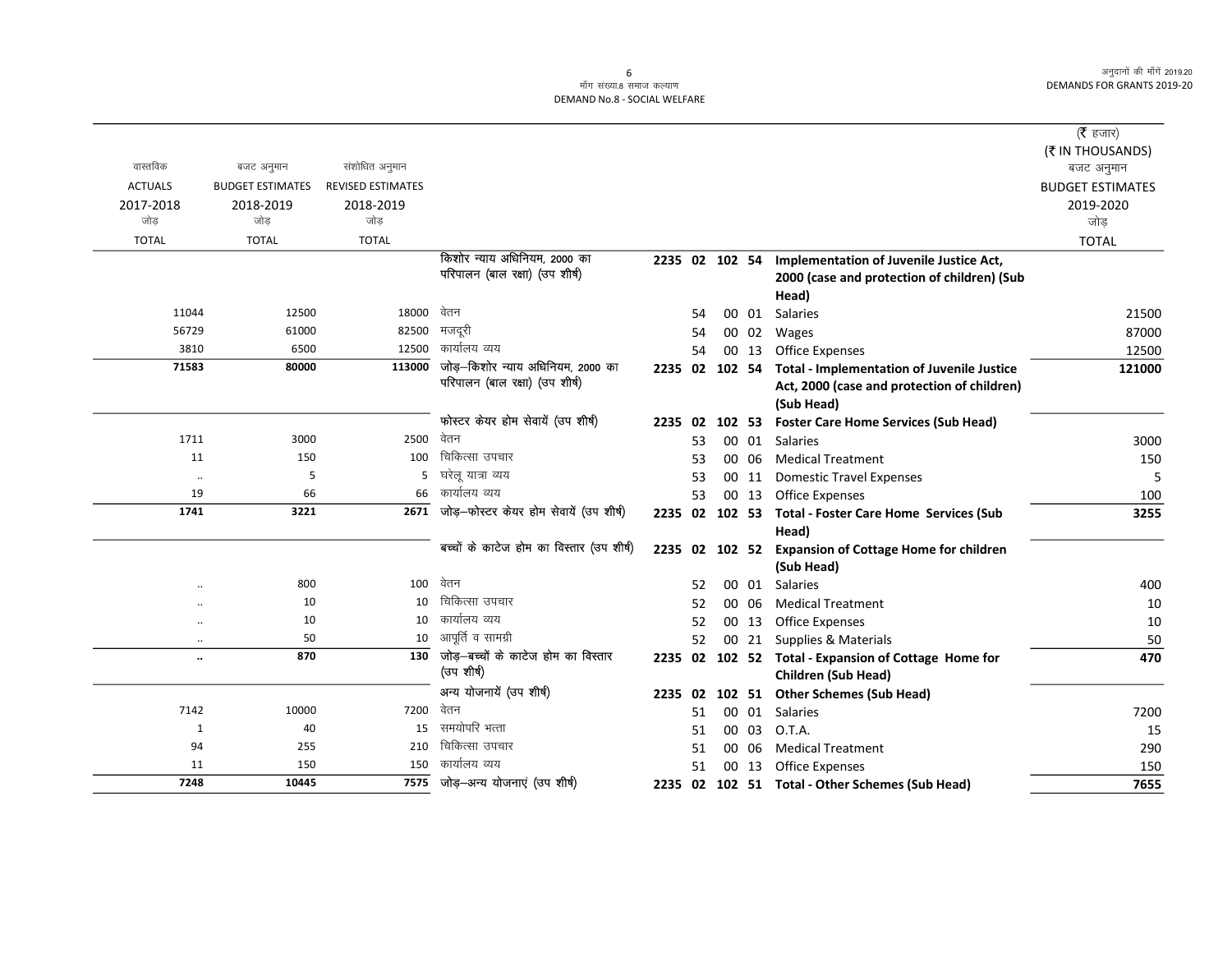|                      |                         |                          |                                                             |                |    |       |                                                          | ( $\bar{\tau}$ हजार)    |
|----------------------|-------------------------|--------------------------|-------------------------------------------------------------|----------------|----|-------|----------------------------------------------------------|-------------------------|
|                      |                         |                          |                                                             |                |    |       |                                                          | (₹ IN THOUSANDS)        |
| वास्तविक             | बजट अनुमान              | संशोधित अनुमान           |                                                             |                |    |       |                                                          | बजट अनुमान              |
| <b>ACTUALS</b>       | <b>BUDGET ESTIMATES</b> | <b>REVISED ESTIMATES</b> |                                                             |                |    |       |                                                          | <b>BUDGET ESTIMATES</b> |
| 2017-2018            | 2018-2019               | 2018-2019                |                                                             |                |    |       |                                                          | 2019-2020               |
| जोड                  | जोड                     | जोड                      |                                                             |                |    |       |                                                          | जोड                     |
| <b>TOTAL</b>         | <b>TOTAL</b>            | <b>TOTAL</b>             |                                                             |                |    |       |                                                          | <b>TOTAL</b>            |
|                      |                         |                          | आंगनवाडी कर्मियो एवं सहायको को                              | 2235 02 102 38 |    |       | Honorarium to Anganwadi Workers and                      |                         |
|                      |                         |                          | मानदेय (उप शीर्ष)                                           |                |    |       | <b>Helpers (Sub Head)</b>                                |                         |
| 969622               | 1300000                 | 1500000                  | मजदरी                                                       |                | 38 | 00 02 | Wages                                                    | 1600000                 |
| 969622               | 1300000                 | 1500000                  | जोड़-आंगनवाडी कर्मियो एवं सहायको को                         | 2235 02 102 38 |    |       | Total - Honorarium to Anganwadi Workers                  | 1600000                 |
|                      |                         |                          | मानदेय (उप शीर्ष)                                           |                |    |       | and Helpers (Sub Head)                                   |                         |
|                      |                         |                          | आई.एस.एस.एन.आई.पी. योजना के अन्तर्गत                        | 2235 02 102 37 |    |       | Mobile Anganwadi Centres under ISSNIP                    |                         |
|                      |                         |                          | मोबाइल आँगनवाड़ी केन्द्र (सी.एस.एस) (उप                     |                |    |       | Schemes (CSS) (Sub Head)                                 |                         |
|                      |                         |                          | शीर्ष)                                                      |                |    |       |                                                          |                         |
| 205                  | 500                     | 100                      | अन्य प्रभार                                                 |                | 37 |       | 00 50 Other Charges                                      |                         |
| 205                  | 500                     | 100                      | जोड़—आई.एस.एस.एन.आई.पी. योजना के                            | 2235 02 102 37 |    |       | Total - Mobile Anganwadi Centres under                   |                         |
|                      |                         |                          | अन्तर्गत मोबाइल आँगनवाड़ी केन्द्र (सी.एस.<br>एस) (उप शीर्ष) |                |    |       | <b>ISSNIP Schemes (CSS) (Sub Head)</b>                   |                         |
|                      |                         |                          | आँगनवाड़ी उन्नयन प्रोत्साहन योजना (उप                       | 2235 02 102 36 |    |       | <b>Incentivised Anganwadi Upgradation</b>                |                         |
|                      |                         |                          | शीर्ष)                                                      |                |    |       | <b>Scheme (Sub Head)</b>                                 |                         |
| $\cdot\cdot$         | 250000                  | 152400                   | कार्यालय व्यय                                               |                | 36 | 00 13 | <b>Office Expenses</b>                                   | 250000                  |
| $\ddot{\phantom{a}}$ | 250000                  | 152400                   | जोड़–आँगनवाड़ी उन्नयन प्रोत्साहन योजना                      |                |    |       | 2235 02 102 36 Total - Incentivised Anganwadi            | 250000                  |
|                      |                         |                          | (उप शीर्ष)                                                  |                |    |       | <b>Upgradation Scheme (Sub Head)</b>                     |                         |
|                      |                         |                          | बाल अधिकार आयोग (उप शीर्ष)                                  | 2235 02        |    |       | 102 31 Child Right Commission (Sub Head)                 |                         |
| 12140                | 40000                   | 40000                    | सहायता अनुदान–सामान्य                                       |                | 31 |       | 00 31 Grants-in-aid-General                              | 40000                   |
| 6142                 | 10000                   | 10000                    | सहायता अनुदान–वेतन                                          |                | 31 |       | 00 36 Grants-in-aid-Salaries                             | 10000                   |
| 18282                | 50000                   | 50000                    | जोड़— बाल अधिकार आयोग (उप शीर्ष)                            |                |    |       | 2235 02 102 31 Total : Child Right Commission (Sub Head) | 50000                   |
|                      |                         |                          |                                                             |                |    |       |                                                          |                         |
| 4310                 | 8000                    | 2800                     | समेकित बाल विकास सेवाएं (राज्य अंश)                         | 2235           |    |       | 02 102 30 Integrated Child Development Services          |                         |
|                      |                         |                          | (उप शीर्ष)                                                  |                |    |       | (State Share) (Sub Head)                                 |                         |
| $\ddot{\phantom{0}}$ |                         |                          | अन्य प्रभार                                                 |                | 30 | 00 50 | <b>Other Charges</b>                                     | 4000                    |
| 4310                 | 8000                    | 2800                     | जोड़–समेकित बाल विकास सेवाएं (राज्य                         |                |    |       | 2235 02 102 30 Total - Integrated Child Development      | 4000                    |
|                      |                         |                          | अंश) (उप शीर्ष)                                             |                |    |       | Services (State Share) (Sub Head)                        |                         |
|                      |                         |                          | आई.सी.डी.एस. सामान्य (राज्य अंश) (उप<br>शीर्ष)              | 2235 02 102 29 |    |       | ICDS (General) (State Share) (Sub Head)                  |                         |
| 27839                | 276000                  | 200000                   | वेतन                                                        |                | 29 |       | 00 01 Salaries                                           | 250000                  |
| 890                  | 4000                    | 9000                     | चिकित्सा उपचार                                              |                | 29 |       | 00 06 Medical Treatment                                  | 10000                   |
|                      |                         |                          |                                                             |                |    |       |                                                          |                         |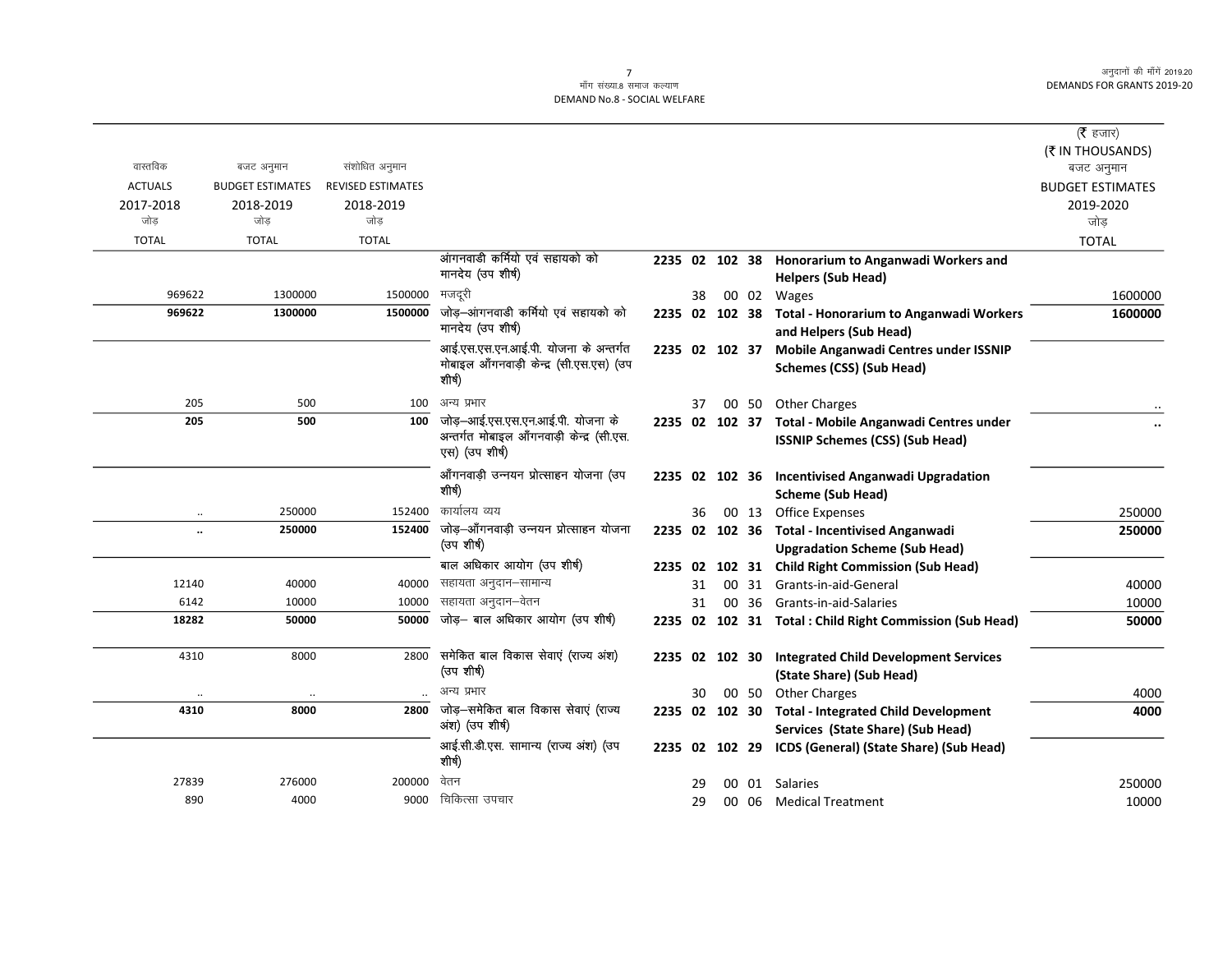#### ्<br>माँग संख्या.8 समाज कल्याण DEMAND No.8 - SOCIAL WELFARE

|                |                         |                          |                                                      |                |    |                 |       |                                                                    | (रै हजार)               |
|----------------|-------------------------|--------------------------|------------------------------------------------------|----------------|----|-----------------|-------|--------------------------------------------------------------------|-------------------------|
|                |                         |                          |                                                      |                |    |                 |       |                                                                    | (₹ IN THOUSANDS)        |
| वास्तविक       | बजट अनुमान              | संशोधित अनुमान           |                                                      |                |    |                 |       |                                                                    | बजट अनुमान              |
| <b>ACTUALS</b> | <b>BUDGET ESTIMATES</b> | <b>REVISED ESTIMATES</b> |                                                      |                |    |                 |       |                                                                    | <b>BUDGET ESTIMATES</b> |
| 2017-2018      | 2018-2019               | 2018-2019                |                                                      |                |    |                 |       |                                                                    | 2019-2020               |
| जोड            | जोड                     | जोड                      |                                                      |                |    |                 |       |                                                                    | जोड                     |
| <b>TOTAL</b>   | <b>TOTAL</b>            | <b>TOTAL</b>             |                                                      |                |    |                 |       |                                                                    | <b>TOTAL</b>            |
| 135943         | 198000                  | 210000                   | कार्यालय व्यय                                        |                | 29 |                 | 00 13 | Office Expenses                                                    | 212150                  |
| 164672         | 478000                  | 419000                   | जोड़-आई.सी.डी.एस. सामान्य (राज्य अंश)<br>(उप शीर्ष)  | 2235 02 102 29 |    |                 |       | Total - ICDS (General) (State Share) (Sub<br>Head)                 | 472150                  |
|                |                         |                          | राज्य किशोर शरण गृह को सहायता                        | 2235 02 102 27 |    |                 |       | <b>GIA to State Child Protection Society</b>                       |                         |
|                |                         |                          | अनुदान (सी.एस.एस) (उप शीर्ष)                         |                |    |                 |       | (CSS)(Sub Head)                                                    |                         |
| 35952          | 48000                   | 50000                    | सहायता अनुदान–सामान्य                                |                | 27 | 00              |       | 31 Grants-in-aid-General                                           | 50000                   |
| 44631          | 54000                   | 60000                    | सहायता अनुदान–वेतन                                   |                | 27 | 00.             | 36    | Grants-in-aid-Salaries                                             | 60000                   |
| 80583          | 102000                  | 110000                   | जोड़- राज्य किशोर शरण गृह को सहायता                  | 2235 02 102 27 |    |                 |       | <b>Total: GIA to State Child Protection</b>                        | 110000                  |
|                |                         |                          | अनुदान (सी.एस.एस) (उप शीर्ष)                         |                |    |                 |       | Society (CSS)(Sub Head)                                            |                         |
|                |                         |                          | राज्य किशोर शरण गृह को सहायता                        |                |    |                 |       | 2235 02 102 26 GIA to State Child Protection Society (State        |                         |
|                |                         |                          | अनुदान (राज्य अंश)                                   |                |    |                 |       | Share) (Sub Head)                                                  |                         |
| 13668          | 32000                   | 32000                    | सहायता अनुदान–सामान्य                                |                | 26 | 00              |       | 31 Grants-in-aid-General                                           | 32000                   |
| 23489          | 34000                   | 38000                    | सहायता अनुदान–वेतन                                   |                | 26 | 00 <sup>1</sup> | 36    | Grants-in-aid-Salaries                                             | 38000                   |
| 37157          | 66000                   | 70000                    | जोड़- राज्य किशोर शरण गृह को सहायता                  | 2235 02 102 26 |    |                 |       | <b>Total: GIA to State Child Protection</b>                        | 70000                   |
|                |                         |                          | अनुदान (राज्य अंश) (उप शीर्ष)                        |                |    |                 |       | Society (State Share) (Sub Head)                                   |                         |
| 2718           | 3000                    | 3000                     | जीविका, शिक्षा और कल्याण के लिए                      | 2235 02 102 25 |    |                 |       | Financial Assistance to the children of                            |                         |
|                |                         |                          | कैंदियो के बच्चो को वित्तिय सहायता (उप               |                |    |                 |       | prisoners for sustenance Education and                             |                         |
|                |                         |                          | शीर्ष)                                               |                |    |                 |       | welfare (Sub Head)                                                 |                         |
|                |                         |                          | अन्य प्रभार                                          |                | 25 |                 |       | 00 50 Other Charges                                                | 3000                    |
| 2718           | 3000                    | 3000                     | जोड़— जीविका, शिक्षा और कल्याण के                    | 2235 02 102 25 |    |                 |       | Total - Financial Assistance to the children                       | 3000                    |
|                |                         |                          | लिए कैंदियो के बच्चो को वित्तिय सहायता<br>(उप शीर्ष) |                |    |                 |       | of prisoners for sustenance Education and                          |                         |
|                |                         |                          |                                                      |                |    |                 |       | welfare (Sub Head)                                                 |                         |
|                |                         |                          | बेटी बचाओ बेटी पढ.ाओ (सी.एस.एस) (उप<br>शीर्ष)        | 2235 02 102 24 |    |                 |       | Beti Bachao Beti Padhao (CSS) (Sub Head)                           |                         |
| 152            | 45000                   | 10000                    | अन्य प्रभार                                          |                | 24 |                 |       | 00 50 Other Charges                                                | 10000                   |
| 152            | 45000                   | 10000                    | जोड़- बेटी बचाओ बेटी पढ.ाओ (सी.एस.<br>एस) (उप शीर्ष) |                |    |                 |       | 2235 02 102 24 Total - Beti Bachao Beti Padhao (CSS) (Sub<br>Head) | 10000                   |
|                |                         |                          | राष्ट्रीय शिशु गृह योजना (सी.एस.एस) (उप<br>शीर्ष)    | 2235 02 102 23 |    |                 |       | <b>National Creches Scheme (CSS) (Sub Head)</b>                    |                         |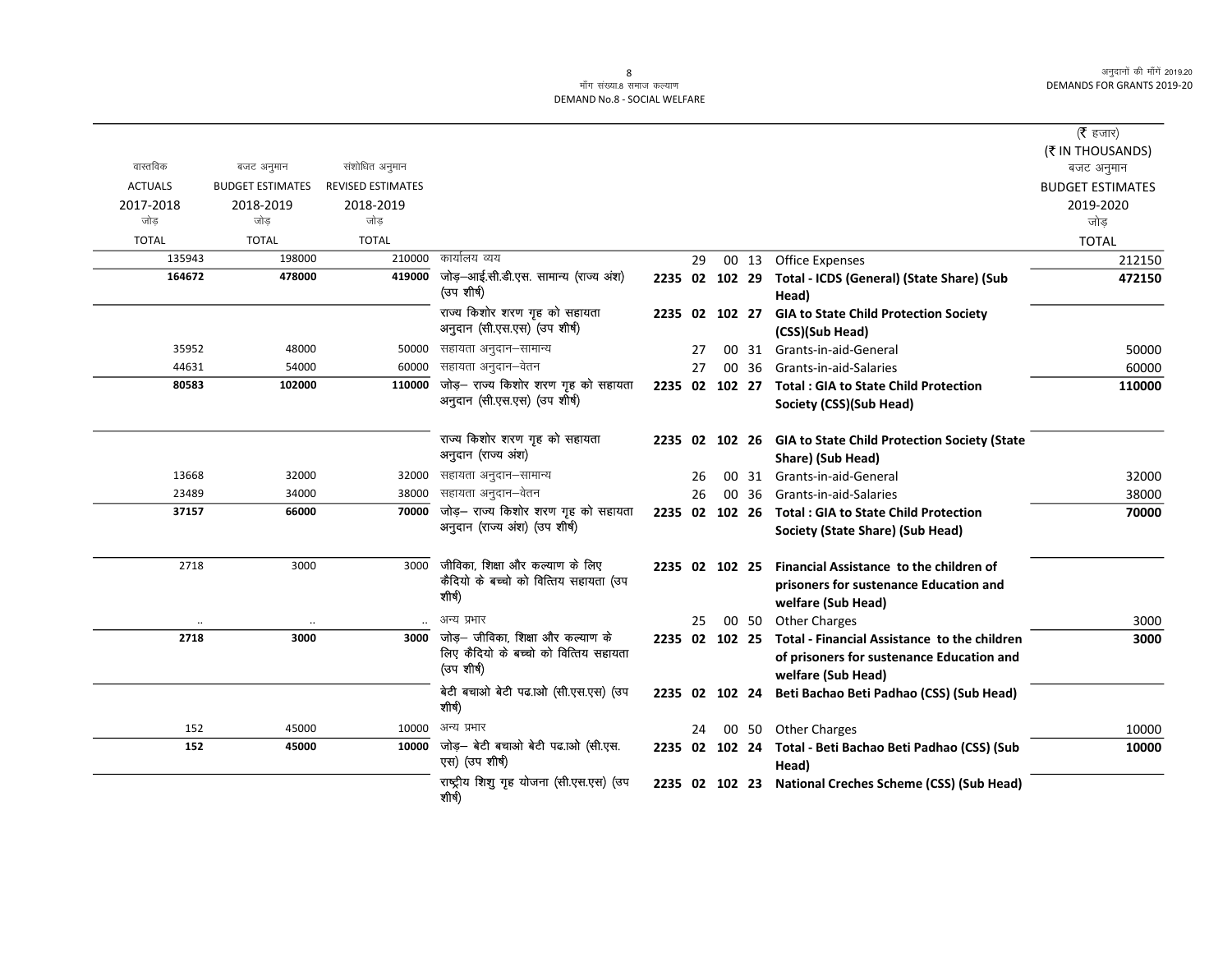#### ्<br>माँग संख्या.8 समाज कल्याण DEMAND No.8 - SOCIAL WELFARE

| वास्तविक             |                         | संशोधित अनुमान           |                                                                              |                |    |                |       |                                                                    | ( $\bar{\tau}$ हजार)<br>(₹ IN THOUSANDS) |
|----------------------|-------------------------|--------------------------|------------------------------------------------------------------------------|----------------|----|----------------|-------|--------------------------------------------------------------------|------------------------------------------|
|                      | बजट अनुमान              |                          |                                                                              |                |    |                |       |                                                                    | बजट अनुमान                               |
| <b>ACTUALS</b>       | <b>BUDGET ESTIMATES</b> | <b>REVISED ESTIMATES</b> |                                                                              |                |    |                |       |                                                                    | <b>BUDGET ESTIMATES</b>                  |
| 2017-2018<br>जोड     | 2018-2019<br>जोड        | 2018-2019<br>जोड़        |                                                                              |                |    |                |       |                                                                    | 2019-2020<br>जोड                         |
| <b>TOTAL</b>         | <b>TOTAL</b>            | <b>TOTAL</b>             |                                                                              |                |    |                |       |                                                                    | <b>TOTAL</b>                             |
| 6195                 | 10000                   | 20000                    | अन्य प्रभार                                                                  |                | 23 |                |       | 00 50 Other Charges                                                | 12300                                    |
| 6195                 | 10000                   | 20000                    | जोड़- राष्ट्रीय शिशु गृह योजना (सी.एस.<br>एस) (उप शीर्ष)                     |                |    |                |       | 2235 02 102 23 Total - National Creches Scheme (CSS) (Sub<br>Head) | 12300                                    |
|                      |                         |                          | अभिभावकों, आँगनवाड़ी कार्यकर्ताओं एवं                                        |                |    |                |       | 2235 02 102 22 Training of Parents, AWWs & Anganwadi               |                                          |
|                      |                         |                          | आँगनवाड़ी समितियों का प्रशिक्षण (प्रारंभिक<br>बाल्यावस्था शिक्षा) (उप शीर्ष) |                |    |                |       | <b>Samitis (Early Childhood Education) (Sub</b><br>Head)           |                                          |
|                      |                         |                          |                                                                              |                |    |                |       |                                                                    |                                          |
|                      | 50000                   | 5000                     | कार्यालय व्यय                                                                |                | 22 |                | 00 13 | <b>Office Expenses</b>                                             | 50000                                    |
| $\ddot{\phantom{a}}$ | 50000                   | 5000                     | जोड़— अभिभावकों, आँगनवाड़ी कार्यकर्ताओं                                      |                |    | 2235 02 102 22 |       | Total - Training of Parents, AWWs &                                | 50000                                    |
|                      |                         |                          | एवं आँगनवाड़ी समितियों का प्रशिक्षण                                          |                |    |                |       | Anganwadi Samitis (Early Childhood                                 |                                          |
|                      |                         |                          | (प्रारंभिक बाल्यावस्था शिक्षा) (उप शीर्ष)                                    |                |    |                |       | <b>Education) (Sub Head)</b>                                       |                                          |
|                      |                         |                          | आँगनवाड़ी कार्यकर्ताओं के लिए मोबाइल<br>(उप शीर्ष)                           |                |    |                |       | 2235 02 102 21 Mobile for Anganwadi Workers (Sub Head)             |                                          |
| $\ddotsc$            | 60000                   |                          | कार्यालय व्यय                                                                |                | 21 |                | 00 13 | <b>Office Expenses</b>                                             |                                          |
| $\ddot{\phantom{a}}$ | 60000                   |                          | जोड़— आँगनवाड़ी कार्यकर्ताओं के लिए<br>मोबाइल (उप शीर्ष)                     |                |    |                |       | 2235 02 102 21 Total - Mobile for Anganwadi Workers<br>(Sub Head)  |                                          |
|                      |                         |                          | आईसीडीएस छाता योजना के अन्तंर्गत                                             |                |    | 2235 02 102 20 |       | <b>Procurement of Aadhar Enrolment Kit,</b>                        |                                          |
|                      |                         |                          | आंगनवाड़ी सेवा योजना के लिए आधार                                             |                |    |                |       | Anganwadi Service Scheme under                                     |                                          |
|                      |                         |                          | नामांकन किट का उर्पाजन (सी.एस.एस)<br>(उप शीर्ष)                              |                |    |                |       | Umbrella ICDS Scheme (CSS) (Sub Head)                              |                                          |
|                      |                         |                          | 25650 आपूर्ति और सामग्री                                                     |                | 20 |                | 00 21 | Supplies & Materials                                               | 25650                                    |
| $\ddotsc$            | $\ddotsc$               | 25650                    | जोड़- आईसीडीएस छाता योजना के                                                 | 2235 02 102 20 |    |                |       | <b>Total - Procurement of Aadhar Enrolment</b>                     | 25650                                    |
|                      |                         |                          | अन्तर्गत आंगनवाड़ी सेवा योजना के लिए                                         |                |    |                |       | Kit, Anganwadi Service Scheme under                                |                                          |
|                      |                         |                          | आधार नामांकन किट का उर्पाजन (सी.एस.<br>एस) (उप शीर्ष)                        |                |    |                |       | Umbrella ICDS Scheme (CSS) (Sub Head)                              |                                          |
|                      |                         |                          | आईसीडीएस छाता योजना के अन्तर्गत                                              |                |    | 2235 02 102 19 |       | <b>Procurement of Aadhar Enrolment Kit,</b>                        |                                          |
|                      |                         |                          | आंगनवाड़ी सेवा योजना के लिए आधार                                             |                |    |                |       | Anganwadi Service Scheme under                                     |                                          |
|                      |                         |                          | नामांकन किट का उर्पाजन (राज्य अंश)<br>(उप शीर्ष)                             |                |    |                |       | Umbrella ICDS Scheme (State Share) (Sub                            |                                          |
|                      |                         |                          |                                                                              |                |    |                |       | Head)                                                              |                                          |
|                      |                         |                          | 17100 आपूर्ति और सामग्री                                                     |                | 19 |                |       | 00 21 Supplies & Materials                                         | 17100                                    |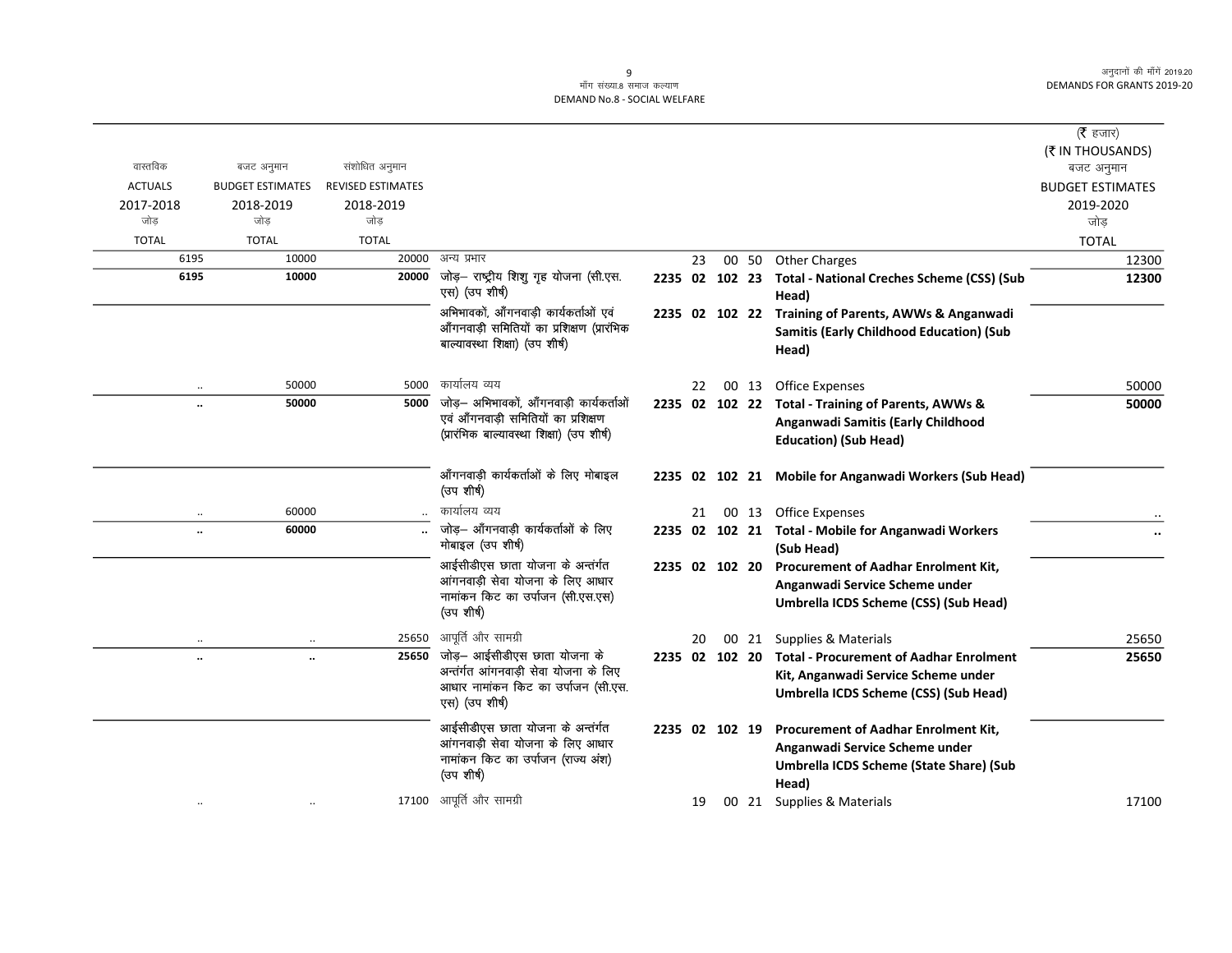## ्र<br>माँग संख्या.8 समाज कल्याण DEMAND No.8 - SOCIAL WELFARE

|                  |                                       |                          |                                                 |                |    |       |                                                                | ( $\bar{\tau}$ हजार)    |
|------------------|---------------------------------------|--------------------------|-------------------------------------------------|----------------|----|-------|----------------------------------------------------------------|-------------------------|
| वास्तविक         |                                       | संशोधित अनुमान           |                                                 |                |    |       |                                                                | (₹ IN THOUSANDS)        |
| <b>ACTUALS</b>   | बजट अनुमान<br><b>BUDGET ESTIMATES</b> | <b>REVISED ESTIMATES</b> |                                                 |                |    |       |                                                                | बजट अनुमान              |
|                  |                                       |                          |                                                 |                |    |       |                                                                | <b>BUDGET ESTIMATES</b> |
| 2017-2018<br>जोड | 2018-2019<br>जोड                      | 2018-2019<br>जोड         |                                                 |                |    |       |                                                                | 2019-2020<br>जोड़       |
| <b>TOTAL</b>     | <b>TOTAL</b>                          | <b>TOTAL</b>             |                                                 |                |    |       |                                                                | <b>TOTAL</b>            |
| $\ddotsc$        | $\ddotsc$                             | 17100                    | जोड़– आईसीडीएस छाता योजना के                    | 2235 02 102 19 |    |       | <b>Total - Procurement of Aadhar Enrolment</b>                 | 17100                   |
|                  |                                       |                          | अन्तर्गत आंगनवाड़ी सेवा योजना के लिए            |                |    |       | Kit, Anganwadi Service Scheme under                            |                         |
|                  |                                       |                          | आधार नामांकन किट का उर्पाजन (राज्य              |                |    |       | Umbrella ICDS Scheme (State Share) (Sub                        |                         |
|                  |                                       |                          | अंश) (उप शीर्ष)                                 |                |    |       | Head)                                                          |                         |
| 2166681          | 3598141                               | 3386700                  | जोड़-बाल कल्याण (लघु शीर्ष)                     | 2235 02 102    |    |       | <b>Total - Child Welfare (Minor Head)</b>                      | 3807260                 |
|                  |                                       |                          | महिलाओं का कल्याण (लघु शीर्ष)                   | 2235 02 103    |    |       | <b>Women's Welfare (Minor Head)</b>                            |                         |
|                  |                                       |                          | महिला आश्रम (उप शीर्ष)                          | 2235 02 103 91 |    |       | <b>Mahila Ashrams (Sub Head)</b>                               |                         |
| 2641             | 4134                                  | 3200                     | वेतन                                            |                | 91 | 00 01 | <b>Salaries</b>                                                | 4000                    |
| 94               | 300                                   | 300                      | चिकित्सा उपचार                                  |                | 91 | 00 06 | <b>Medical Treatment</b>                                       | 300                     |
| 101              | 150                                   | 150                      | कार्यालय व्यय                                   |                | 91 | 00 13 | <b>Office Expenses</b>                                         | 150                     |
| 88               | 250                                   | 250                      | आपूर्ति व सामग्री                               |                | 91 | 00 21 | Supplies & Materials                                           | 250                     |
| 2924             | 4834                                  | 3900                     | जोड़-महिला आश्रम (उप शीर्ष)                     | 2235 02        |    |       | 103 91 Total - Mahila Ashrams (Sub Head)                       | 4700                    |
|                  |                                       |                          | महिला देखभाल केन्द्र (उप शीर्ष)                 |                |    |       | 2235 02 103 90 After Care Home for Women (Sub Head)            |                         |
| 4262             | 4300                                  | 4800                     | वेतन                                            |                | 90 |       | 00 01 Salaries                                                 | 5000                    |
| 13               | 200                                   | 200                      | चिकित्सा उपचार                                  |                | 90 | 00 06 | <b>Medical Treatment</b>                                       | 200                     |
| 90               | 200                                   | 200                      | कार्यालय व्यय                                   |                | 90 |       | 00 13 Office Expenses                                          | 200                     |
| 1127             | 2000                                  | 1500                     | आपूर्ति व सामग्री                               |                | 90 |       | 00 21 Supplies & Materials                                     | 2000                    |
| 5492             | 6700                                  | 6700                     | जोड़– महिला देखभाल केन्द्र (उप शीर्ष)           |                |    |       | 2235 02 103 90 Total - After Care Home for Women (Sub<br>Head) | 7400                    |
|                  |                                       |                          | महिलाओं के लिए कार्य केन्द्र (उप शीर्ष)         |                |    |       | 2235 02 103 89 Work Centre for Women (Sub Head)                |                         |
| 19240            | 20000                                 | 21000                    | वेतन                                            |                | 89 |       | 00 01 Salaries                                                 | 21000                   |
| 344              | 300                                   | 300                      | चिकित्सा उपचार                                  |                | 89 | 00 06 | <b>Medical Treatment</b>                                       | 300                     |
| $\cdot\cdot$     | $\ldots$                              | 100                      | घरेलू यात्रा व्यय                               |                | 89 | 00 11 | <b>Domestic Travel Expenses</b>                                | 100                     |
| 438              | 600                                   | 600                      | कार्यालय व्यय                                   |                | 89 | 00 13 | Office Expenses                                                | 600                     |
| 20022            | 20900                                 | 22000                    | जोड़—महिलाओं के लिए कार्य केन्द्र (उप<br>शीर्ष) |                |    |       | 2235 02 103 89 Total - Work Centre for Women (Sub Head)        | 22000                   |
|                  |                                       |                          | दहेज विरोधी प्रकोष्ठ (उप शीर्ष)                 | 2235 02        |    |       | 103 86 Anti Dowry Cell (Sub Head)                              |                         |
| 6                | $\ddotsc$                             |                          | अंशदान                                          |                | 86 |       | 00 32 Contribution                                             |                         |
| $\ddotsc$        | 2700                                  | 2700                     | अन्य प्रभार                                     |                | 86 |       | 00 50 Other Charges                                            | 2700                    |
|                  |                                       |                          |                                                 |                |    |       |                                                                |                         |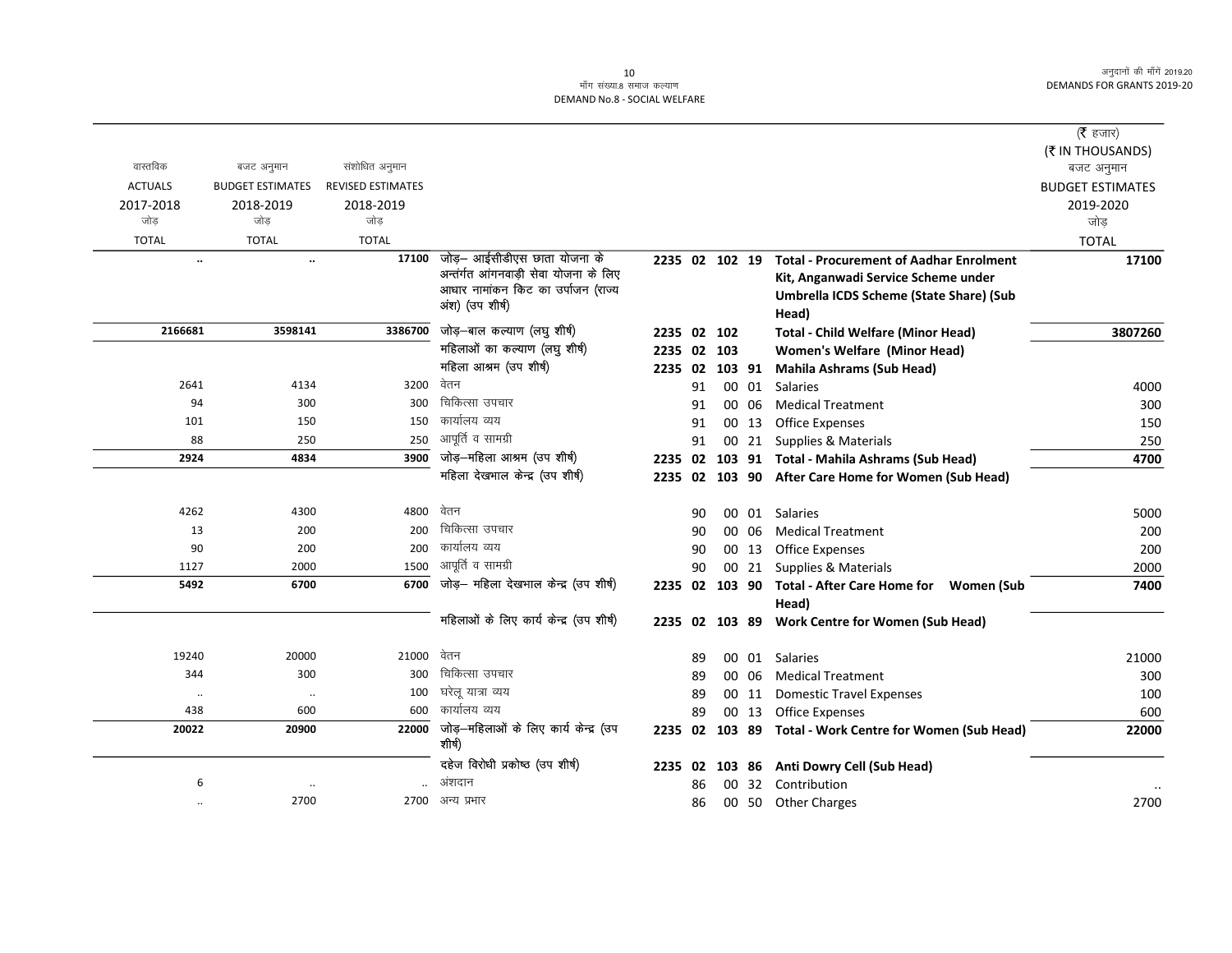# 11<br>माँग संख्या.8 समाज कल्याण DEMAND No.8 - SOCIAL WELFARE

|                      |                         |                          |                                                 |                |    |        |       |                                                      | (रै हजार)               |
|----------------------|-------------------------|--------------------------|-------------------------------------------------|----------------|----|--------|-------|------------------------------------------------------|-------------------------|
|                      |                         |                          |                                                 |                |    |        |       |                                                      | (₹ IN THOUSANDS)        |
| वास्तविक             | बजट अनुमान              | संशोधित अनुमान           |                                                 |                |    |        |       |                                                      | बजट अनुमान              |
| <b>ACTUALS</b>       | <b>BUDGET ESTIMATES</b> | <b>REVISED ESTIMATES</b> |                                                 |                |    |        |       |                                                      | <b>BUDGET ESTIMATES</b> |
| 2017-2018            | 2018-2019               | 2018-2019                |                                                 |                |    |        |       |                                                      | 2019-2020               |
| जोड                  | जोड                     | जोड                      |                                                 |                |    |        |       |                                                      | जोड                     |
| <b>TOTAL</b>         | <b>TOTAL</b>            | <b>TOTAL</b>             |                                                 |                |    |        |       |                                                      | <b>TOTAL</b>            |
| 6                    | 2700                    | 2700                     | जोड़-दहेज विरोधी प्रकोष्ठ (उप शीर्ष)            |                |    |        |       | 2235 02 103 86 Total - Anti Dowry Cell (Sub Head)    | 2700                    |
|                      |                         |                          |                                                 |                |    |        |       |                                                      |                         |
|                      |                         |                          | नारी निकेतन (उप शीर्ष)<br>वेतन                  |                |    |        |       | 2235 02 103 84 Nari Niketan (Sub Head)               |                         |
| 7692                 | 9000                    | 9000                     | मजदरी                                           |                | 84 |        |       | 00 01 Salaries                                       | 9700                    |
| $\ddot{\phantom{a}}$ | 100                     | $\ddotsc$                | समयोपरि भत्ता                                   |                | 84 |        |       | 00 02 Wages                                          |                         |
| $\ldots$             | 10                      |                          | चिकित्सा उपचार                                  |                | 84 |        | 00 03 | O.T.A.                                               |                         |
| 107                  | 400                     | 400                      |                                                 |                | 84 |        | 00 06 | <b>Medical Treatment</b>                             | 400                     |
| 6187                 | 8900                    | 9800                     | कार्यालय व्यय                                   |                | 84 |        | 00 13 | <b>Office Expenses</b>                               | 8900                    |
| 1938                 | 4450                    | 1600                     | आपूर्ति व सामग्री                               |                | 84 |        | 00 21 | Supplies & Materials                                 | 3200                    |
| 15924                | 22860                   |                          | 20800 जोड़-नारी निकेतन (उप शीर्ष)               | 2235 02        |    |        |       | 103 84 Total - Nari Niketan (Sub Head)               | 22200                   |
|                      |                         |                          | अन्य योजनाएं (उप शीर्ष)                         | 2235 02        |    | 103 80 |       | <b>Other schemes (Sub Head)</b>                      |                         |
| 3961                 | 7000                    | 5000                     | वेतन                                            |                | 80 |        | 00 01 | <b>Salaries</b>                                      | 5000                    |
| 107                  | 150                     | 130                      | चिकित्सा उपचार                                  |                | 80 |        | 00 06 | <b>Medical Treatment</b>                             | 150                     |
| $\ldots$             | 15                      | 15                       | घरेल यात्रा व्यय                                |                | 80 |        | 00 11 | <b>Domestic Travel Expenses</b>                      | 20                      |
| $\ldots$             | 400                     | 400                      | कार्यालय व्यय                                   |                | 80 |        | 00 13 | <b>Office Expenses</b>                               | 500                     |
| 4068                 | 7565                    |                          | $\overline{5545}$ जोड़- अन्य योजनाएं (उप शीर्ष) | 2235 02        |    | 103 80 |       | <b>Total - Other Schemes (Sub Head)</b>              | 5670                    |
|                      |                         |                          | विपत्ति में महिलाओं के लिए अस्थाई आवास          | 2235 02 103 79 |    |        |       | Short Stay Home for Women in distress                |                         |
|                      |                         |                          | (उप शीर्ष)                                      |                |    |        |       | (Sub Head)                                           |                         |
| 3205                 | 4300                    | 4000                     | वेतन                                            |                | 79 |        | 00 01 | Salaries                                             | 4000                    |
| 197                  | 500                     | 250                      | चिकित्सा उपचार                                  |                | 79 |        | 00 06 | <b>Medical Treatment</b>                             | 300                     |
| 275                  | 450                     | 450                      | कार्यालय व्यय                                   |                | 79 |        | 00 13 | <b>Office Expenses</b>                               | 500                     |
| 3274                 | 4000                    | 4000                     | आपूर्ति व सामग्री                               |                | 79 |        |       | 00 21 Supplies & Materials                           | 4000                    |
| 6951                 | 9250                    | 8700                     | जोड-विपत्ति में महिलाओं के लिए अस्थाई           |                |    |        |       | 2235 02 103 79 Total - Short Stay Home for Women in  | 8800                    |
|                      |                         |                          | आवास (उप शीर्ष)                                 |                |    |        |       | <b>Distress (Sub Head)</b>                           |                         |
|                      |                         |                          | महिला राज्य आयोग (उप शीर्ष)                     |                |    |        |       | 2235 02 103 53 State Commission of Women (Sub Head)  |                         |
| 101146               | 146200                  | 146200                   | सहायता अनुदान–सामान्य                           |                | 53 | $00-1$ |       | 31 Grants-in-aid-General                             | 146200                  |
| 30730                | 53800                   | 53800                    | सहायता अनुदान–वेतन                              |                | 53 |        | 00 36 | Grants-in-aid-Salaries                               | 53800                   |
| 131876               | 200000                  | 200000                   | जोड़- महिला राज्य आयोग (उप शीर्ष)               |                |    |        |       | 2235 02 103 53 Total: State Commission of Women (Sub | 200000                  |
|                      |                         |                          |                                                 |                |    |        |       | Head)                                                |                         |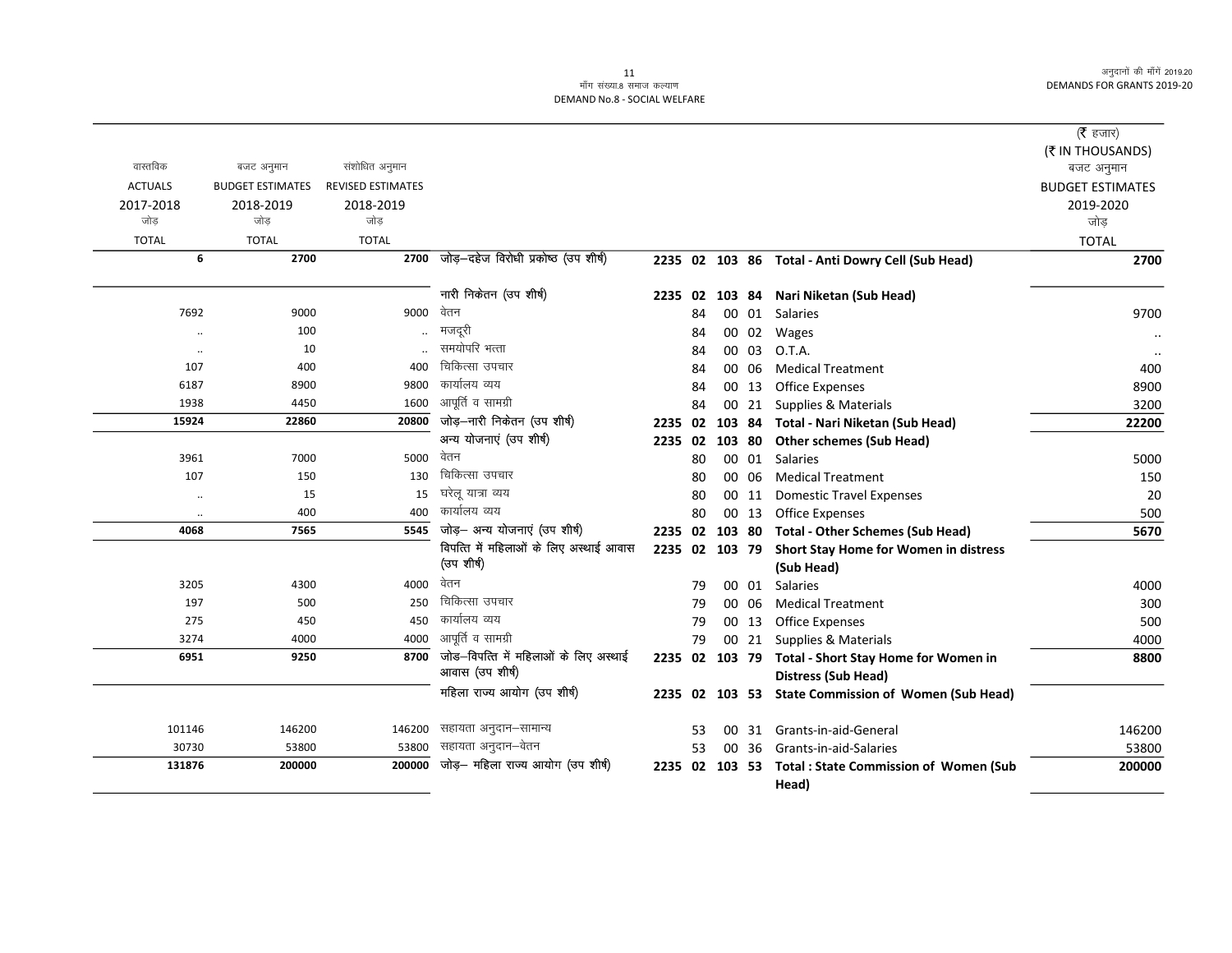## ्त<br>माँग संख्या.8 समाज कल्याण DEMAND No.8 - SOCIAL WELFARE

|                      |                         |                          |                                                                        |                |    |    |       |                                                         | (रै हजार)               |
|----------------------|-------------------------|--------------------------|------------------------------------------------------------------------|----------------|----|----|-------|---------------------------------------------------------|-------------------------|
|                      |                         |                          |                                                                        |                |    |    |       |                                                         | (₹ IN THOUSANDS)        |
| वास्तविक             | बजट अनुमान              | संशोधित अनुमान           |                                                                        |                |    |    |       |                                                         | बजट अनुमान              |
| <b>ACTUALS</b>       | <b>BUDGET ESTIMATES</b> | <b>REVISED ESTIMATES</b> |                                                                        |                |    |    |       |                                                         | <b>BUDGET ESTIMATES</b> |
| 2017-2018            | 2018-2019               | 2018-2019                |                                                                        |                |    |    |       |                                                         | 2019-2020               |
| जोड                  | जोड                     | जोड                      |                                                                        |                |    |    |       |                                                         | जोड                     |
| <b>TOTAL</b>         | <b>TOTAL</b>            | <b>TOTAL</b>             |                                                                        |                |    |    |       |                                                         | <b>TOTAL</b>            |
|                      |                         |                          | अनाथ लडकियों एंव गरीब विधवाओं की                                       |                |    |    |       | 2235 02 103 45 Financial Assistance to poor widows for  |                         |
|                      |                         |                          | पुत्रियों के विवाह हेतु वित्तीय सहायता<br>(उप शीर्ष)                   |                |    |    |       | marriage of their doughters and orphan                  |                         |
|                      |                         |                          |                                                                        |                |    |    |       | girls (Sub Head)                                        |                         |
| 77419                | $\ddot{\phantom{0}}$    |                          | सहायता अनुदान–सामान्य                                                  |                | 45 | 00 | 31    | Grants-in-aid-General                                   |                         |
| $\cdot$ .            | 110000                  | 110000                   | अन्य प्रभार                                                            |                | 45 |    | 00 50 | <b>Other Charges</b>                                    | 120000                  |
| 77419                | 110000                  |                          | $110000$ जोड़- अनाथ लडकियों एंव गरीब विधवाओं                           | 2235 02 103 45 |    |    |       | <b>Total - Financial Assistance to poor widows</b>      | 120000                  |
|                      |                         |                          | की पुत्रियों के विवाह हेतु वित्तीय सहायता<br>(उप शीर्ष)                |                |    |    |       | for marriage of their doughters and                     |                         |
|                      |                         |                          |                                                                        |                |    |    |       | orphan girls (Sub Head)                                 |                         |
|                      |                         |                          | क्रेच (उप शीर्ष)                                                       | 2235 02        |    |    |       | 103 44 Creches (Sub Head)                               |                         |
| $\ddot{\phantom{a}}$ | 1000                    | 70                       | वेतन                                                                   |                | 44 |    | 00 01 | <b>Salaries</b>                                         | 230                     |
|                      | 150                     | 10                       | चिकित्सा उपचार                                                         |                | 44 |    | 00 06 | <b>Medical Treatment</b>                                | 10                      |
|                      | 150                     | 10                       | कार्यालय व्यय                                                          |                | 44 |    | 00 13 | Office Expenses                                         | 10                      |
| $\ddotsc$            | 70                      | 10                       | आपूर्ति व सामग्री                                                      |                | 44 |    | 00 21 | Supplies & Materials                                    | 50                      |
| $\ddotsc$            | 1370                    | 100                      | जोड़- क्रेंच (उप शीर्ष)                                                | 2235 02        |    |    |       | 103 44 Total - Creches (Sub Head)                       | 300                     |
|                      |                         |                          | कामकाजी महिला होस्टल (उप शीर्ष)                                        |                |    |    |       | 2235 02 103 42 Working women hostel (Sub Head)          |                         |
| 430                  | 5000                    | 5000                     | कार्यालय व्यय                                                          |                | 42 |    | 00 13 | Office Expenses                                         | 5000                    |
| 430                  | 5000                    |                          | $\overline{5000}$ जोड़- कामकाजी महिला होस्टल (उप शीर्ष)                |                |    |    |       | 2235 02 103 42 Total - Working women hostel (Sub Head)  | 5000                    |
|                      |                         |                          |                                                                        |                |    |    |       |                                                         |                         |
|                      |                         |                          | बच्चों एवं महिलाओं की संस्थाओं में<br>कर्मचारी (उप शीर्ष)              |                |    |    |       | 2235 02 103 41 Staff in children and women Institutions |                         |
|                      |                         |                          |                                                                        |                |    |    |       | (Sub Head)                                              |                         |
| 6457                 | 8700                    | 6100                     | वेतन                                                                   |                | 41 |    | 00 01 | Salaries                                                | 7800                    |
| 6457                 | 8700                    | 6100                     | जोड़- बच्चों एवं महिलाओं की संस्थाओं में<br>कर्मचारी (उप शीर्ष)        | 2235 02 103 41 |    |    |       | Total - Staff in children and women                     | 7800                    |
|                      |                         |                          |                                                                        |                |    |    |       | <b>Institutions (Sub Head)</b>                          |                         |
|                      |                         |                          | घरेलू हिंसा से महिलाओं की रक्षा<br>अधिनियम, 2005 का परिपालन (उप शीर्ष) | 2235 02 103 40 |    |    |       | Implementation of protection of women                   |                         |
|                      |                         |                          |                                                                        |                |    |    |       | from Domestic Voilance Act. 2005 (Sub                   |                         |
|                      |                         |                          |                                                                        |                |    |    |       | Head)                                                   |                         |
| 7302                 | 9000                    | 9000                     | वेतन                                                                   |                | 40 |    | 00 01 | Salaries                                                | 500                     |
| 2309                 | 2500                    | 2500                     | मजदूरी                                                                 |                | 40 |    | 00 02 | Wages                                                   | 12000                   |
| 361                  | 500                     |                          | 500 कार्यालय व्यय                                                      |                | 40 |    | 00 13 | Office Expenses                                         | 500                     |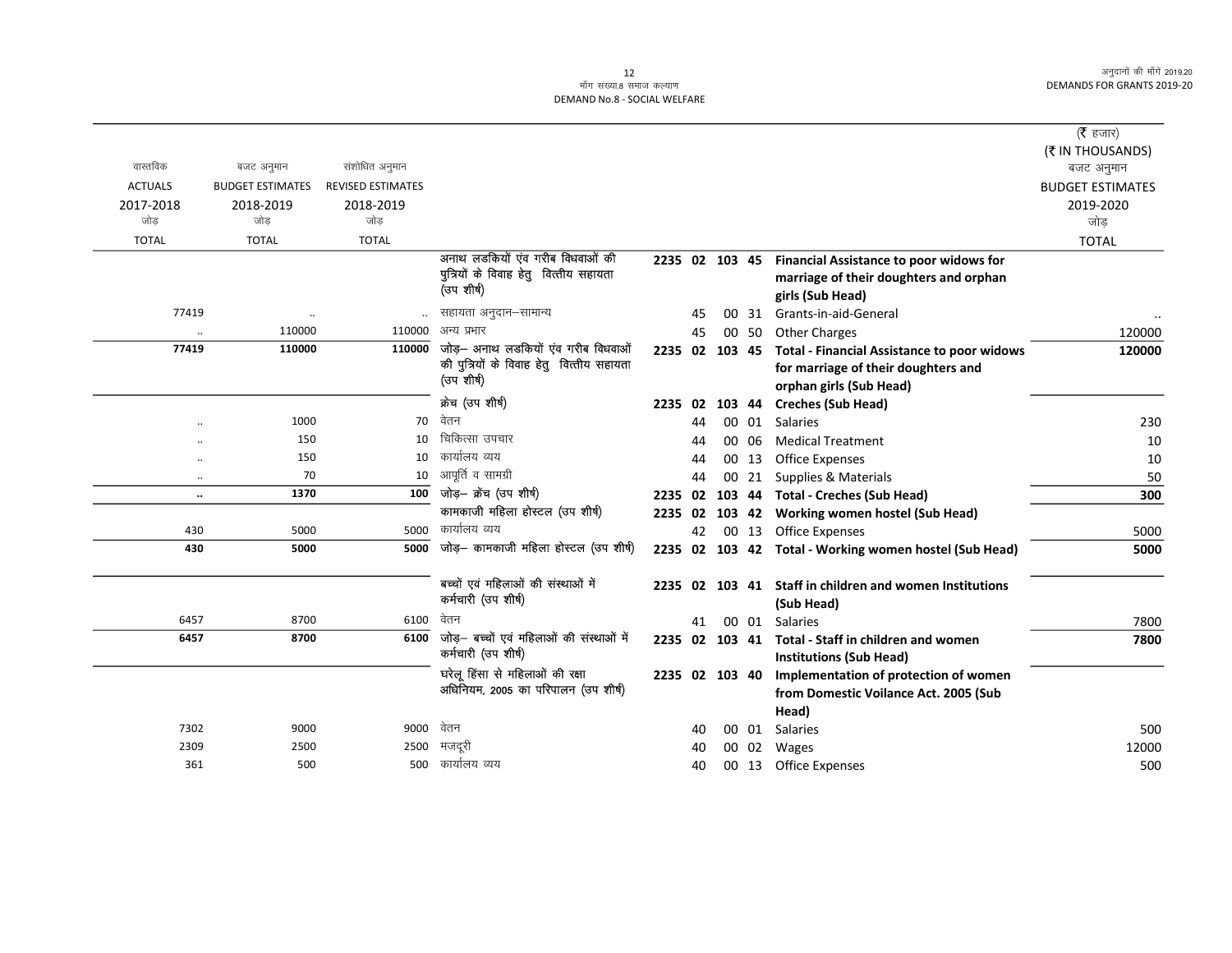|                      |                         |                   |                                                                               |         |    |                |       |                                                      | ( $\bar{\tau}$ हजार)    |
|----------------------|-------------------------|-------------------|-------------------------------------------------------------------------------|---------|----|----------------|-------|------------------------------------------------------|-------------------------|
|                      |                         |                   |                                                                               |         |    |                |       |                                                      | (₹ IN THOUSANDS)        |
| वास्तविक             | बजट अनुमान              | संशोधित अनुमान    |                                                                               |         |    |                |       |                                                      | बजट अनुमान              |
| <b>ACTUALS</b>       | <b>BUDGET ESTIMATES</b> | REVISED ESTIMATES |                                                                               |         |    |                |       |                                                      | <b>BUDGET ESTIMATES</b> |
| 2017-2018<br>जोड     | 2018-2019               | 2018-2019<br>जोड  |                                                                               |         |    |                |       |                                                      | 2019-2020               |
|                      | जोड                     |                   |                                                                               |         |    |                |       |                                                      | जोड                     |
| <b>TOTAL</b>         | <b>TOTAL</b>            | <b>TOTAL</b>      |                                                                               |         |    |                |       |                                                      | <b>TOTAL</b>            |
| 9972                 | 12000                   | 12000             | जोड़— घरेलू हिंसा से महिलाओं की रक्षा<br>अधिनियम, 2005 का परिपालन (उप शीर्ष)  |         |    | 2235 02 103 40 |       | Total - Implementation of protection of              | 13000                   |
|                      |                         |                   |                                                                               |         |    |                |       | women from Domestic Voilance Act. 2005               |                         |
|                      |                         |                   |                                                                               |         |    |                |       | (Sub Head)                                           |                         |
|                      |                         |                   | समाज की कमजोर वर्ग की दुग्धपान कराने<br>व परिचर्या करने वाली माताओं को आर्थिक |         |    | 2235 02 103 36 |       | Financial assistance to lactating and                |                         |
|                      |                         |                   | सहायता (उप शीर्ष)                                                             |         |    |                |       | nursing mothers belonging to weaker                  |                         |
|                      |                         |                   |                                                                               |         |    |                |       | section of society (Sub Head)                        |                         |
| $\ldots$             | 100                     | 100               | सहायता अनुदान–सामान्य                                                         |         | 36 |                | 00 31 | Grants-in-aid-General                                | 100                     |
| $\ddot{\phantom{0}}$ | 100                     | 100               | जोड़—समाज की कमजोर वर्ग की दुग्धपान<br>कराने व परिचर्या करने वाली माताओं को   |         |    | 2235 02 103 36 |       | Total: Financial assistance to lactating and         | 100                     |
|                      |                         |                   | आर्थिक सहायता (उप शीर्ष)                                                      |         |    |                |       | nursing mothers belonging to weaker                  |                         |
|                      |                         |                   |                                                                               |         |    |                |       | section of society (Sub Head)                        |                         |
|                      |                         |                   | विधवाओं को पेंशन (उप शीर्ष)                                                   |         |    | 2235 02 103 34 |       | <b>Pension to Widows (Sub Head)</b>                  |                         |
| 4360907              | $\ddotsc$               |                   | पेंशन                                                                         |         | 34 |                | 00 04 | Pensions                                             |                         |
|                      | 4600000                 | 5560000           | अन्य प्रभार                                                                   |         | 34 |                | 00 50 | <b>Other Charges</b>                                 | 5600000                 |
| 4360907              | 4600000                 | 5560000           | जोड़— विधवाओं को पेंशन (उप शीर्ष)                                             | 2235 02 |    |                |       | 103 34 Total - Pension to Widows (Sub Head)          | 5600000                 |
|                      |                         |                   |                                                                               |         |    |                |       |                                                      |                         |
|                      |                         |                   | लाडली योजना (उप शीर्ष)                                                        | 2235 02 |    | 103 33         |       | Ladli Yojna (Sub Head)                               |                         |
| $\ddotsc$            | 500                     | 500               | वेतन                                                                          |         | 33 |                | 00 01 | <b>Salaries</b>                                      | 500                     |
| 6201                 | 8000                    | 8000              | मजदूरी                                                                        |         | 33 |                | 00 02 | Wages                                                | 8000                    |
| 2310                 | 2500                    | 2500              | कार्यालय व्यय                                                                 |         | 33 |                | 00 13 | <b>Office Expenses</b>                               | 2500                    |
| 925065               | 889000                  | 889000            | अन्य प्रभार                                                                   |         | 33 |                | 00 50 | <b>Other Charges</b>                                 | 889000                  |
| 933576               | 900000                  | 900000            | जोड़- लाडली योजना (उप शीर्ष)                                                  | 2235 02 |    | 103 33         |       | Total -Ladli Yojna (Sub Head)                        | 900000                  |
| $\cdot\cdot$         | $\cdot\cdot$            |                   | मानसिक स्वास्थ्य इकाई (उप शीर्ष)                                              | 2235 02 |    |                |       | 103 32 Mental Health Unit (Sub Head)                 |                         |
| 2943                 | 10000                   | 10000             | अन्य प्रभार                                                                   |         | 32 |                | 00 50 | <b>Other Charges</b>                                 | 10300                   |
| 2943                 | 10000                   | 10000             | जोड़– मानसिक स्वास्थ्य इकाई (उप शीर्ष)                                        |         |    |                |       | 2235 02 103 32 Total - Mental Health Unit (Sub Head) | 10300                   |
|                      |                         |                   | इन्दिरा गाधी मात्रत्तव सहयोग योजना (आई.                                       |         |    | 2235 02 103 28 |       | Indira Gandhi Matritava Sahyog Yojana                |                         |
|                      |                         |                   | जी.एम.एस.वाई.) (सी.एम.बी.) (राज्य अंश)                                        |         |    |                |       | (IGMSY)(CMB) State Share (Sub Head)                  |                         |
|                      |                         |                   | (उपशीर्ष)                                                                     |         |    |                |       |                                                      |                         |
| 986                  | $\cdot\cdot$            | $\ddotsc$         | वेतन                                                                          |         | 28 |                |       | 00 01 Salaries                                       |                         |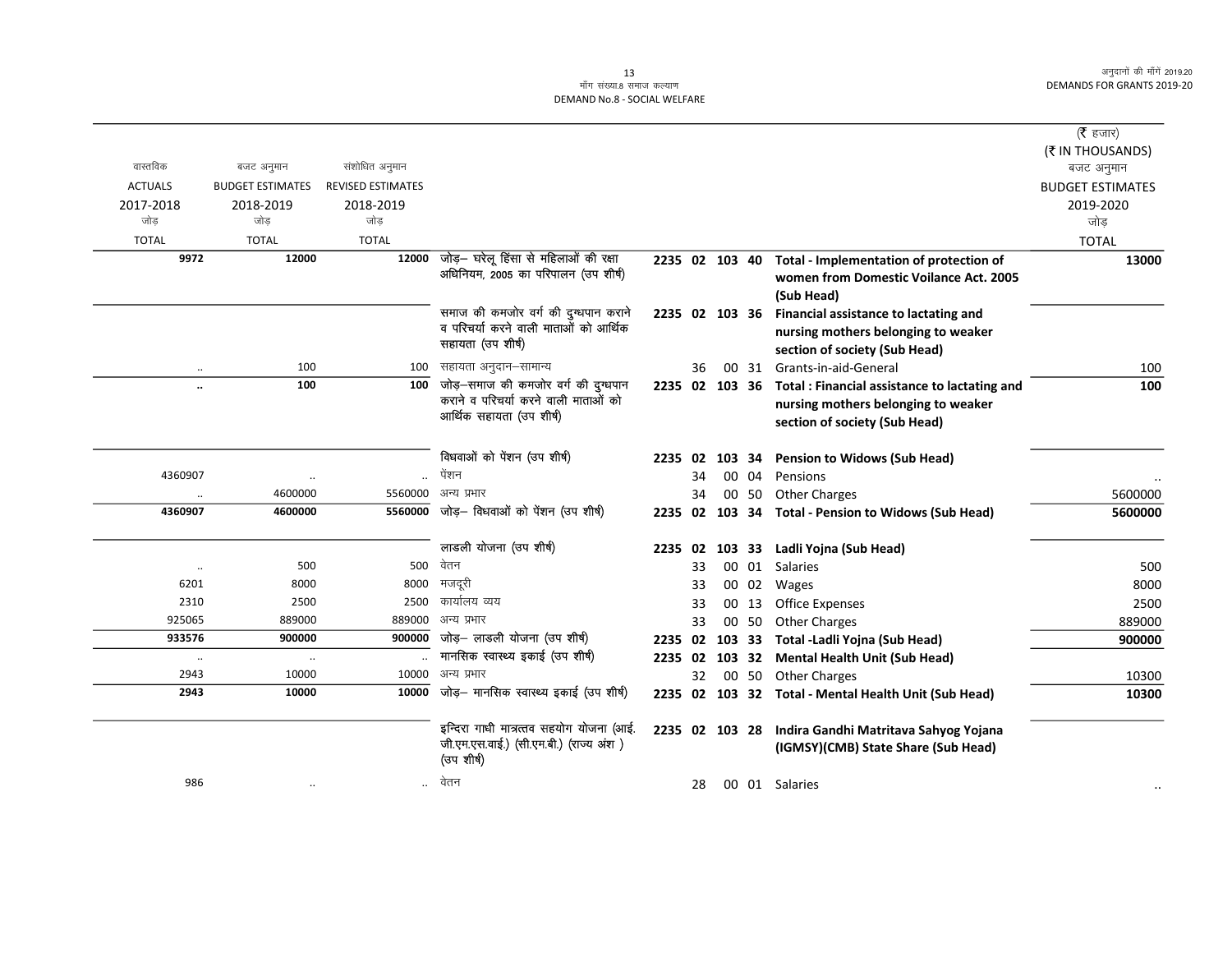### ्तः<br>माँग संख्या.8 समाज कल्याण DEMAND No.8 - SOCIAL WELFARE

|                      |                         |                          |                                                                                                              |                |    |       |                                                                                                | (रै हजार)<br>(₹ IN THOUSANDS) |
|----------------------|-------------------------|--------------------------|--------------------------------------------------------------------------------------------------------------|----------------|----|-------|------------------------------------------------------------------------------------------------|-------------------------------|
| वास्तविक             | बजट अनुमान              | संशोधित अनुमान           |                                                                                                              |                |    |       |                                                                                                | बजट अनुमान                    |
| <b>ACTUALS</b>       | <b>BUDGET ESTIMATES</b> | <b>REVISED ESTIMATES</b> |                                                                                                              |                |    |       |                                                                                                | <b>BUDGET ESTIMATES</b>       |
| 2017-2018            | 2018-2019               | 2018-2019                |                                                                                                              |                |    |       |                                                                                                | 2019-2020                     |
| जोड                  | जोड                     | जोड                      |                                                                                                              |                |    |       |                                                                                                | जोड                           |
| <b>TOTAL</b>         | <b>TOTAL</b>            | <b>TOTAL</b>             |                                                                                                              |                |    |       |                                                                                                | <b>TOTAL</b>                  |
| 986                  | $\ddotsc$               |                          | जोड़- इन्दिरा गाधी मात्रत्तव सहयोग<br>योजना (आई.जी.एम.एस.वाई.) (सी.एम.बी.)<br>(राज्य अंश) (उप शीर्ष)         | 2235 02 103 28 |    |       | Total - Indira Gandhi Matritava Sahyog<br>Yojana (IGMSY)(CMB) State Share (Sub<br>Head)        |                               |
|                      |                         |                          | महिला हैल्प लाइन —181 के लिए राज्य<br>महिला आयोग को सहायता अनुदान (सी.एस.<br>एस) (उप शीर्ष)                  | 2235 02 103 25 |    |       | <b>GIA to State Commission for Women for</b><br>"181 - Women Help Line" (CSS) (Sub Head)       |                               |
| $\ddotsc$            | 7400                    | 3150                     | सहायता अनुदान–सामान्य                                                                                        |                | 25 | 00 31 | Grants-in-aid-General                                                                          | 7400                          |
|                      | 7400                    |                          | $\overline{3150}$ जोड़- महिला हैल्प लाइन -181 के लिए                                                         | 2235 02 103 25 |    |       | <b>Total: GIA to State Commission for</b>                                                      | 7400                          |
|                      |                         |                          | राज्य महिला आयोग को सहायता अनुदान<br>(सी.एस.एस) (उप शीर्ष)                                                   |                |    |       | Women for "181 - Women Help Line" (CSS)<br>(Sub Head)                                          |                               |
|                      |                         |                          | निराश्रित. गर्भवती व स्तनपान कराने वाली<br>महिलाओं के लिए आश्रय गृह (उप शीर्ष)                               | 2235 02 103 24 |    |       | Shelter Home for Destitute, Pregnant and<br><b>Lactating Women (Sub Head)</b>                  |                               |
| $\ddotsc$            | 5950                    | 12500                    | वेतन                                                                                                         |                | 24 | 00 01 | Salaries                                                                                       | 7000                          |
| $\ddotsc$            | 2550                    | 4400                     | कार्यालय व्यय                                                                                                |                | 24 | 00 13 | <b>Office Expenses</b>                                                                         | 2400                          |
|                      | 8500                    |                          | $\overline{16900}$ जोड़- निराश्रित, गर्भवती व स्तनपान कराने                                                  | 2235 02 103 24 |    |       | Total - Shelter Home for Destitute,                                                            | 9400                          |
|                      |                         |                          | वाली महिलाओं के लिए आश्रय गृह (उप<br>शीर्ष)                                                                  |                |    |       | <b>Pregnant and Lactating Women (Sub Head)</b>                                                 |                               |
|                      |                         |                          | स्वधार गृह योजना का कार्यान्वयन (सी.एस.<br>एस.) (उप शीर्ष)                                                   | 2235 02 103 23 |    |       | <b>Implementation of Swadhar Grah Scheme</b><br>(CSS) (Sub Head)                               |                               |
| $\ddotsc$            | 2500                    | 3270                     | वेतन                                                                                                         |                | 23 |       | 00 01 Salaries                                                                                 | 2500                          |
| $\ddot{\phantom{a}}$ | 2500                    | 4630                     | कार्यालय व्यय                                                                                                |                | 23 |       | 00 13 Office Expenses                                                                          | 2500                          |
|                      | 5000                    | 7900                     | जोड़- स्वधार गृह योजना का कार्यान्वयन<br>(सी.एस.एस.) (उप शीर्ष)                                              |                |    |       | 2235 02 103 23 Total - Implementation of Swadhar Grah<br>Scheme (CSS) (Sub Head)               | 5000                          |
|                      |                         |                          | इंदिरा गाँधी राष्ट्रीय विधवा पेंशन योजना<br>(आई.जी.एन.डब्ल्यू.पी.एस.) (एन.एस.ए.पी.)<br>(सी.एस.एस) (उप शीर्ष) |                |    |       | 2235 02 103 22 Indira Gandhi National Widow Pension<br>Scheme (IGNWPS) (NSAP) (CSS) (Sub Head) |                               |
| 134250               | 130000                  |                          | 135000 अन्य प्रभार                                                                                           |                | 22 |       | 00 50 Other Charges                                                                            | 135000                        |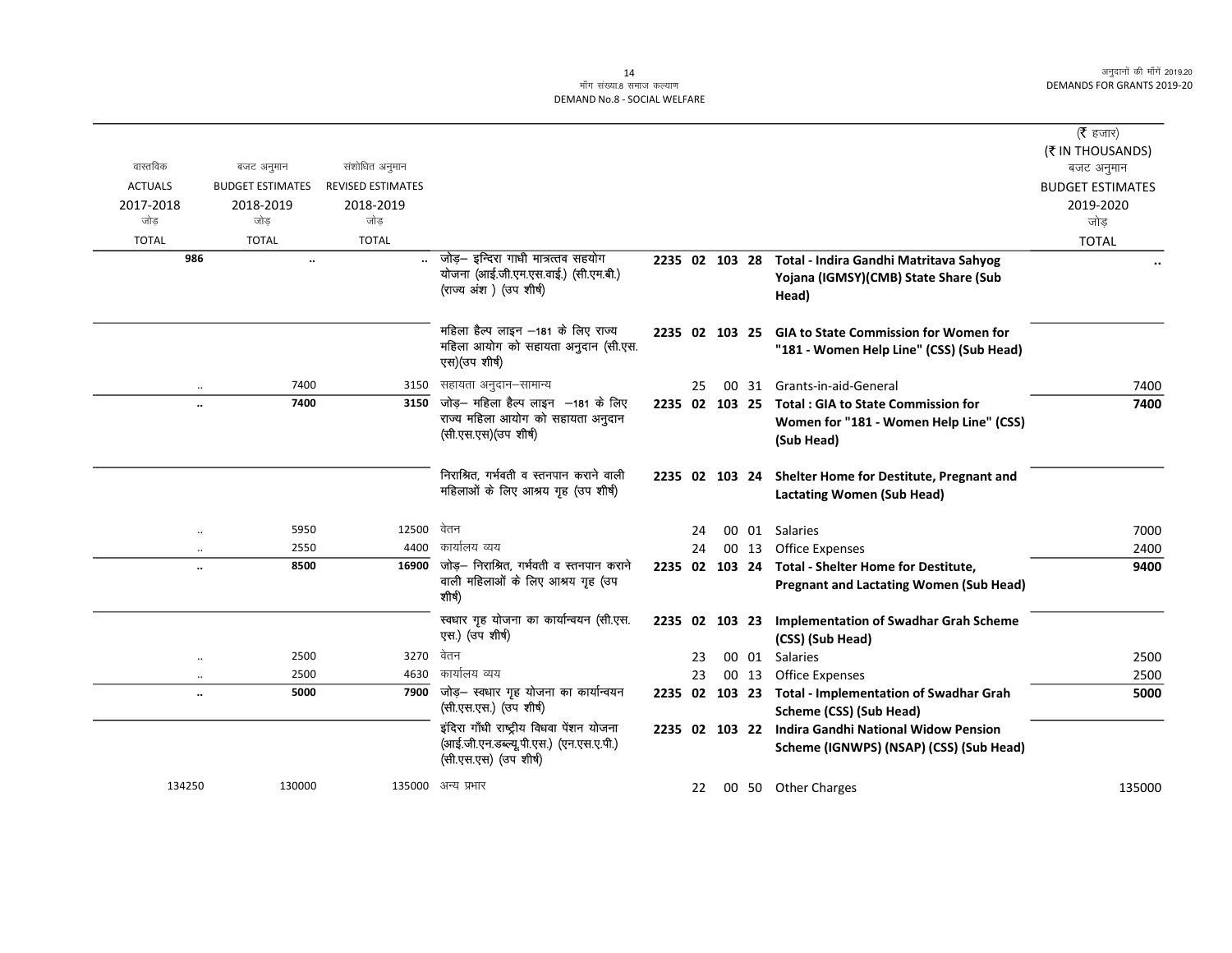|                |                         |                          |                                                                                       |                |    |        |       |                                                     | ( $\bar{\tau}$ हजार)    |
|----------------|-------------------------|--------------------------|---------------------------------------------------------------------------------------|----------------|----|--------|-------|-----------------------------------------------------|-------------------------|
|                |                         |                          |                                                                                       |                |    |        |       |                                                     | (₹ IN THOUSANDS)        |
| वास्तविक       | बजट अनुमान              | संशोधित अनुमान           |                                                                                       |                |    |        |       |                                                     | बजट अनुमान              |
| <b>ACTUALS</b> | <b>BUDGET ESTIMATES</b> | <b>REVISED ESTIMATES</b> |                                                                                       |                |    |        |       |                                                     | <b>BUDGET ESTIMATES</b> |
| 2017-2018      | 2018-2019               | 2018-2019                |                                                                                       |                |    |        |       |                                                     | 2019-2020               |
| जोड            | जोड                     | जोड                      |                                                                                       |                |    |        |       |                                                     | जोड                     |
| <b>TOTAL</b>   | <b>TOTAL</b>            | <b>TOTAL</b>             |                                                                                       |                |    |        |       |                                                     | <b>TOTAL</b>            |
| 134250         | 130000                  | 135000                   | जोड़- इंदिरा गाँधी राष्ट्रीय विधवा पेंशन<br>योजना (आई.जी.एन.डब्ल्यू.पी.एस.) (एन.एस.ए. |                |    |        |       | 2235 02 103 22 Total - Indira Gandhi National Widow | 135000                  |
|                |                         |                          | पी.) (सी.एस.एस) (उप शीर्ष)                                                            |                |    |        |       | Pension Scheme (IGNWPS) (NSAP) (CSS)<br>(Sub Head)  |                         |
|                |                         |                          |                                                                                       |                |    |        |       |                                                     |                         |
|                |                         |                          | प्रधानमंत्री मंत्री मातृ वन्दना योजना (पी.एम.                                         |                |    |        |       | 2235 02 103 21 Pradhan Mantri Matri Vandana Yojna   |                         |
|                |                         |                          | एम.वी.वाई.) (सी.एस.एस.) (उप शीर्ष)                                                    |                |    |        |       | (PMMVY) (CSS) (Sub Head)                            |                         |
|                |                         |                          |                                                                                       |                |    |        |       |                                                     |                         |
|                | 6000                    | 1200                     | वेतन                                                                                  |                | 21 |        |       | 00 01 Salaries                                      |                         |
|                | $\ddotsc$               | 4800                     | मजदूरी                                                                                |                | 21 |        | 00 02 | Wages                                               | 6000                    |
|                | 8500                    |                          | 8500 कार्यालय व्यय                                                                    |                | 21 |        | 00 13 | Office Expenses                                     | 8500                    |
|                |                         |                          | पीएमएमवीवाई - फ्लैक्सी निधि                                                           |                | 21 | 98     |       | PMMVY - Flexi Fund                                  |                         |
|                |                         | 15800                    | अन्य प्रभार                                                                           |                | 21 |        | 98 50 | <b>Other Charges</b>                                | 15800                   |
|                | 14500                   | 30300                    | जोड़- प्रधानमंत्री मंत्री मातृ वन्दना योजना                                           | 2235 02        |    | 103 21 |       | Total - Pradhan Mantri Matri Vandana                | 30300                   |
|                |                         |                          | (पी.एम.एम.वी.वाई.) (सी.एस.एस.) (उप शीर्ष)                                             |                |    |        |       | Yojna (PMMVY) (CSS) (Sub Head)                      |                         |
|                |                         |                          | प्रधानमंत्री मंत्री मातृ वन्दना योजना (पी.एम.                                         | 2235 02 103 20 |    |        |       | Pradhan Mantri Matri Vandana Yojna                  |                         |
|                |                         |                          | एम.वी.वाई.) (राज्य अंश) (उप शीर्ष)                                                    |                |    |        |       | (PMMVY) (State Share) (Sub Head)                    |                         |
| 215            | 4000                    | 800                      | वेतन                                                                                  |                | 20 |        |       | 00 01 Salaries                                      |                         |
| $\cdot\cdot$   | $\ldots$                | 3200                     | मजदूरी                                                                                |                | 20 |        |       | 00 02 Wages                                         | 4000                    |
| 26             | 6000                    | 6000                     | कार्यालय व्यय                                                                         |                | 20 |        | 00 13 | <b>Office Expenses</b>                              | 6000                    |
| 110300         | 135500                  | 80000                    | अन्य प्रभार                                                                           |                | 20 |        | 00 50 | <b>Other Charges</b>                                | 130300                  |
| $\cdot\cdot$   |                         |                          | पीएमएमवीवाई - फ्लैक्सी निधि                                                           |                | 20 | 98     |       | PMMVY - Flexi Fund                                  |                         |
| $\cdot\cdot$   |                         | 10600                    | अन्य प्रभार                                                                           |                | 20 |        | 98 50 | <b>Other Charges</b>                                | 15800                   |
| 110541         | 145500                  | 100600                   | जोड़- प्रधानमंत्री मंत्री मातृ वन्दना योजना                                           | 2235 02 103 20 |    |        |       | Total - Pradhan Mantri Matri Vandana                | 156100                  |
|                |                         |                          | (पी.एम.एम.वी.वाई.) (राज्य अंश) (उप शीर्ष)                                             |                |    |        |       | Yojna (PMMVY) (State Share) (Sub Head)              |                         |
|                |                         |                          |                                                                                       |                |    |        |       |                                                     |                         |
|                |                         |                          | महिला शक्ति केन्द्र (एमएमके) (सी.एस.एस.)                                              | 2235 02 103 19 |    |        |       | Mahila Shakti Kandre (MSK) (CSS) (Sub               |                         |
|                |                         |                          | (उप शीर्ष)                                                                            |                |    |        |       | Head)                                               |                         |
|                |                         | 1000                     | वेतन                                                                                  |                | 19 |        | 00 01 | Salaries                                            | 1000                    |
|                |                         |                          | 3000 कार्यालय व्यय                                                                    |                | 19 |        |       | 00 13 Office Expenses                               | 3000                    |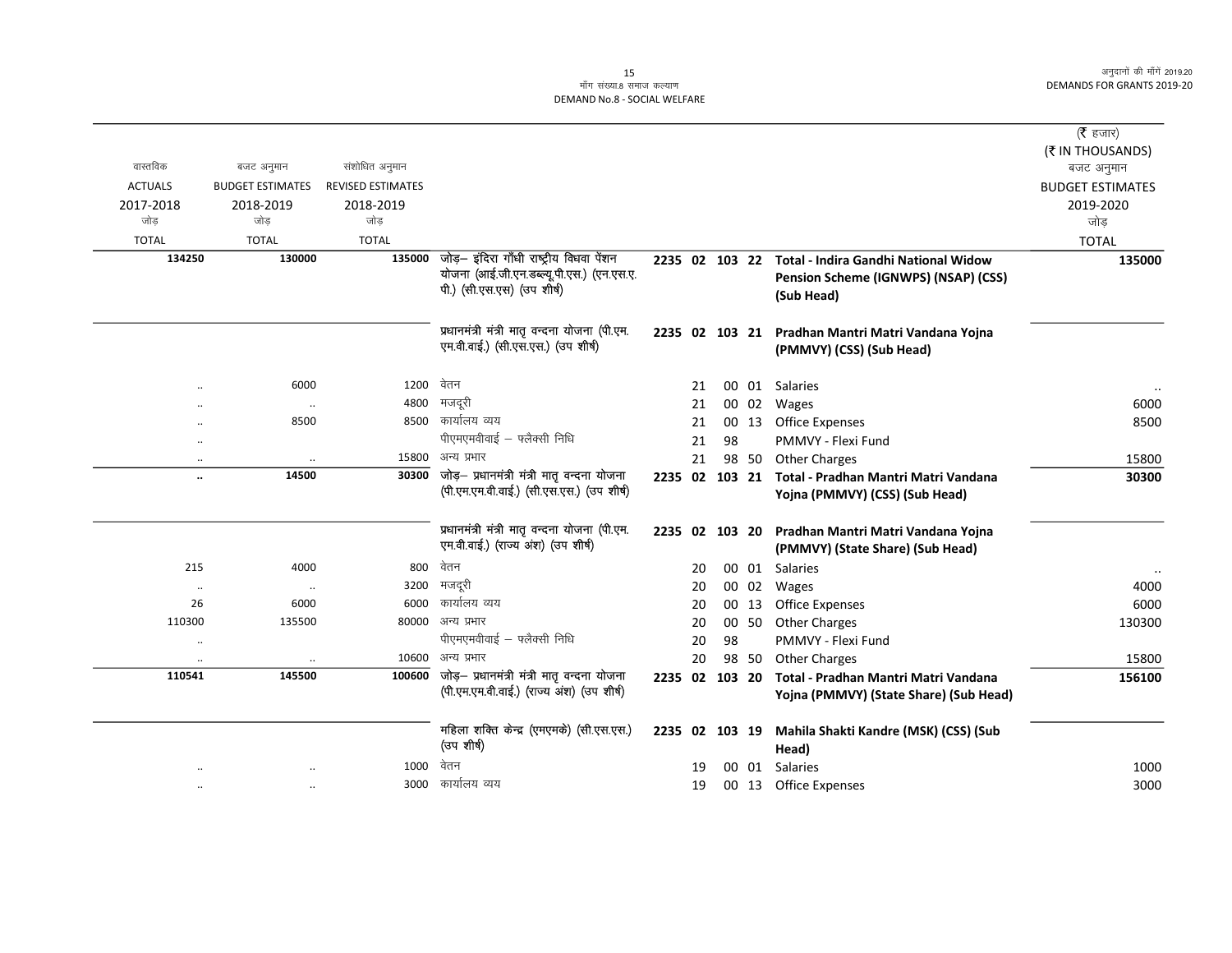#### 16 ...<br>माँग संख्या.8 समाज कल्याण DEMAND No.8 - SOCIAL WELFARE

|                      |                         |                          |                                                               |                |    |        |       |                                                        | ( <b>रै</b> हजार)       |
|----------------------|-------------------------|--------------------------|---------------------------------------------------------------|----------------|----|--------|-------|--------------------------------------------------------|-------------------------|
|                      |                         |                          |                                                               |                |    |        |       |                                                        | (₹ IN THOUSANDS)        |
| वास्तविक             | बजट अनुमान              | संशोधित अनुमान           |                                                               |                |    |        |       |                                                        | बजट अनुमान              |
| <b>ACTUALS</b>       | <b>BUDGET ESTIMATES</b> | <b>REVISED ESTIMATES</b> |                                                               |                |    |        |       |                                                        | <b>BUDGET ESTIMATES</b> |
| 2017-2018<br>जोड     | 2018-2019<br>जोड        | 2018-2019<br>जोड         |                                                               |                |    |        |       |                                                        | 2019-2020               |
|                      |                         |                          |                                                               |                |    |        |       |                                                        | जोड़                    |
| <b>TOTAL</b>         | <b>TOTAL</b>            | <b>TOTAL</b>             |                                                               |                |    |        |       |                                                        | <b>TOTAL</b>            |
| $\ddot{\phantom{0}}$ | $\ldots$                | 4000                     | जोड़— महिला शक्ति केन्द्र (एमएमके) (सी.<br>एस.एस.) (उप शीर्ष) | 2235 02 103 19 |    |        |       | Total - Mahila Shakti Kandre (MSK) (CSS)<br>(Sub Head) | 4000                    |
| 5824744              | 6232879                 | 7171495                  | जोड़—महिला कल्याण (लघु शीर्ष)                                 | 2235 02 103    |    |        |       | Total - Women's Welfare (Minor Head)                   | 7277170                 |
|                      |                         |                          | ऐछिक संस्था को सहायता (लघु शीर्ष)                             | 2235 02 107    |    |        |       | <b>Assistance to Voluntry Organisations</b>            |                         |
|                      |                         |                          |                                                               |                |    |        |       | (Minor Head)                                           |                         |
|                      |                         |                          | सहायता अनुदान (डी. डबलू .सी. डी.) (उप<br>शीर्ष)               | 2235 02 107 93 |    |        |       | Grant-in-aid (DWCD) (Sub Head)                         |                         |
| 5260                 | 9500                    | 9500                     | सहायता अनुदान–सामान्य                                         |                | 93 |        |       | 00 31 Grants-in-aid-General                            | 10000                   |
|                      | 500                     | 500                      | पूंजीगत परिसम्पतियो के सृजन के लिए<br>अनुदान                  |                | 93 |        | 00 35 | Grants for creation of capital assets                  | 500                     |
| 7299                 | 9500                    | 9500                     | सहायता अनुदान–वेतन                                            |                | 93 |        |       | 00 36 Grants-in-aid-Salaries                           | 10000                   |
| 12559                | 19500                   | 19500                    | जोड़- सहायता अनुदान (डी. डबलू .सी. डी.<br>) (उप शीर्ष)        |                |    |        |       | 2235 02 107 93 Total : Grant-in-aid (DWCD) (Sub Head)  | 20500                   |
|                      |                         |                          | मद्यपान और पदार्थों (औषध) की दुरुपयोग                         |                |    |        |       | 2235 02 107 90 Scheme of Prevention of Alcoholism &    |                         |
|                      |                         |                          | रोकथाम योजना (उप शीर्ष)                                       |                |    |        |       | Substance (Drugs) Abuse (Sub Head)                     |                         |
|                      | 10000                   | 4000                     | कार्यालय व्यय                                                 |                | 90 |        |       | 00 13 Office Expenses                                  | 10000                   |
| $\ddot{\phantom{a}}$ | 10000                   | 4000                     | जोड़— मद्यपान और पदार्थों (औषध) की                            | 2235 02 107 90 |    |        |       | <b>Total - Scheme of Prevention of</b>                 | 10000                   |
|                      |                         |                          | दुरुपयोग रोकथाम योजना (उप शीर्ष)                              |                |    |        |       | Alcoholism & Substance (Drugs) Abuse                   |                         |
|                      |                         |                          |                                                               |                |    |        |       | (Sub Head)                                             |                         |
| 12559                | 29500                   | 23500                    | जोड़-ऐछिक संस्था को सहायता (लघु शीर्ष)                        | 2235 02 107    |    |        |       | <b>Total - Assistance to Voluntry</b>                  | 30500                   |
|                      |                         |                          |                                                               |                |    |        |       | <b>Organisations (Minor Head)</b>                      |                         |
|                      |                         |                          | अन्य कार्यक्रम (लघु शीर्ष)                                    | 2235 02 200    |    |        |       | <b>Other Programmes (Minor Head)</b>                   |                         |
|                      |                         |                          | भागीदारी-सामाजिक विकास में नई पहल                             | 2235 02 200 89 |    |        |       | Bhagidari - new initiative in social                   |                         |
|                      |                         |                          | (उप शीर्ष)                                                    |                |    |        |       | development (Sub Head)                                 |                         |
| 7900                 | 18000                   | 18000                    | सहायता अनुदान–सामान्य                                         |                | 89 |        | 00 31 | Grants-in-aid-General                                  | 1000                    |
| 31500                | 30000                   | 30000                    | सहायता अनुदान–वेतन                                            |                | 89 |        | 00 36 | Grants-in-aid-Salaries                                 | 1500                    |
| 39400                | 48000                   | 48000                    | जोड़- भागीदारी - सामाजिक विकास में<br>नई पहल (उप शीर्ष)       | 2235 02        |    | 200 89 |       | Total : Bhagidari - new initiative in social           | 2500                    |
|                      |                         |                          |                                                               |                |    |        |       | development (Sub Head)                                 |                         |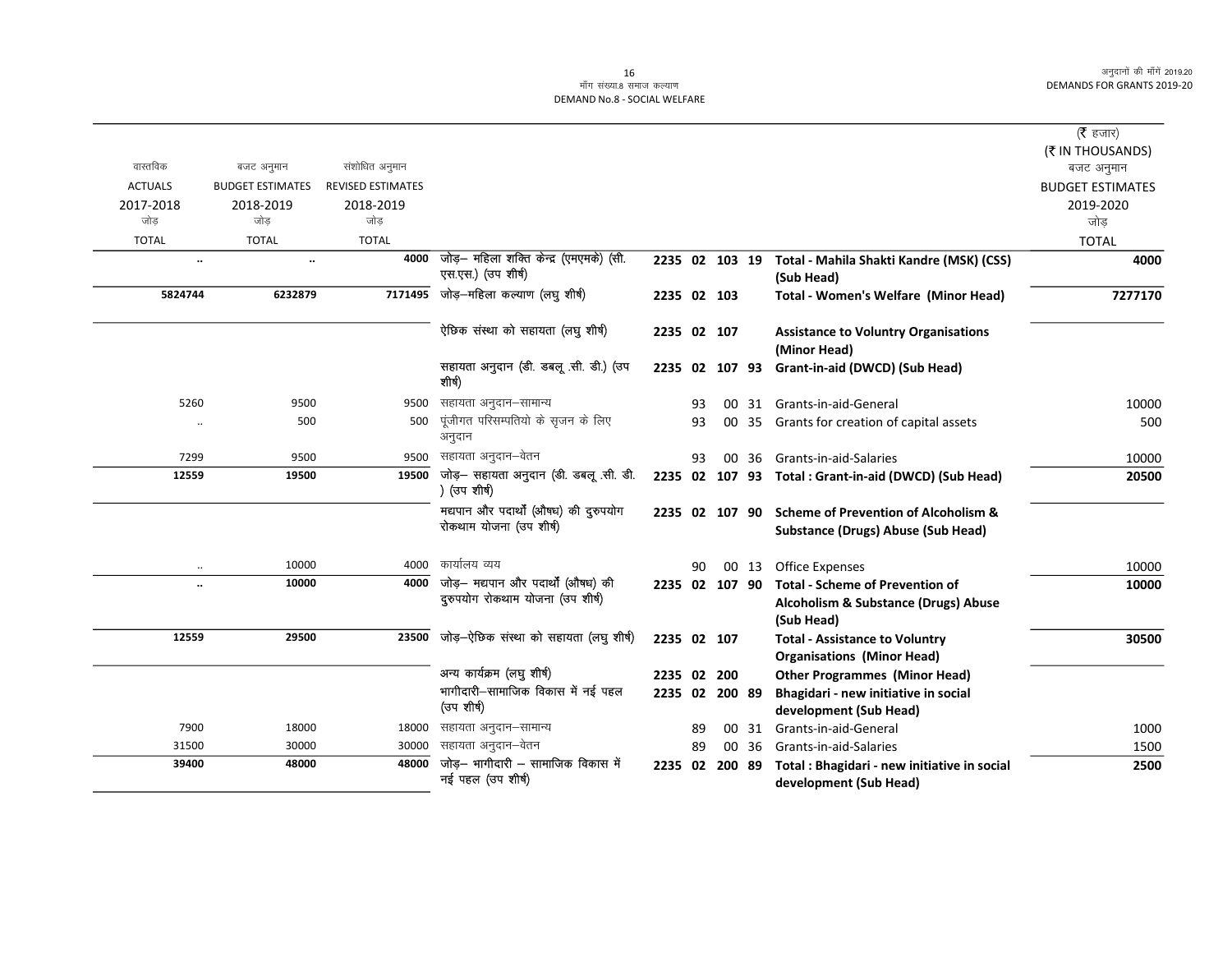## ्र<br>माँग संख्या.8 समाज कल्याण DEMAND No.8 - SOCIAL WELFARE

| वास्तविक<br>संशोधित अनुमान<br>बजट अनुमान<br><b>ACTUALS</b><br><b>BUDGET ESTIMATES</b><br><b>REVISED ESTIMATES</b><br>2017-2018<br>2018-2019<br>2018-2019<br>जोड<br>जोड<br>जोड<br><b>TOTAL</b><br><b>TOTAL</b><br><b>TOTAL</b> | बजट अनुमान<br><b>BUDGET ESTIMATES</b><br>2019-2020<br>जोड<br><b>TOTAL</b><br>2235 02 200 83 State programme/events for socially and<br>physically disadvantaged persons (Sub<br>Head) |
|-------------------------------------------------------------------------------------------------------------------------------------------------------------------------------------------------------------------------------|---------------------------------------------------------------------------------------------------------------------------------------------------------------------------------------|
|                                                                                                                                                                                                                               |                                                                                                                                                                                       |
|                                                                                                                                                                                                                               |                                                                                                                                                                                       |
|                                                                                                                                                                                                                               |                                                                                                                                                                                       |
|                                                                                                                                                                                                                               |                                                                                                                                                                                       |
| सामाजिक एवं शारिरिक असहाय व्यक्तियों<br>के लिये राज्य कार्यक्रम/आयोजन (उप शीर्ष)                                                                                                                                              |                                                                                                                                                                                       |
| 95<br>4000<br>4000<br>अन्य प्रभार                                                                                                                                                                                             | 00 50<br><b>Other Charges</b><br>83<br>4000                                                                                                                                           |
| जोड़— सामाजिक एवं शारिरिक असहाय<br>95<br>4000<br>4000<br>व्यक्तियों के लिये राज्य कार्यकम/आयोजन<br>(उप शीर्ष)                                                                                                                 | 2235 02 200 83 Total - State programme/events for<br>4000<br>socially and physically disadvantaged<br>persons (Sub Head)                                                              |
| मानव संशाधन विकास रिपोर्ट की सिफारिशों<br>का प्रतिपालन (उप शीर्ष)                                                                                                                                                             | 2235 02 200 82 Implementation of the Recommendations<br>of HRD Report (Sub Head)                                                                                                      |
| अन्य प्रभार<br>100<br>100<br>$\ddotsc$                                                                                                                                                                                        | <b>Other Charges</b><br>82<br>00 50<br>100                                                                                                                                            |
| जोड़– मानव संशाधन विकास रिपोर्ट की<br>100<br>100<br><br>सिफारिशों का प्रतिपालन (उप शीर्ष)                                                                                                                                     | 2235 02 200 82 Total - Implementation of the<br>100<br><b>Recommendations of HRD Report (Sub</b><br>Head)                                                                             |
| जोड़- अन्य कार्यक्रम (लघु शीर्ष)<br>39495<br>52100<br>52100                                                                                                                                                                   | 2235 02 200<br><b>Total - Other Programme (Minor Head)</b><br>6600                                                                                                                    |
| अनूसुचित जातियों के लिए विशेष घटक<br>योजना (लघु शीर्ष)                                                                                                                                                                        | 2235 02 789<br><b>Special Component Plan for Scheduled</b><br>Castes (Minor Head)                                                                                                     |
| अनाथ लडकियों एव गरीब विधवाओं की<br>पुत्रियों के विवाह हेतु वित्तीय सहायता<br>(उप शीर्ष)                                                                                                                                       | 2235 02 789 97<br><b>Financial Assistance to poor widows for</b><br>marriage of their daughters and orphan<br>girls (SCSP) (Sub Head)                                                 |
| 5370<br>सहायता अनुदान–सामान्य<br>$\ddot{\phantom{0}}$                                                                                                                                                                         | Grants-in-aid-General<br>00 31<br>97                                                                                                                                                  |
| अन्य प्रभार<br>10000<br>10000<br>$\cdot \cdot$                                                                                                                                                                                | 00 50<br><b>Other Charges</b><br>10000<br>97                                                                                                                                          |
| जोड़—अनाथ लडकियों एव गरीब विधवाओं<br>5370<br>10000<br>10000<br>की पुत्रियों के विवाह हेतु वित्तीय सहायता<br>(उप शीर्ष)                                                                                                        | 2235 02 789 97<br><b>Total - Financial Assistance to poor widows</b><br>10000<br>for marriage of their daughters and<br>orphan girls (SCSP) (Sub Head)                                |
| विधवाओं को पेंशन (एस.सी.एस.पी) (उप<br>शीर्ष)                                                                                                                                                                                  | 2235 02 789 96 Pension to Widows (SCSP) (Sub Head)                                                                                                                                    |
| पेंशन<br>596678                                                                                                                                                                                                               | 00 04 Pensions<br>96                                                                                                                                                                  |
| 600000<br>800000 अन्य प्रभार<br>                                                                                                                                                                                              | 800000<br>00 50 Other Charges<br>96                                                                                                                                                   |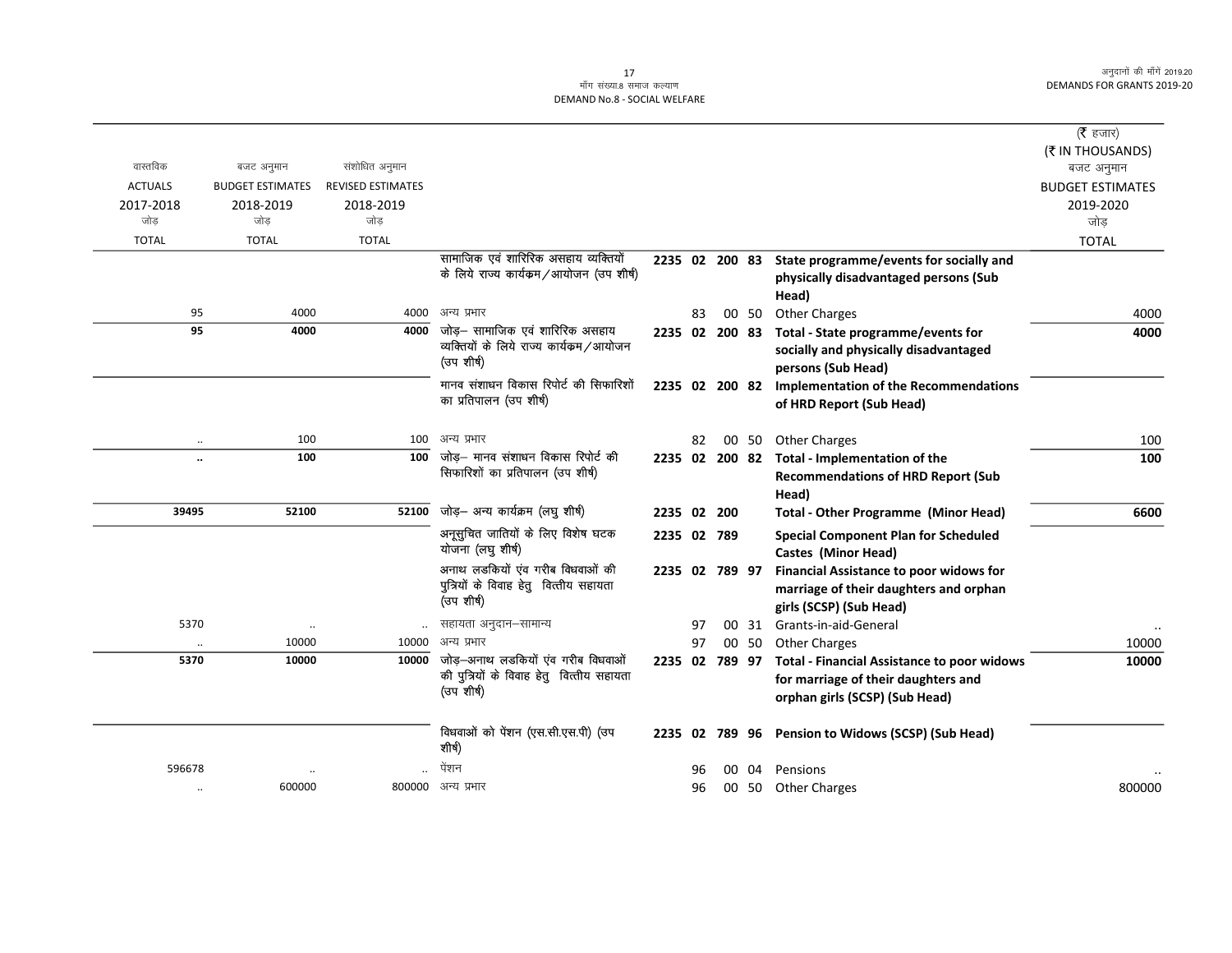#### ्च<br>माँग संख्या.8 समाज कल्याण DEMAND No.8 - SOCIAL WELFARE

|                      |                         |                          |                                                                                                               |                |    |        |       |                                                                                                                                                                | ( <b>रै</b> हजार)       |
|----------------------|-------------------------|--------------------------|---------------------------------------------------------------------------------------------------------------|----------------|----|--------|-------|----------------------------------------------------------------------------------------------------------------------------------------------------------------|-------------------------|
|                      |                         |                          |                                                                                                               |                |    |        |       |                                                                                                                                                                | (₹ IN THOUSANDS)        |
| वास्तविक             | बजट अनुमान              | संशोधित अनुमान           |                                                                                                               |                |    |        |       |                                                                                                                                                                | बजट अनुमान              |
| <b>ACTUALS</b>       | <b>BUDGET ESTIMATES</b> | <b>REVISED ESTIMATES</b> |                                                                                                               |                |    |        |       |                                                                                                                                                                | <b>BUDGET ESTIMATES</b> |
| 2017-2018            | 2018-2019               | 2018-2019                |                                                                                                               |                |    |        |       |                                                                                                                                                                | 2019-2020               |
| जोड                  | जोड                     | जोड                      |                                                                                                               |                |    |        |       |                                                                                                                                                                | जोड                     |
| <b>TOTAL</b>         | <b>TOTAL</b>            | <b>TOTAL</b>             |                                                                                                               |                |    |        |       |                                                                                                                                                                | <b>TOTAL</b>            |
| 596678               | 600000                  | 800000                   | जोड़- विधवाओं को पेंशन (एस.सी.एस.पी)<br>(उप शीर्ष)                                                            |                |    |        |       | 2235 02 789 96 Total - Pension to Widows (SCSP) (Sub<br>Head)                                                                                                  | 800000                  |
|                      |                         |                          | लाडली योजना (एस.सी.एस.पी) (उप शीर्ष)                                                                          |                |    |        |       | 2235 02 789 95 Ladli Yojna (SCSP) (Sub Head)                                                                                                                   |                         |
| 72534                | $\ddot{\phantom{0}}$    |                          | अंशदान                                                                                                        |                | 95 |        |       | 00 32 Contribution                                                                                                                                             |                         |
| $\ddot{\phantom{0}}$ | 100000                  | 100000                   | अन्य प्रभार                                                                                                   |                | 95 |        | 00 50 | <b>Other Charges</b>                                                                                                                                           | 100000                  |
| 72534                | 100000                  | 100000                   | जोड़– लाडली योजना (एस.सी.एस.पी) (उप<br>शीर्ष)                                                                 |                |    |        |       | 2235 02 789 95 Total - Ladli Yojna (SCSP) (Sub Head)                                                                                                           | 100000                  |
|                      |                         |                          | इन्दिरा गाधी मात्रत्तव सहयोग योजना<br>(राज्य अंश)(एस.सी.एस.पी) (उप शीर्ष)                                     | 2235 02 789 94 |    |        |       | Indira Gandhi Matritava Sahyog Yojana<br>(IGMSY)(CMB)(State Share) (SCSP) (Sub<br>Head)                                                                        |                         |
| 995                  |                         | $\ddot{\phantom{a}}$     | वेतन                                                                                                          |                | 94 |        | 00 01 | Salaries                                                                                                                                                       |                         |
| 995                  |                         |                          | जोड़-इन्दिरा गाधी मात्रत्तव सहयोग<br>योजना (राज्य अंश)(एस.सी.एस.पी) (उप<br>शीर्ष)                             |                |    |        |       | 2235 02 789 94 Total - Indira Gandhi Matritava Sahyog<br>Yojana (IGMSY)(CMB) (State Share) (SCSP)<br>(Sub Head)                                                |                         |
| 675577               | 710000                  | 910000                   | जोड़— अनूसुचित जातियों के लिए विशेष<br>घटक योजना (लघु शीर्ष)                                                  | 2235 02 789    |    |        |       | <b>Total - Special Component Plan for</b><br><b>Scheduled Castes (Minor Head)</b>                                                                              | 910000                  |
|                      |                         |                          | अन्य व्यय (लघु शीर्ष)                                                                                         | 2235 02 800    |    |        |       | <b>Other Expenditure (Minor Head)</b>                                                                                                                          |                         |
|                      |                         |                          | ग्रामीण कुटीर आवास (उप शीर्ष)                                                                                 | 2235 02        |    | 800 85 |       | <b>Village Cottage Home (Sub Head)</b>                                                                                                                         |                         |
| 11813                | 18500                   | 18000                    | वेतन                                                                                                          |                | 85 |        | 00 01 | <b>Salaries</b>                                                                                                                                                | 19000                   |
| 301                  | 600                     | 600                      | चिकित्सा उपचार                                                                                                |                | 85 |        | 00 06 | <b>Medical Treatment</b>                                                                                                                                       | 600                     |
| $\ldots$             | $\ddot{\phantom{a}}$    | 600                      | घरेलू यात्रा व्यय                                                                                             |                | 85 |        | 00 11 | <b>Domestic Travel Expenses</b>                                                                                                                                | 600                     |
| 940                  | 1500                    | 1400                     | कार्यालय व्यय                                                                                                 |                | 85 |        |       | 00 13 Office Expenses                                                                                                                                          | 1500                    |
| 1589                 | 2600                    | 2200                     | आपूर्ति व सामग्री                                                                                             |                | 85 |        |       | 00 21 Supplies & Materials                                                                                                                                     | 2600                    |
| 14643                | 23200                   | 22800                    | जोड़- ग्रामीण कुटीर आवास (उप शीर्ष)                                                                           |                |    |        |       | 2235 02 800 85 Total - Village Cottage Home (Sub Head)                                                                                                         | 24300                   |
|                      |                         |                          | व्यावसायिक प्रशिक्षण के लिए अल्पकालीन<br>तथा गहन पाठ्यक्रम जिससे बच्चों और<br>महिलाओं को स्वरोजगार (उप शीर्ष) |                |    |        |       | 2235 02 800 76 Short term and condensed courses for<br>vocational training to equip children and<br>women in the institution for self<br>employment (Sub Head) |                         |
|                      | 200                     |                          | 200 कार्यालय व्यय                                                                                             |                | 76 |        |       | 00 13 Office Expenses                                                                                                                                          | 200                     |
|                      |                         |                          |                                                                                                               |                |    |        |       |                                                                                                                                                                |                         |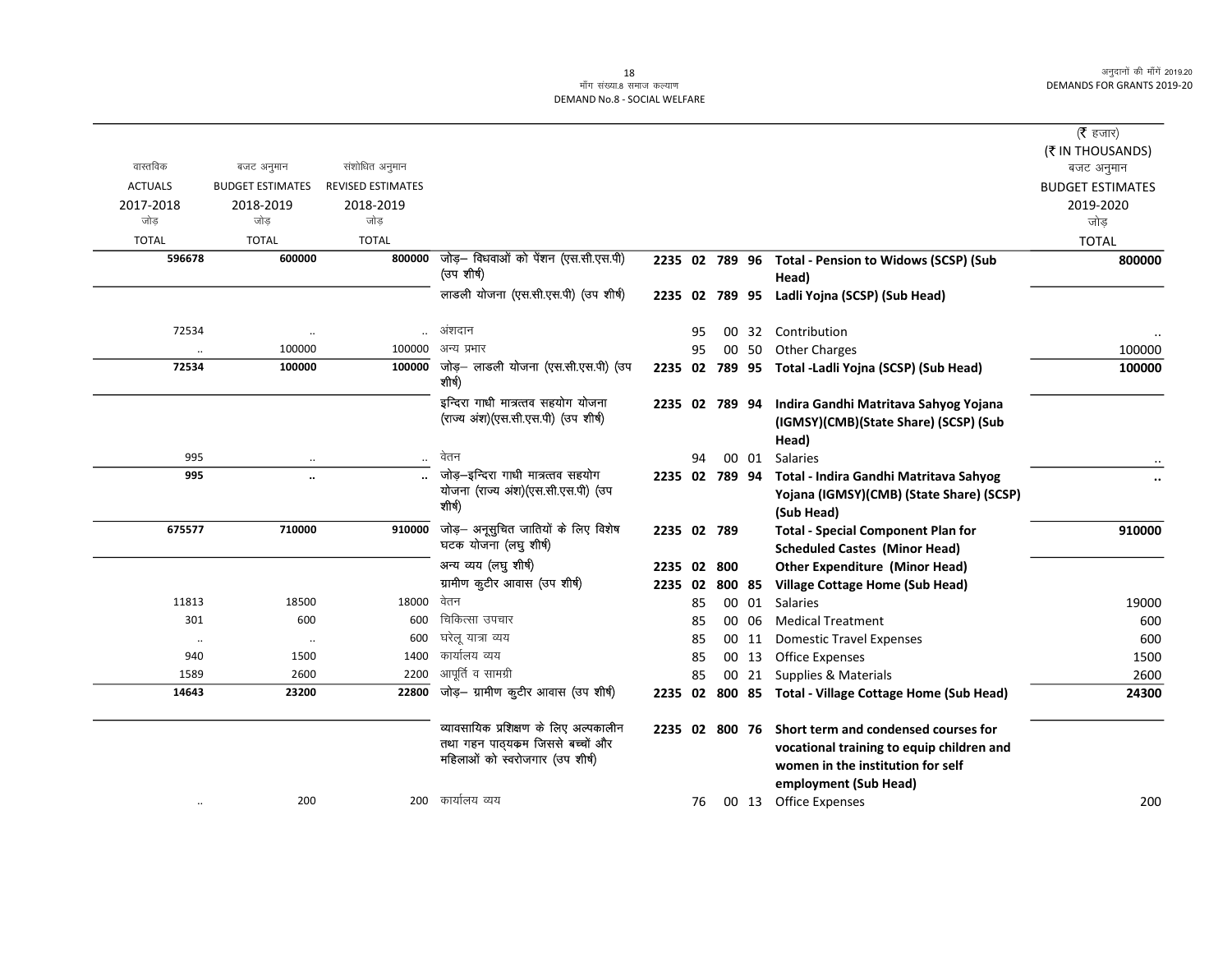### ्र<br>माँग संख्या.8 समाज कल्याण DEMAND No.8 - SOCIAL WELFARE

|                |                         |                          |                                                                     |         |    |                |       |                                                                             | (रै हजार)               |
|----------------|-------------------------|--------------------------|---------------------------------------------------------------------|---------|----|----------------|-------|-----------------------------------------------------------------------------|-------------------------|
|                |                         |                          |                                                                     |         |    |                |       |                                                                             | (₹ IN THOUSANDS)        |
| वास्तविक       | बजट अनुमान              | संशोधित अनुमान           |                                                                     |         |    |                |       |                                                                             | बजट अनुमान              |
| <b>ACTUALS</b> | <b>BUDGET ESTIMATES</b> | <b>REVISED ESTIMATES</b> |                                                                     |         |    |                |       |                                                                             | <b>BUDGET ESTIMATES</b> |
| 2017-2018      | 2018-2019               | 2018-2019                |                                                                     |         |    |                |       |                                                                             | 2019-2020               |
| जोड            | जोड                     | जोड                      |                                                                     |         |    |                |       |                                                                             | जोड                     |
| <b>TOTAL</b>   | <b>TOTAL</b>            | <b>TOTAL</b>             |                                                                     |         |    |                |       |                                                                             | <b>TOTAL</b>            |
|                | 200<br>$\ddotsc$        | 200                      | जोड़— व्यावसायिक प्रशिक्षण के लिए                                   |         |    | 2235 02 800 76 |       | <b>Total - Short term and condensed courses</b>                             | 200                     |
|                |                         |                          | अल्पकालीन तथा गहन पाठ्यक्रम जिससे                                   |         |    |                |       | for vocational training to equip children                                   |                         |
|                |                         |                          | बच्चों और महिलाओं को स्वरोजगार (उप                                  |         |    |                |       | and women in the institution for self                                       |                         |
|                |                         |                          | शीर्ष)                                                              |         |    |                |       | employment (Sub Head)                                                       |                         |
|                |                         |                          | मास मीडिया, शिक्षा एवं अघ्ययन (उप शीर्ष)                            |         |    |                |       |                                                                             |                         |
|                |                         |                          |                                                                     |         |    | 2235 02 800 72 |       | <b>Mass Media, Education &amp; Studies (DWCD)</b>                           |                         |
| 523            | 10000                   | 10000                    | अन्य प्रभार                                                         |         | 72 |                | 00 50 | (Sub Head)<br><b>Other Charges</b>                                          | 10000                   |
| 523            | 10000                   | 10000                    | जोड़- मास मीडिया, शिक्षा एवं अघ्ययन                                 |         |    | 2235 02 800 72 |       | <b>Total - Mass Media, Education &amp; Studies</b>                          | 10000                   |
|                |                         |                          | (उप शीर्ष)                                                          |         |    |                |       | (DWCD) (Sub Head)                                                           |                         |
|                |                         |                          | कर्मचारियो के लिए प्रशिक्षण एवं नई दिशा                             |         |    | 2235 02 800 64 |       | <b>Training and Orientation Unit for Staff</b>                              |                         |
|                |                         |                          | की ईकाई (उप शीर्ष)                                                  |         |    |                |       | (DWCD) (Sub Head)                                                           |                         |
|                | 53<br>200               | 200                      | अन्य प्रभार                                                         |         | 64 |                | 00 50 | <b>Other Charges</b>                                                        | 200                     |
|                | 53<br>200               | 200                      | जोड़- कर्मचारियो के लिए प्रशिक्षण एवं नई<br>दिशा की ईकाई (उप शीर्ष) |         |    | 2235 02 800 64 |       | <b>Total - Training and Orientation Unit for</b><br>Staff (DWCD) (Sub Head) | 200                     |
|                |                         |                          | अनुसधान, मुल्यांकन एवं प्रकाशन के लिए                               |         |    | 2235 02 800 63 |       | Grant for Research, Evaluation and                                          |                         |
|                |                         |                          | अनुदान (उप शीर्ष)                                                   |         |    |                |       | <b>Publication (DWCD)(Sub Head)</b>                                         |                         |
|                | 96<br>100               | 100                      | सहायता अनुदान–सामान्य                                               |         | 63 |                |       | 00 31 Grants-in-aid-General                                                 | 100                     |
|                | 96<br>100               | 100                      | जोड़- अनुसधान, मुल्यांकन एवं प्रकाशन के                             |         |    | 2235 02 800 63 |       | <b>Total: Grant for Research, Evaluation and</b>                            | 100                     |
|                |                         |                          | लिए अनुदान (उप शीर्ष)                                               |         |    |                |       | <b>Publication (DWCD)(Sub Head)</b>                                         |                         |
| 15315          | 33700                   | 33300                    | जोड़- अन्य व्यय (लघु शीर्ष)                                         |         |    | 2235 02 800    |       | <b>Total - Other Expenditure (Minor Head)</b>                               | 34800                   |
| 9011317        | 10949700                | 11920250                 | जोड़— समाज कल्याण (उप मुख्य शीर्ष)                                  | 2235 02 |    |                |       | <b>Total - Social Welfare (Sub Major Head)</b>                              | 12447600                |
| 9011317        | 10949700                | 11920250                 | स्वीकृत                                                             |         |    |                |       | Voted                                                                       | 12447600                |
|                | $\ldots$                |                          | भारित                                                               |         |    |                |       | Charged                                                                     | $\bullet\bullet$        |
| 9011317        | 10949700                | 11920250                 | जोड़- मुख्य शीर्ष "2235"                                            | 2235    |    |                |       | <b>TOTAL - MAJOR HEAD"2235"</b>                                             | 12447600                |
| 9011317        | 10949700                | 11920250                 | स्वीकृत                                                             |         |    |                |       | <b>Voted</b>                                                                | 12447600                |
|                | $\cdot\cdot$            |                          | भारित                                                               |         |    |                |       | Charged                                                                     |                         |
|                |                         |                          | मुख्य शीर्ष "2236"                                                  |         |    |                |       | <b>MAJOR HEAD "2236"</b>                                                    |                         |
|                |                         |                          | पोषण (मुख्य शीर्ष)                                                  | 2236    |    |                |       | <b>Nutrition (Major Head)</b>                                               |                         |
|                |                         |                          |                                                                     |         |    |                |       |                                                                             |                         |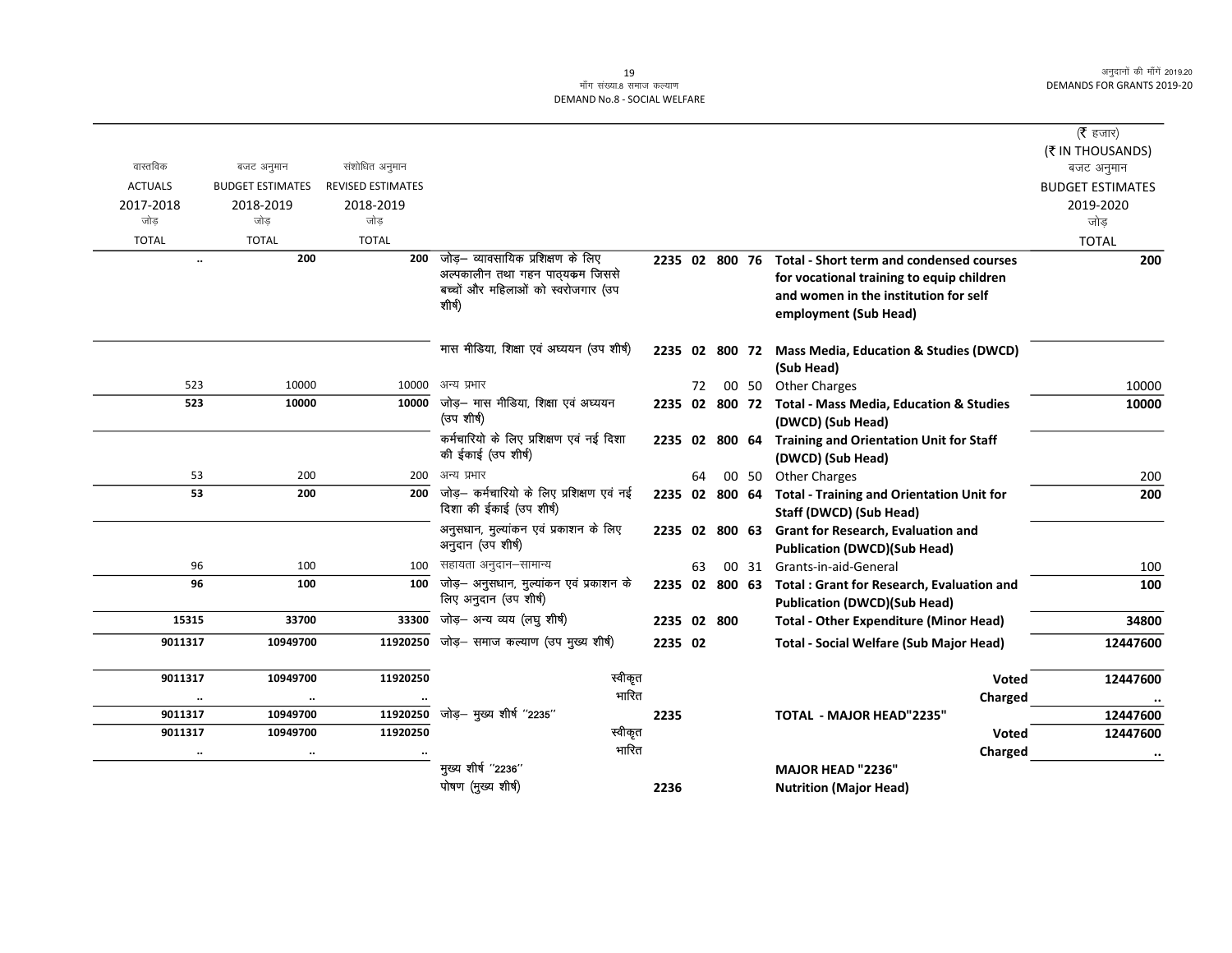### ex;<br>- मॉंग संख्या.8 समाज कल्याण DEMAND No.8 - SOCIAL WELFARE

|                |                         |                          |                                                                             |                |    |       |                                                             | ( $\bar{\tau}$ हजार)                          |
|----------------|-------------------------|--------------------------|-----------------------------------------------------------------------------|----------------|----|-------|-------------------------------------------------------------|-----------------------------------------------|
|                |                         |                          |                                                                             |                |    |       |                                                             | (₹ IN THOUSANDS)                              |
| वास्तविक       | बजट अनुमान              | संशोधित अनुमान           |                                                                             |                |    |       |                                                             | बजट अनुमान                                    |
| <b>ACTUALS</b> | <b>BUDGET ESTIMATES</b> | <b>REVISED ESTIMATES</b> |                                                                             |                |    |       |                                                             | <b>BUDGET ESTIMATES</b>                       |
| 2017-2018      | 2018-2019               | 2018-2019                |                                                                             |                |    |       |                                                             | 2019-2020                                     |
| जोड            | जोड                     | जोड                      |                                                                             |                |    |       |                                                             | जोड                                           |
| <b>TOTAL</b>   | <b>TOTAL</b>            | <b>TOTAL</b>             |                                                                             |                |    |       |                                                             | <b>TOTAL</b>                                  |
|                |                         |                          | पोषक आहार एवं पेयों का वितरण (उप<br>मुख्य शीर्ष)                            | 2236 02        |    |       | Distribution of nutritious food and                         |                                               |
|                |                         |                          | विशेष पोषक कार्यक्रम (लघु शीर्ष)                                            |                |    |       | beverages (Sub Major Head)                                  |                                               |
|                |                         |                          |                                                                             | 2236 02 101    |    |       | <b>Special Nutrition Programme (Minor Head)</b>             |                                               |
|                |                         |                          | किशोरियों के लिए योजना (किशोरी शक्ति                                        | 2236 02 101 95 |    |       | Scheme for adolescent girls (Kishori Shakti                 |                                               |
|                |                         |                          | योजना) (उप शीर्ष)                                                           |                |    |       | Yojna) (Sub Head)                                           |                                               |
| 10240          | 12000                   | 1600                     | अन्य प्रभार                                                                 |                | 95 | 00 50 | <b>Other Charges</b>                                        | 1600                                          |
| 10240          | 12000                   | 1600                     | जोड़— किशोरियों के लिए योजना (किशोरी                                        |                |    |       | 2236 02 101 95 Total - Scheme for adolescent girls (Kishori | 1600                                          |
|                |                         |                          | शक्ति योजना) (उप शीर्ष)                                                     |                |    |       | Shakti Yojna) (Sub Head)                                    |                                               |
|                |                         |                          | पूरक पोषक कार्यक्रम (उप शीर्ष)                                              | 2236 02 101 90 |    |       | <b>Supplementary Nutrition Programme (Sub</b>               |                                               |
|                |                         |                          |                                                                             |                |    |       | Head)                                                       |                                               |
| 458749         | 778800                  | 497500                   | अन्य प्रभार                                                                 |                | 90 | 00 50 | <b>Other Charges</b>                                        | 711400                                        |
| 458749         | 778800                  | 497500                   | जोड़— पूरक पोषक कार्यकम (उप शीर्ष)                                          | 2236 02 101 90 |    |       | <b>Total - Supplementary Nutrition</b>                      | 711400                                        |
|                |                         |                          |                                                                             |                |    |       | <b>Programme (Sub Head)</b>                                 |                                               |
|                |                         |                          | किशोरी शक्ति योजना (सी.एस.एस) (उप<br>शीर्ष)                                 | 2236 02 101 83 |    |       | Kishori Shakti Yojana (CSS)(Sub Head)                       |                                               |
| 144            | 1300                    | 200                      | अन्य प्रभार                                                                 |                | 83 |       | 00 50 Other Charges                                         |                                               |
| 144            | 1300                    | 200                      | जोड़– किशोरी शक्ति योजना (सी.एस.एस)                                         | 2236 02 101 83 |    |       | Total - Kishori Shakti Yojana (CSS)(Sub                     | $\ddot{\phantom{0}}\phantom{0}\bullet\bullet$ |
|                |                         |                          | (उप शीर्ष)                                                                  |                |    |       | Head)                                                       |                                               |
|                |                         |                          | पूरक पोषण कार्यकम (सी.एस.एस) (उप शीर्ष)                                     |                |    |       | 2236 02 101 82 Supplementary Nutrition Programme            |                                               |
|                |                         |                          |                                                                             |                |    |       | (CSS)(Sub Head)                                             |                                               |
| 417015         | 900000                  | 630000                   | अन्य प्रभार                                                                 |                | 82 |       | 00 50 Other Charges                                         | 800000                                        |
| 417015         | 900000                  | 630000                   | जोड़— पूरक पोषण कार्यक्रम (सी.एस.एस)<br>(उप शीर्ष)                          |                |    |       | 2236 02 101 82 Total - Supplementary Nutrition              | 800000                                        |
|                |                         |                          |                                                                             |                |    |       | Programme (CSS)(Sub Head)                                   |                                               |
| $\ldots$       | $\ddotsc$               |                          | राजीव गांधी योजना के अंतगत किशोरियों<br>के सशक्तीकरण हेतु पूरक पोषक कार्यकम | 2236 02 101 78 |    |       | Rajiv Gandhi Scheme for Empowerment of                      |                                               |
|                |                         |                          | केन्द्रीय हिस्सा (सी.एस.एस) (उप शीर्ष)                                      |                |    |       | Adolescent Girls (RGSEAG) SABLA for                         |                                               |
|                |                         |                          |                                                                             |                |    |       | <b>Supplementary Nutrition (SNP)(CSS)(Sub</b>               |                                               |
| 13121          | 70000                   |                          | 6600 अन्य प्रभार                                                            |                |    |       | Head)                                                       |                                               |
|                |                         |                          |                                                                             |                | 78 |       | 00 50 Other Charges                                         | 10000                                         |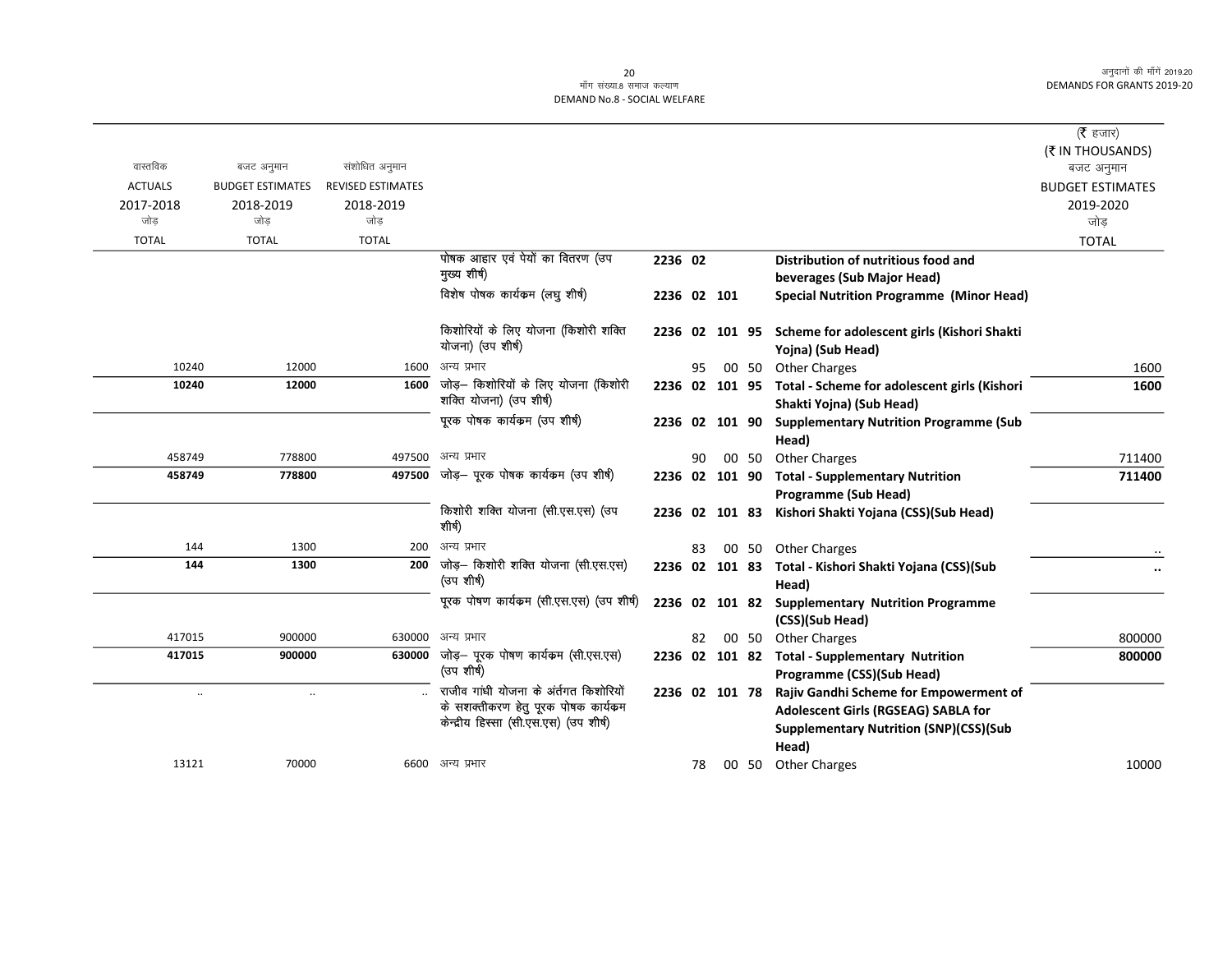## 21 ek¡x l a[;k-8 lekt dY;k.k DEMAND No.8 - SOCIAL WELFARE

|                      |                         |                          |                                                                                                                                  |                |    |       |                                                                                                                                                                       | ( <b>रै</b> हजार)       |
|----------------------|-------------------------|--------------------------|----------------------------------------------------------------------------------------------------------------------------------|----------------|----|-------|-----------------------------------------------------------------------------------------------------------------------------------------------------------------------|-------------------------|
|                      |                         |                          |                                                                                                                                  |                |    |       |                                                                                                                                                                       | (₹ IN THOUSANDS)        |
| वास्तविक             | बजट अनुमान              | संशोधित अनुमान           |                                                                                                                                  |                |    |       |                                                                                                                                                                       | बजट अनुमान              |
| <b>ACTUALS</b>       | <b>BUDGET ESTIMATES</b> | <b>REVISED ESTIMATES</b> |                                                                                                                                  |                |    |       |                                                                                                                                                                       | <b>BUDGET ESTIMATES</b> |
| 2017-2018            | 2018-2019               | 2018-2019                |                                                                                                                                  |                |    |       |                                                                                                                                                                       | 2019-2020               |
| जोड़                 | जोड                     | जोड़                     |                                                                                                                                  |                |    |       |                                                                                                                                                                       | जोड                     |
| <b>TOTAL</b>         | <b>TOTAL</b>            | <b>TOTAL</b>             |                                                                                                                                  |                |    |       |                                                                                                                                                                       | <b>TOTAL</b>            |
| 13121                | 70000                   | 6600                     | जोड़— राजीव गांधी योजना के अंर्तगत<br>किशोरियों के सशक्तीकरण हेतु पूरक पोषक<br>कार्यकम केन्द्रीय हिस्सा (सी.एस.एस) (उप<br>शीर्ष) |                |    |       | 2236 02 101 78 Total - Rajiv Gandhi Scheme for<br><b>Empowerment of Adolescent Girls</b><br>(RGSEAG) SABLA for Supplementary<br><b>Nutrition (SNP)(CSS)(Sub Head)</b> | 10000                   |
|                      |                         |                          | राजीव गांधी योजना के अंतगर्त किशोरियों<br>के सशक्तीकरण हेतु पूरक पोषक कार्यक्रम<br>राज्य हिस्सा (उप शीर्ष)                       | 2236 02 101 77 |    |       | Rajiv Gandhi Scheme for Empowerment of<br>Adolescent Girls (RGSEAG) SABLA for<br><b>Supplementary Nutrition (STATE</b><br><b>SHARE)(Sub Head)</b>                     |                         |
| 76142                | 70000                   | 5700                     | अन्य प्रभार                                                                                                                      |                | 77 | 00 50 | <b>Other Charges</b>                                                                                                                                                  | 10000                   |
| 76142                | 70000                   |                          | 5700 जोड़- राजीव गांधी योजना के अंतगर्त<br>किशोरियों के सशक्तीकरण हेतु पूरक पोषक<br>कार्यकम राज्य हिस्सा (उप शीर्ष)              | 2236 02 101 77 |    |       | Total - Rajiv Gandhi Scheme for<br><b>Empowerment of Adolescent Girls</b><br>(RGSEAG) SABLA for Supplementary<br><b>Nutrition (STATE SHARE)(Sub Head)</b>             | 10000                   |
|                      |                         |                          | राजीव गांधी योजना के अन्तर्गत किशोरियों<br>के लिये सशक्तिकरण हेतु पोषण के अलावा<br>अंश (सी.एस.एस.) (उप शीर्ष)                    | 2236 02 101 76 |    |       | Rajiv Gandhi Scheme for Empowerment of<br>Adolescent Girls for Components other<br>than Nutrition (CSS) (Sub Head)                                                    |                         |
| 250                  | 10000                   | 4000                     | अन्य प्रभार                                                                                                                      |                | 76 | 00 50 | <b>Other Charges</b>                                                                                                                                                  | 10000                   |
| 250                  | 10000                   | 4000                     | जोड़— राजीव गांधी योजना के अन्तर्गत<br>किशोरियों के लिये सशक्तिकरण हेतु पोषण<br>के अलावा अंश (सी.एस.एस.) (उप शीर्ष)              |                |    |       | 2236 02 101 76 Total - Rajiv Gandhi Scheme for<br><b>Empowerment of Adolescent Girls for</b><br><b>Components other than Nutrition</b><br>(CSS)(Sub Head)             | 10000                   |
|                      |                         |                          | राजीव गांधी योजना के अन्तर्गत किशोरियों<br>के लिये सशक्तिकरण हेतु पोषण के अलावा<br>अंश (राज्य अंश) (उप शीर्ष)                    | 2236 02 101 75 |    |       | Rajiv Gandhi Scheme for Empowerment of<br><b>Adolescent Girls for Components other</b><br>than Nutrition (State Share) (Sub Head)                                     |                         |
| $\ddotsc$            | 7000                    | 2000                     | अन्य प्रभार                                                                                                                      |                | 75 | 00 50 | <b>Other Charges</b>                                                                                                                                                  | 7000                    |
| $\ddot{\phantom{a}}$ | 7000                    | 2000                     | जोड़— राजीव गांधी योजना के अन्तर्गत<br>किशोरियों के लिये सशक्तिकरण हेतु पोषण<br>के अलावा अंश (राज्य अंश) (उप शीर्ष)              |                |    |       | 2236 02 101 75 Total - Rajiv Gandhi Scheme for<br><b>Empowerment of Adolescent Girls for</b><br><b>Components other than Nutrition (State</b><br>Share) (Sub Head)    | 7000                    |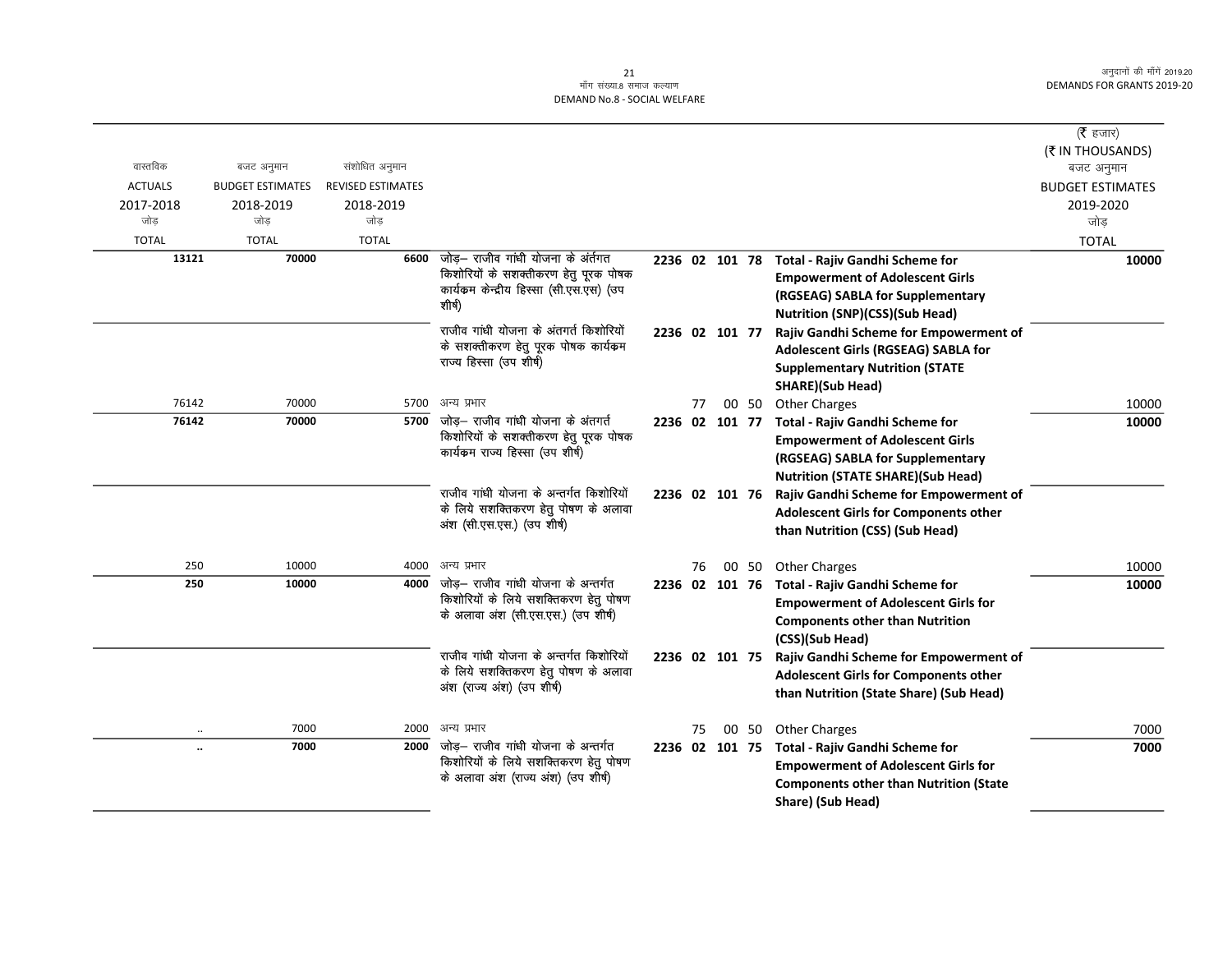## ek; ==<br>|-<br>| सॉंग संख्या.8 समाज कल्याण DEMAND No.8 - SOCIAL WELFARE

|                  |                                   |                          |                                                           |                |    |       |                                                                   | ( $\bar{\tau}$ हजार)<br>(₹ IN THOUSANDS) |
|------------------|-----------------------------------|--------------------------|-----------------------------------------------------------|----------------|----|-------|-------------------------------------------------------------------|------------------------------------------|
| वास्तविक         | बजट अनुमान                        | संशोधित अनुमान           |                                                           |                |    |       |                                                                   | बजट अनुमान                               |
| <b>ACTUALS</b>   | <b>BUDGET ESTIMATES</b>           | <b>REVISED ESTIMATES</b> |                                                           |                |    |       |                                                                   | <b>BUDGET ESTIMATES</b>                  |
| 2017-2018<br>जोड | 2018-2019<br>जोड                  | 2018-2019<br>जोड         |                                                           |                |    |       |                                                                   | 2019-2020<br>जोड़                        |
| <b>TOTAL</b>     | <b>TOTAL</b>                      | <b>TOTAL</b>             |                                                           |                |    |       |                                                                   | <b>TOTAL</b>                             |
|                  |                                   |                          | किशोरी शक्ति योजना (राज्य अंश) (उप                        |                |    |       | 2236 02 101 74 Kishori Shakti Yojana (State Share) (Sub           |                                          |
|                  |                                   |                          | शीर्ष)                                                    |                |    |       | Head)                                                             |                                          |
|                  | 87<br>900                         | 900                      | अन्य प्रभार                                               |                | 74 | 00 50 | <b>Other Charges</b>                                              |                                          |
|                  | 87<br>900                         | 900                      | जोड़- किशोरी शक्ति योजना (राज्य अंश)                      |                |    |       | 2236 02 101 74 Total - Kishori Shakti Yojana (State Share)        |                                          |
|                  |                                   |                          | (उप शीर्ष)                                                |                |    |       | (Sub Head)                                                        |                                          |
|                  |                                   |                          | पोषण अभियान (सी.एस.एस.) (उप शीर्ष)                        |                |    |       | 2236 02 101 73 Poshan Abhiyan (CSS) (Sub Head)                    |                                          |
|                  |                                   | 10000                    | मजदूरी                                                    |                | 73 |       | 00 02 Wages                                                       | 40500                                    |
|                  |                                   | 72000                    | कार्यालय व्यय                                             |                | 73 | 00 13 | <b>Office Expenses</b>                                            | 72000                                    |
|                  | $\ldots$<br>$\ddotsc$             | 198400                   | आपूर्ति और सामग्री                                        |                | 73 | 00 21 | Supplies & Materials                                              | 10000                                    |
|                  | $\ddot{\phantom{a}}$<br>$\ldots$  | 280400                   | जोड़- पोषण अभियान (सी.एस.एस.) (उप                         |                |    |       | 2236 02 101 73 Total - Poshan Abhiyan (CSS) (Sub Head)            | 122500                                   |
|                  |                                   |                          | शीर्ष)                                                    |                |    |       |                                                                   |                                          |
|                  |                                   |                          | पोषण अभियान (राज्य अंश) (उप शीर्ष)                        |                |    |       | 2236 02 101 72 Poshan Abhiyan (State Share) (Sub Head)            |                                          |
|                  |                                   | 2500                     | मजदूरी                                                    |                | 72 |       | 00 02 Wages                                                       | 10200                                    |
|                  |                                   | 26500                    | कार्यालय व्यय                                             |                | 72 |       | 00 13 Office Expenses                                             | 38000                                    |
|                  | $\cdot$                           | 71000                    | आपूर्ति और सामग्री                                        |                | 72 |       | 00 21 Supplies & Materials                                        | 2400                                     |
|                  | $\ddotsc$<br>$\ddot{\phantom{a}}$ | 100000                   | जोड़- पोषण अभियान (राज्य अंश) (उप<br>शीर्ष)               |                |    |       | 2236 02 101 72 Total - Poshan Abhiyan (State Share) (Sub<br>Head) | 50600                                    |
|                  |                                   |                          | पूरक पोषण कार्यकम के अन्तर्गत अतिरिक्त<br>आहार (उप शीर्ष) |                |    |       | 2236 02 101 71 Additional Diet under Supplementary                |                                          |
|                  |                                   |                          | आपूर्ति और सामग्री                                        |                |    |       | <b>Nutrition Programme (Sub Head)</b>                             |                                          |
|                  |                                   | 4600<br>4600             | जोड़— पूरक पोषण कार्यकम के अन्तर्गत                       |                | 71 | 00 21 | Supplies & Materials                                              | 400000                                   |
|                  | $\ddot{\phantom{a}}$<br>$\ddotsc$ |                          | अतिरिक्त आहार (उप शीर्ष)                                  |                |    |       | 2236 02 101 71 Total - Additional Diet under                      | 400000                                   |
|                  |                                   |                          |                                                           |                |    |       | <b>Supplementary Nutrition Programme (Sub</b><br>Head)            |                                          |
| 975748           | 1850000                           | 1533500                  | जोड़— विशेष पोषक कार्यकम (लघु शीर्ष)                      | 2236 02 101    |    |       | <b>Total - Special Nutrition Programme</b>                        | 2123100                                  |
|                  |                                   |                          |                                                           |                |    |       | (Minor Head)                                                      |                                          |
|                  |                                   |                          | अनूसुचित जातियों के लिए विशेष घटक                         | 2236 02 789    |    |       | <b>Special Component Plan for Scheduled</b>                       |                                          |
|                  |                                   |                          | योजना (लघु शीर्ष)                                         |                |    |       | Castes (Minor Head)                                               |                                          |
|                  |                                   |                          | पूरक पोषक कार्यक्रम (एस.सी.एस.पी) (उप                     | 2236 02 789 94 |    |       | <b>Supplementary Nutrition Programme</b>                          |                                          |
|                  |                                   |                          | शीर्ष)                                                    |                |    |       | (SCSP) (Sub Head)                                                 |                                          |
|                  |                                   |                          |                                                           |                |    |       |                                                                   |                                          |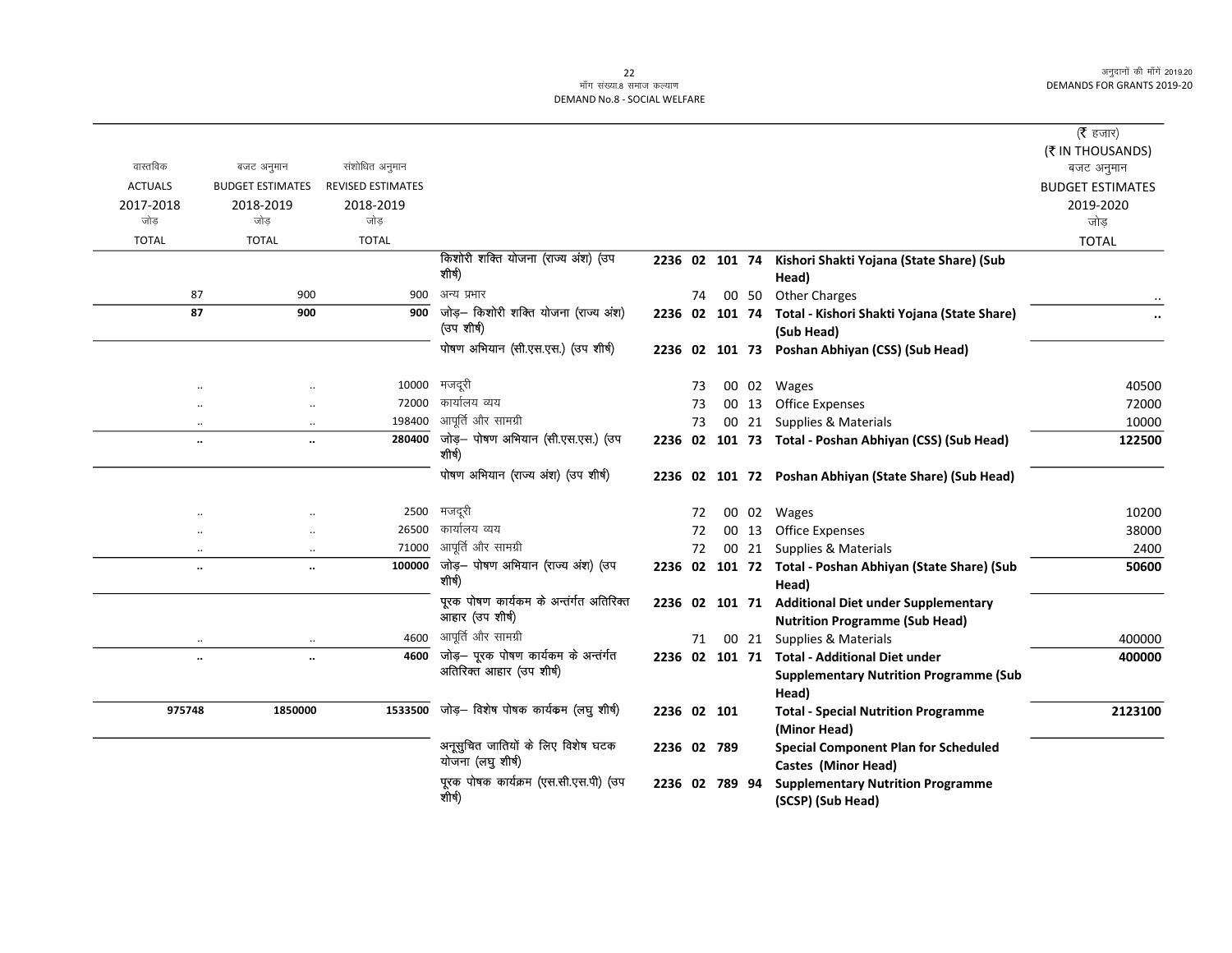|                |                         |                          |                                                                                 |                |    |                |       |                                                                                   | ( $\bar{\tau}$ हजार)<br>(₹ IN THOUSANDS) |
|----------------|-------------------------|--------------------------|---------------------------------------------------------------------------------|----------------|----|----------------|-------|-----------------------------------------------------------------------------------|------------------------------------------|
| वास्तविक       | बजट अनुमान              | संशोधित अनुमान           |                                                                                 |                |    |                |       |                                                                                   | बजट अनुमान                               |
| <b>ACTUALS</b> | <b>BUDGET ESTIMATES</b> | <b>REVISED ESTIMATES</b> |                                                                                 |                |    |                |       |                                                                                   | <b>BUDGET ESTIMATES</b>                  |
| 2017-2018      | 2018-2019               | 2018-2019                |                                                                                 |                |    |                |       |                                                                                   | 2019-2020                                |
| जोड            | जोड                     | जोड                      |                                                                                 |                |    |                |       |                                                                                   | जोड़                                     |
| <b>TOTAL</b>   | <b>TOTAL</b>            | <b>TOTAL</b>             |                                                                                 |                |    |                |       |                                                                                   | <b>TOTAL</b>                             |
| 88653          | 180000                  | 130000                   | अन्य प्रभार                                                                     |                | 94 |                |       | 00 50 Other Charges                                                               | 180000                                   |
| 88653          | 180000                  | 130000                   | जोड़- पूरक पोषक कार्यक्रम (एस.सी.एस.पी)<br>(उप शीर्ष)                           | 2236 02 789 94 |    |                |       | <b>Total - Supplementary Nutrition</b><br>Programme (SCSP) (Sub Head)             | 180000                                   |
|                |                         |                          | राजीव गांधी योजना के अंतगर्त किशोरियों                                          |                |    | 2236 02 789 92 |       | Rajiv Gandhi Scheme for Empowerment of                                            |                                          |
|                |                         |                          | के सशक्तीकरण हेतु पूरक पोषक कार्यक्रम                                           |                |    |                |       | Adolescent Girls-(RGSEAG-SABLA) for                                               |                                          |
|                |                         |                          | (एस.सी.एस.पी) (सी.एस.एस) (उप शीर्ष)                                             |                |    |                |       | supplementry Nutrition Programme                                                  |                                          |
|                |                         |                          |                                                                                 |                |    |                |       | (SCSP)(CSS) (Sub Head)                                                            |                                          |
| 6787           | 30000                   | 3200                     | अन्य प्रभार                                                                     |                | 92 |                | 00 50 | <b>Other Charges</b>                                                              | 10000                                    |
| 6787           | 30000                   | 3200                     | जोड़— राजीव गांधी योजना के अंतगर्त                                              | 2236 02 789 92 |    |                |       | Total - Rajiv Gandhi Scheme for                                                   | 10000                                    |
|                |                         |                          | किशोरियों के सशक्तीकरण हेतु पूरक पोषक                                           |                |    |                |       | <b>Empowerment of Adolescent Girls-</b>                                           |                                          |
|                |                         |                          | कार्यकम (एस.सी.एस.पी) (सी.एस.एस) (उप                                            |                |    |                |       | (RGSEAG-SABLA) for supplementry                                                   |                                          |
|                |                         |                          | शीर्ष)                                                                          |                |    |                |       | <b>Nutrition Programme (SCSP)(CSS) (Sub</b>                                       |                                          |
|                |                         |                          | राजीव गांधी योजना के अंतगर्त किशोरियों                                          |                |    | 2236 02 789 91 |       | Rajiv Gandhi Scheme for Empowerment of                                            |                                          |
|                |                         |                          | के सशक्तीकरण हेतु पूरक पोषक कार्यकम                                             |                |    |                |       | Adolescent Girls-(RGSEAG-SABLA) for                                               |                                          |
|                |                         |                          | (एस.सी.एस.पी) राज्य हिस्सा (उप शीर्ष)                                           |                |    |                |       | supplementry Nutrition Programme                                                  |                                          |
|                |                         |                          |                                                                                 |                |    |                |       | (SCSP)(State Share) (Sub Head)                                                    |                                          |
| 29071          | 50000                   | 3700                     | अन्य प्रभार                                                                     |                | 91 |                | 00 50 | <b>Other Charges</b>                                                              | 10000                                    |
| 29071          | 50000                   | 3700                     | जोड़– राजीव गांधी योजना के अंतगर्त                                              | 2236 02 789 91 |    |                |       | Total - Rajiv Gandhi Scheme for                                                   | 10000                                    |
|                |                         |                          | किशोरियों के सशक्तीकरण हेतु पूरक पोषक<br>कार्यकम (एस.सी.एस.पी) राज्य हिस्सा (उप |                |    |                |       | <b>Empowerment of Adolescent Girls-</b>                                           |                                          |
|                |                         |                          | शीर्ष)                                                                          |                |    |                |       | (RGSEAG-SABLA) for supplementry                                                   |                                          |
|                |                         |                          |                                                                                 |                |    |                |       | <b>Nutrition Programme (SCSP)(State Share)</b>                                    |                                          |
|                |                         |                          |                                                                                 |                |    |                |       | (Sub Head)                                                                        |                                          |
| 124511         | 260000                  | 136900                   | जोड़- अनूसुचित जातियों के लिए विशेष<br>घटक योजना (लघु शीर्ष)                    | 2236 02 789    |    |                |       | <b>Total - Special Component Plan for</b><br><b>Scheduled Castes (Minor Head)</b> | 200000                                   |
| 1100259        | 2110000                 | 1670400                  | जोड़— पोषक आहार एवं पेयों का वितरण                                              | 2236 02        |    |                |       | <b>Total - Distribution of nutritious food and</b>                                | 2323100                                  |
|                |                         |                          | (उप मुख्य शीर्ष)                                                                |                |    |                |       | beverages (Sub Major Head)                                                        |                                          |
|                |                         |                          | सामान्य (उप मुख्य शीर्ष)                                                        | 2236 80        |    |                |       | <b>General (Sub Major Head)</b>                                                   |                                          |
|                |                         |                          | सांख्यिकी एवं गणना (लघु शीर्ष)                                                  | 2236 80 103    |    |                |       | <b>Statistics &amp; Evaluation (Minor Head)</b>                                   |                                          |
|                |                         |                          | राष्ट्रीय पोषण परियोजना (सी.एस.एस.) (उप                                         | 2236 80 103 98 |    |                |       | <b>National Nutritional Mission (CSS) (Sub</b>                                    |                                          |
|                |                         |                          | शीर्ष)                                                                          |                |    |                |       | Head)                                                                             |                                          |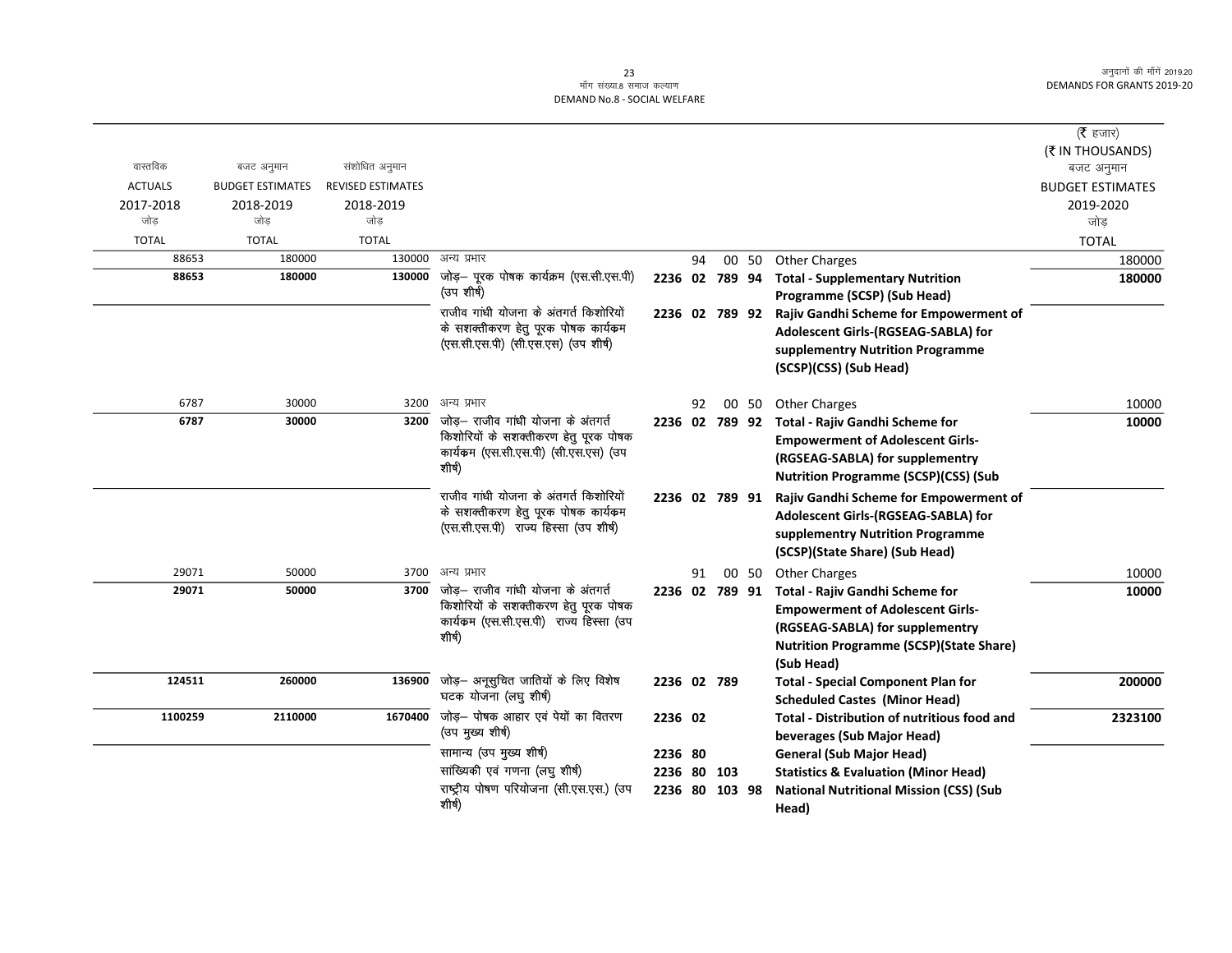#### 24 DEMAND No.8 - SOCIAL WELFARE

|                      |                         |                          |                                                           |                |    |                |                                                         | ( $\bar{\tau}$ हजार)    |
|----------------------|-------------------------|--------------------------|-----------------------------------------------------------|----------------|----|----------------|---------------------------------------------------------|-------------------------|
|                      |                         |                          |                                                           |                |    |                |                                                         | (₹ IN THOUSANDS)        |
| वास्तविक             | बजट अनुमान              | संशोधित अनुमान           |                                                           |                |    |                |                                                         | बजट अनुमान              |
| <b>ACTUALS</b>       | <b>BUDGET ESTIMATES</b> | <b>REVISED ESTIMATES</b> |                                                           |                |    |                |                                                         | <b>BUDGET ESTIMATES</b> |
| 2017-2018            | 2018-2019               | 2018-2019                |                                                           |                |    |                |                                                         | 2019-2020               |
| जोड                  | जोड                     | जोड                      |                                                           |                |    |                |                                                         | जोड़                    |
| <b>TOTAL</b>         | <b>TOTAL</b>            | <b>TOTAL</b>             |                                                           |                |    |                |                                                         | <b>TOTAL</b>            |
| $\ddotsc$            | 1000                    |                          | कार्यालय व्यय                                             |                | 98 | 00 13          | <b>Office Expenses</b>                                  |                         |
| $\ddotsc$            | 64000                   |                          | आपूर्ति और सामग्री                                        |                | 98 | 00 21          | Supplies & Materials                                    |                         |
| $\ddot{\phantom{0}}$ | 65000                   |                          | जोड़- राष्ट्रीय पोषण परियोजना (सी.एस.एस.<br>(उप शीर्ष)    | 2236 80        |    | 103 98         | <b>Total - National Nutritional Mission (CSS)</b>       |                         |
|                      | 65000                   |                          | जोड़-सांख्यिकी एवं गणना (लघु शीर्ष)                       |                |    |                | (Sub Head)                                              |                         |
| $\ddot{\phantom{0}}$ |                         |                          |                                                           | 2236 80 103    |    |                | <b>Total - Statistics &amp; Evaluation (Minor Head)</b> |                         |
| $\ldots$             | 65000                   |                          | जोड़-सामान्य (उप मुख्य शीर्ष)                             | 2236 80        |    |                | <b>Total - General (Sub Major Head)</b>                 |                         |
| 1100259              | 2175000                 | 1670400                  | जोड़-मुख्य शीर्ष "2236"                                   | 2236           |    |                | <b>TOTAL - MAJOR HEAD"2236"</b>                         | 2323100                 |
| 10129269             | 13156800                | 13617000                 | जोड़–राजस्व भाग                                           |                |    |                | <b>TOTAL - REVENUE SECTION</b>                          | 14799800                |
| 10129269             | 13156800                | 13617000                 | स्वीकृत                                                   |                |    |                | <b>Voted</b>                                            | 14799800                |
|                      | $\cdot \cdot$           |                          | भारित                                                     |                |    |                | Charged                                                 | $\ddot{\phantom{a}}$    |
|                      |                         |                          | पूँजी भाग:                                                |                |    |                | <b>CAPITAL SECTION:</b>                                 |                         |
|                      |                         |                          | मुख्य शीर्ष "4235"                                        |                |    |                | <b>MAJOR HEAD "4235"</b>                                |                         |
|                      |                         |                          | सामाजिक सुरक्षा एवं कल्याण पर पूँजी                       | 4235           |    |                | Capital Outlay on Social Security &                     |                         |
|                      |                         |                          | परिव्यय (मुख्य शीर्ष)                                     |                |    |                | <b>Welfare (Major Head)</b>                             |                         |
|                      |                         |                          | समाज कल्याण (उप मुख्य शीर्ष)                              | 4235 02        |    |                | Social Welfare (Sub Major Head)                         |                         |
|                      |                         |                          | बाल कल्याण (लघु शीर्ष)                                    | 4235 02 102    |    |                | <b>Child's Welfare (Minor Head)</b>                     |                         |
|                      |                         |                          | प्रत्येक आँगनवाड़ी केन्द्र में सी.सी.टी.वी.<br>(उप शीर्ष) |                |    | 4235 02 102 98 | <b>CCTV in each Anganwadi Centre (Sub Head)</b>         |                         |
| $\ddotsc$            | 200000                  | 30000                    | बडे निर्माण कार्य                                         |                | 98 | 00 53          | Major Works                                             | 200000                  |
| $\ddot{\phantom{0}}$ | 200000                  | 30000                    | जोड़- प्रत्येक आँगनवाड़ी केन्द्र में सी.सी.टी.            | 4235 02 102 98 |    |                | Total - CCTV in each Anganwadi Centre                   | 200000                  |
|                      |                         |                          | वी. (उप शीर्ष)                                            |                |    |                | (Sub Head)                                              |                         |
| $\ldots$             | 200000                  | 30000                    | जोड़—बाल कल्याण (लघु शीर्ष)                               | 4235 02 102    |    |                | <b>Total - Child's Welfare (Minor Head)</b>             | 200000                  |
|                      |                         |                          | महिला कल्याण (लघु शीर्ष)                                  | 4235 02 103    |    |                | <b>Women's Welfare (Minor Head)</b>                     |                         |
|                      |                         |                          | कामकाजी महिला होस्टल निर्माण (उप शीर्ष)                   | 4235 02 103 98 |    |                | Construction of working women hostel                    |                         |
|                      |                         |                          |                                                           |                |    |                | (Sub Head)                                              |                         |
| $\ddotsc$            | 10000                   | 10000                    | बडे निर्माण कार्य                                         |                | 98 | 00 53          | Major Works                                             | 30000                   |
| $\ddot{\phantom{0}}$ | 10000                   | 10000                    | जोड़— कामकाजी महिला होस्टल निर्माण                        | 4235 02 103 98 |    |                | <b>Total - Construction of working women</b>            | 30000                   |
|                      |                         |                          | (उप शीर्ष)                                                |                |    |                | hostel (Sub Head)                                       |                         |
| $\ddotsc$            | 10000                   |                          | 10000 जोड़- महिला कल्याण (लघु शीर्ष)                      | 4235 02 103    |    |                | <b>Total - Women's Welfare (Minor Head)</b>             | 30000                   |
|                      |                         |                          |                                                           |                |    |                |                                                         |                         |